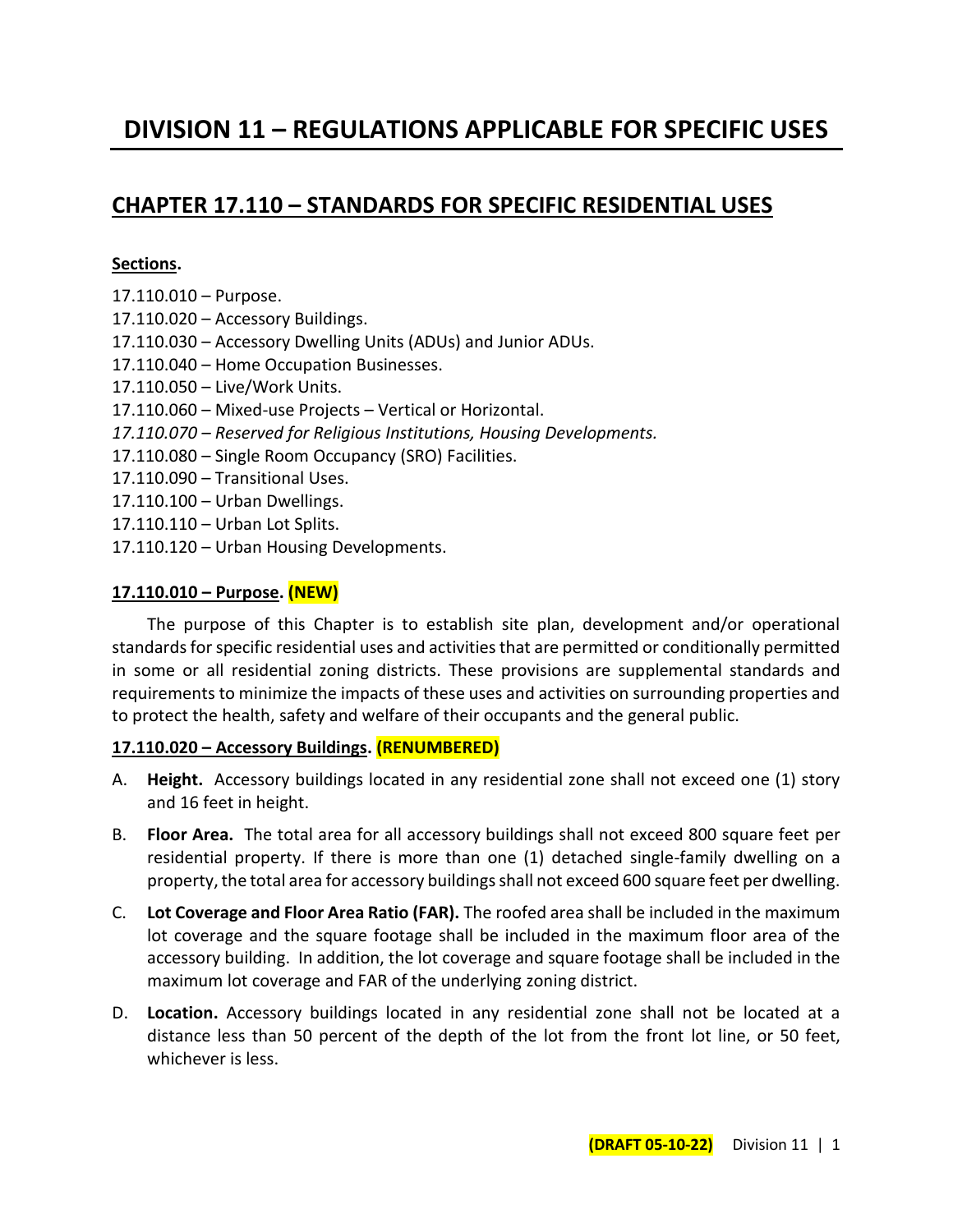- E. **Setbacks.** Accessory buildings located in any residential zone shall have a minimum side and rear yard setback of four (4) feet. On a corner lot, the setbacks shall meet the minimum required of the underlying zoning district.
- F. **Bathrooms and Other Plumbing.** Plumbing for bathrooms, washer hookups and other plumbing are permitted as part of an accessory building located in One-family Dwelling (R-1A, R-1B and R-1C) zoning districts, provided that all of the following conditions are met:
	- 1. The property may not be part of a Planned Residential Development (PRD), contain an Accessory Dwelling Unit (ADU), Junior ADU or urban dwelling, or have a legal nonconforming guest house with a kitchen or bathroom;
	- 2. The structure is consistent with the design of the dwelling and complies with all other requirements of this Section; and
	- 3. For bathrooms with showers or bathtubs, a covenant shall be signed and recorded against the property by the property owner stating that the structure will not be converted to an ADU or urban dwelling without obtaining necessary permits from the City and paying any required fees.
- G. See Chapter 17.12 (Rurban Homestead Overlay District) of this Title for additional standards and requirements for accessory buildings within the Rurban Homestead Overlay District (RHOD).

## **17.110.030 – Accessory Dwelling Units (ADUs) and Junior ADUs. (FULLY UPDATED)**

A. **Purpose.** The Accessory Dwelling Units (ADUs) and Junior ADU regulations set forth in this Section are established to comply with the state standards and requirements set forth in Sections 65852.2 and 65852.22 of the California Government Code, as amended from time to time, and other applicable state laws. This Section is not intended to conflict with State law and shall be interpreted to be compatible with State enactments.

## B. **Applications:**

- 1. ADUs/Junior ADUs submitted separately with existing improvements. The City shall ministerially, and without discretionary review or a hearing, act on the application to create an ADU or a Junior ADU which complies with this Section within 60 days from the date the City receives a completed application. There must be an existing single-family or primary dwelling or multi-family structure on the subject property.
- 2. ADUs/Junior ADUs submitted with other proposed new improvements. If the permit application to create an ADU or a Junior ADU is submitted with a permit application to create a new single-family dwelling on the subject property, the City may delay acting on the permit application for the ADU or the Junior ADU until the City acts on the permit application to create the new single-family dwelling. The application to create the ADU or Junior ADU shall be considered without discretionary review or hearing.
- 3. ADUs/Junior ADUs shall be subject to the requirements of this Section and approval of a Zoning Clearance.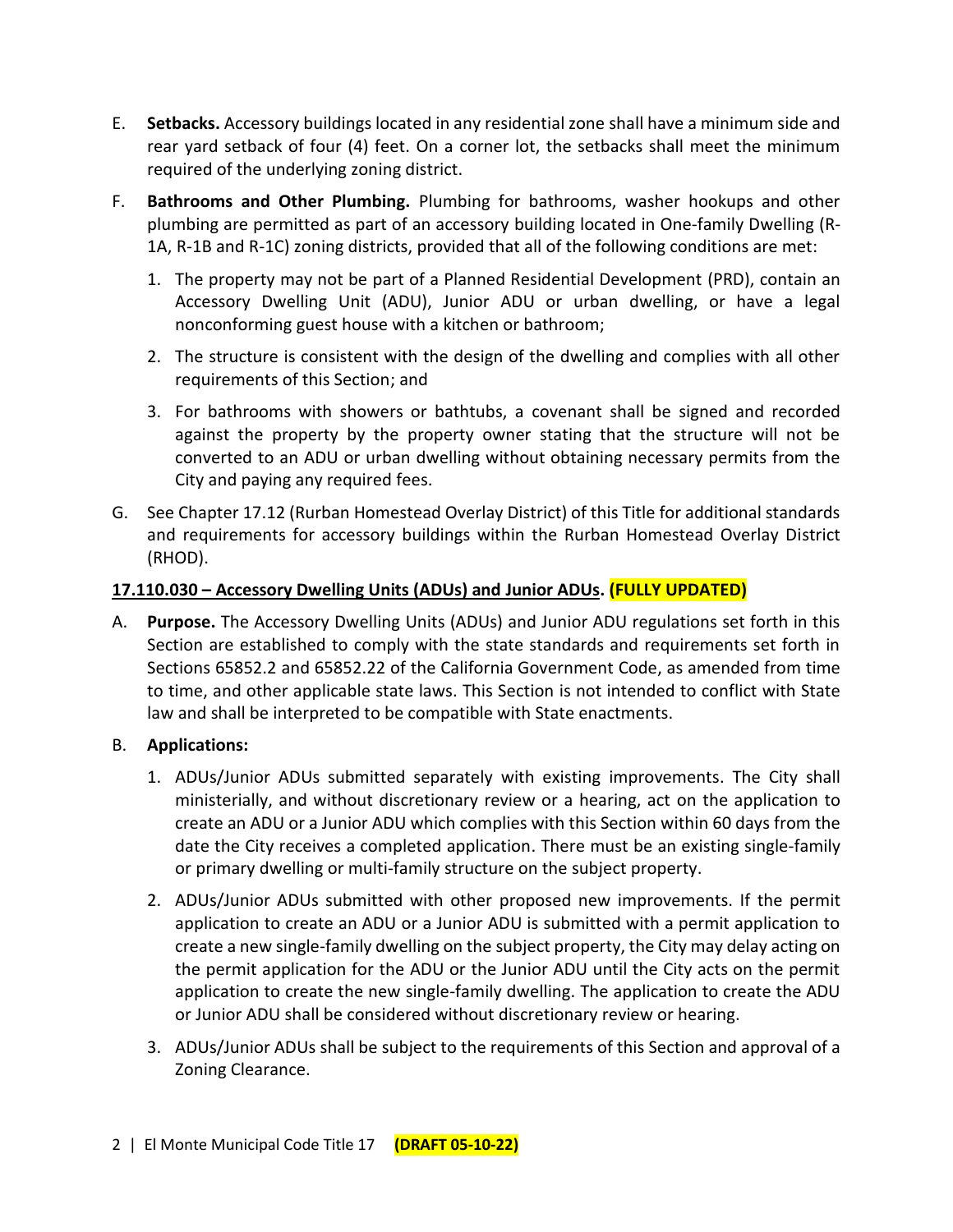| Table 17.110-1 - Accessory Dwelling Units   |                                                           |                                                                                                                  |                                |
|---------------------------------------------|-----------------------------------------------------------|------------------------------------------------------------------------------------------------------------------|--------------------------------|
| Zoning:                                     | <b>Existing or Proposed</b><br><b>Structures On-Site:</b> | # of ADUs Permitted:                                                                                             | # of Junior ADUs<br>Permitted: |
| Single-family<br>Single-family<br>structure | One attached ADU                                          | None                                                                                                             |                                |
|                                             |                                                           | One detached ADU                                                                                                 | One Junior ADU                 |
| Single-family,<br>multi-family or           | More than 1 single-<br>family structure on                | Two attached ADUs or Junior ADUs total <sup>1</sup>                                                              |                                |
| M/MU                                        | one lot/parcel                                            | One detached ADU                                                                                                 | One Junior ADU                 |
| Single-family                               | Multi-family<br>structure(s)                              | Two detached ADUs and up to<br>25% of the existing units in a                                                    | None                           |
| Multi-family or<br>M/MU                     | Multi-family<br>structure(s)                              | multi-family structure, provided<br>each ADU is created by converting<br>existing non-livable space <sup>2</sup> | None                           |

## C. **Permitted Zoning Districts, Maximum Number of Units and Minimum Lot Size:**

- 1. ADUs/Junior ADUs outlined in Table 17.110-1 shall be permitted in any residentially zoned or M/MU zoned lot that includes a proposed or existing dwelling, subject to the requirements of this Section (notwithstanding Subsection (W)):
- 2. There shall be no minimum lot size to establish an ADU or Junior ADU.
- 3. No ADU or Junior ADU shall be permitted on a property developed with an urban dwelling as outlined in Section 17.110.520 of this Chapter.

## D. **Configuration:**

- 1. An ADU may be either attached to, or located within, the proposed or existing primary dwelling, including attached garages, storage areas, or similar uses, or an accessary structure detached from the proposed or existing primary dwelling and located on the same lot as the proposed or existing primary dwelling. An ADU may be either located within a proposed or existing primary dwelling or multi-family structure, or detached from the proposed or existing primary dwelling or multi-family structure. A Junior ADU shall be attached to the existing or proposed primary dwelling or multi-family structure.
- 2. For purposes of this Subsection, "attached" shall mean the ADU or Junior ADU shares a wall with the existing or proposed primary dwelling or the multi-family structure, with both sides of the wall being habitable space. ADUs or Junior ADUs shall not be connected to the existing or proposed primary dwelling or multi-family structure solely by a patio cover, breezeway or similar roofed area.

<sup>1</sup> Provided the two attached ADUs or Junior ADUs are attached to different single-family structures.

<sup>2</sup> Multi-family structures that are proposed to be developed with an ADU within the units must still comply with the minimum size of dwelling units set forth in Chapter 17.24. Portions of existing multi-family structures used as non-habitable space (such as boiler rooms, storage rooms, attics, basements, garages) may be converted into ADUs.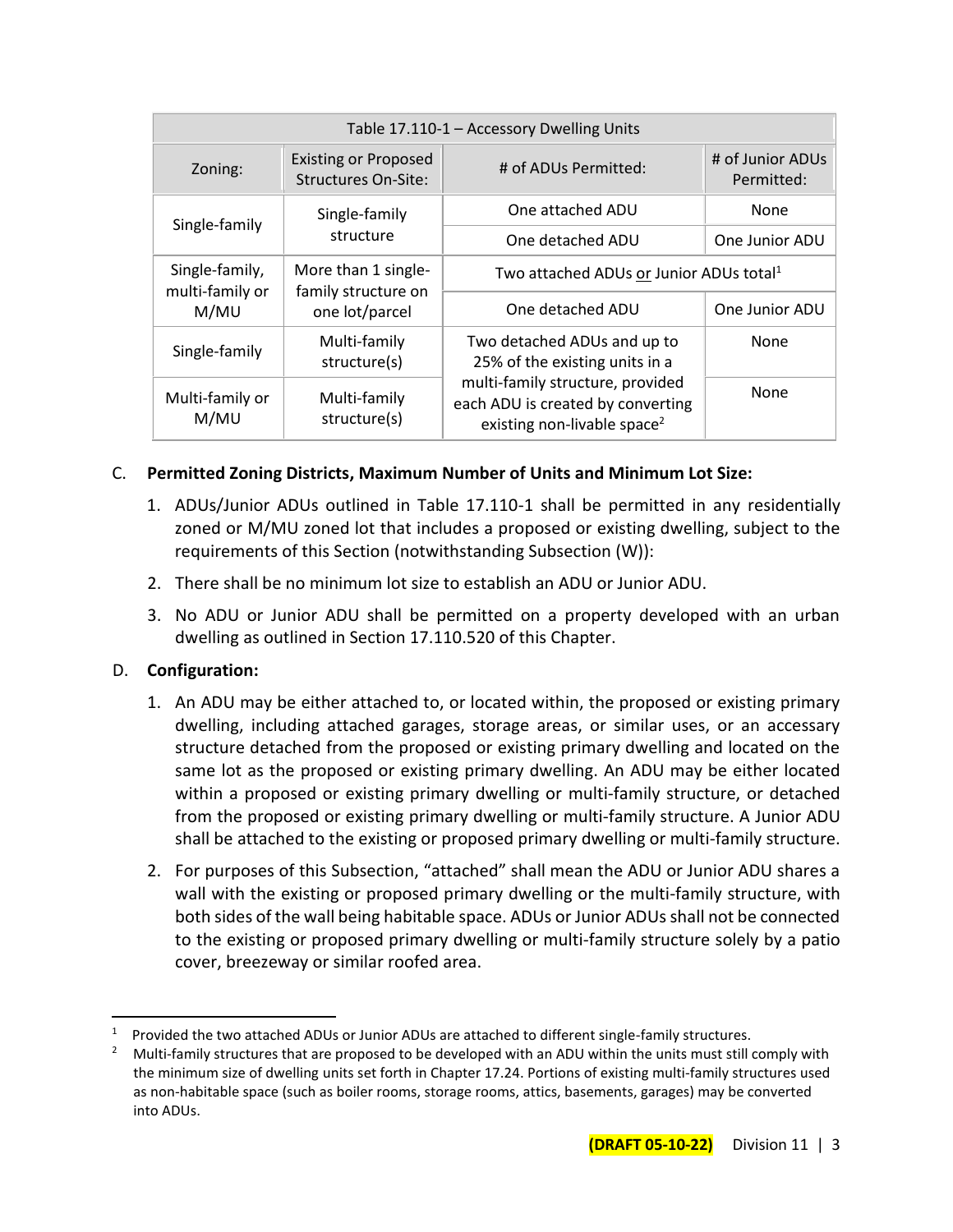## E. **Unit Size:**

- 1. Junior ADU. The maximum square footage for a Junior ADU shall be 500 square feet.
- 2. Attached ADU. The total square footage of an attached ADU shall not exceed 50 percent of the existing or proposed primary dwelling. In addition, the attached ADU shall not exceed 850 square feet for a studio or one (1) bedroom and 1,000 square feet for more than one (1) bedroom.
- 3. Detached ADU. The maximum square footage for a detached ADU shall not exceed 850 square feet for a studio or one (1) bedroom and 1,000 square feet for more than one (1) bedroom.
- 4. Efficiency Unit. Notwithstanding this Subsection, and as required under state law, an efficiency unit, meeting the criteria defined in Section 17958.1 of the California Health and Safety Code, shall be permitted. An efficiency unit is a unit for occupancy by no more than two (2) persons which has a minimum floor area of 150 square feet and which may also have partial kitchen or bathroom facilities.
- F. **Building Height.** A detached ADU shall not exceed a height of 16 feet.
- G. **Setbacks.** The minimum interior side yard and rear yard setback for a detached ADU shall be four (4) feet, unless the ADU is:
	- 1. Converted from an existing legal or legal nonconforming structure; or
	- 2. A new structure constructed in the same location and to the same dimensions as an existing legal or legal nonconforming structure.
- H. **Minimum Structure Separation for a Detached ADU.** A minimum six (6) foot separation must be maintained between the primary dwelling or a multi-family structure and a detached ADU.
- I. **Parking Requirements:**
	- 1. No parking shall be required for a Junior ADU.
	- 2. One (1) parking space shall be required for each ADU bedroom or ADU unit, whichever is less. Such required parking shall supplement additional parking requirements for the existing dwelling. Such parking does not need to be enclosed and may be provided as tandem parking on an existing driveway.
	- 3. When a garage, carport, or covered parking structure is demolished, in conjunction with or separate of the construction of an ADU or Junior ADU, replacement of the lost offstreet covered parking shall not be required to be replaced. If replacement parking is proposed, it shall be on the same property as the primary dwelling.
	- 4. Notwithstanding this Subsection, parking requirements shall not apply to ADUs in any of the following circumstances:
		- a. The ADU is located within one-half  $(\frac{1}{2})$  mile of public transit. For purposes of this Section, "public transit" means a location, including, but not limited to, a bus stop or train station, where the public may access buses, trains, subways, and other forms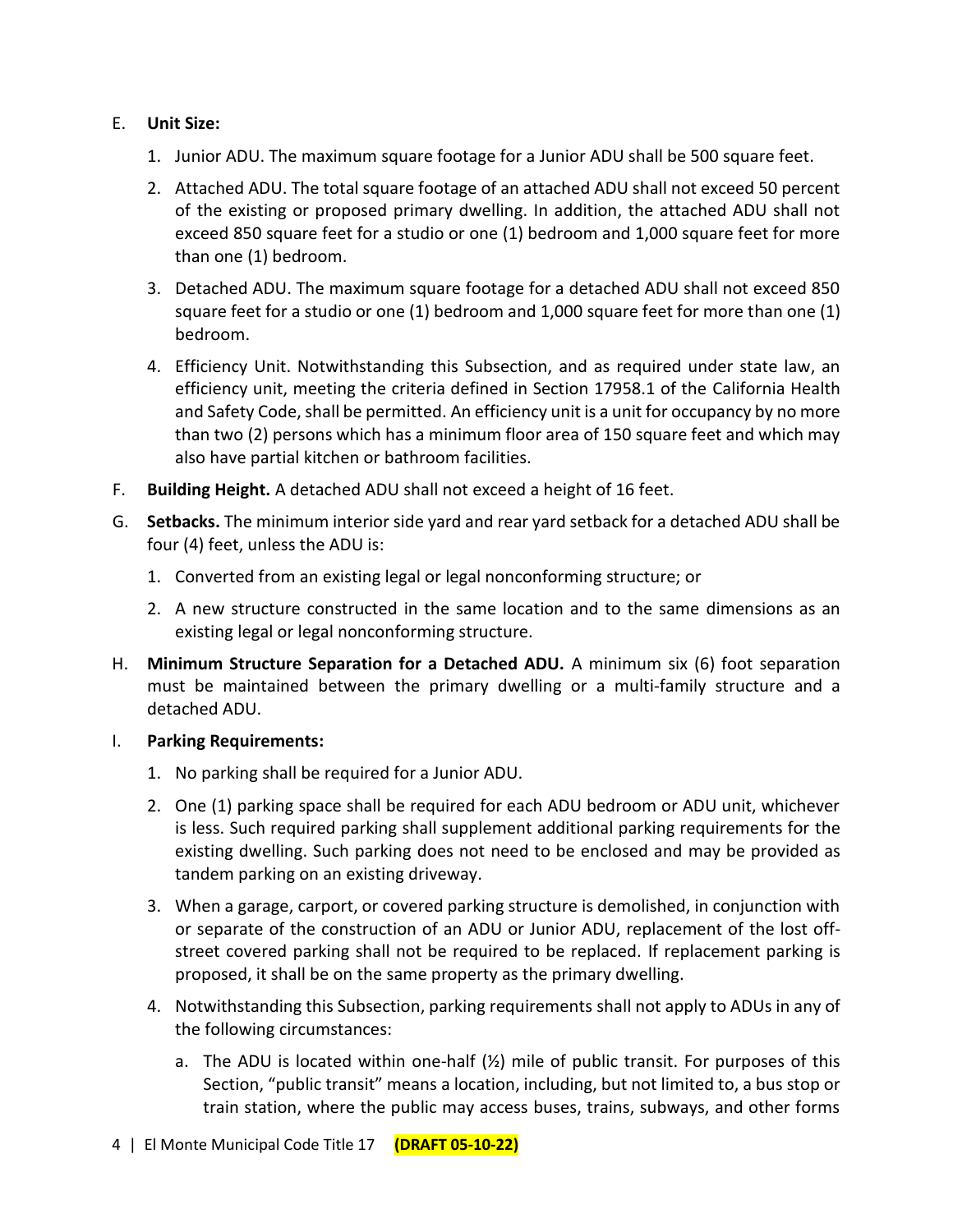of transportation that charge set fares, run on fixed routes, and are available to the public;

- b. The ADU is located within the proposed or existing primary dwelling or an accessory building;
- c. When on-street parking permits are required but not offered to the occupant of the ADU; or
- d. When there is a car sharing vehicle located within one (1) block of the ADU.
- J. **Driveways.** If a property is proposed to be developed with a detached ADU, and the property has one (1) existing driveway, a second driveway shall not be permitted, unless the proposed second driveway is accessed from an alley. If the property has two (2) existing driveways, the second driveway may remain.
- K. **Lot Coverage and Floor Area Ratio (FAR).** The roofed area shall be included in the maximum lot coverage and the square footage shall be included in the FAR limits of the underlying zoning district.
- L. **Density.** ADUs shall not exceed the maximum allowable density identified in the City's General Plan for the lot in which the ADU is proposed. However, an ADU that conforms to this Section shall be deemed an accessory use or an accessory building. Therefore, it shall not be considered to exceed the allowable density for the lot upon which it is located. It shall be deemed to be a residential use that is consistent with the existing General Plan and zoning district for the lot.

## M. **Limitations to Sell, Convey or Rent an ADU:**

- 1. Detached ADUs shall not be sold or otherwise conveyed separate from the primary residence, except as otherwise provided in Section 65852.26 of the California Government Code.
- 2. Attached ADUs or Junior ADUs shall not be sold or otherwise conveyed separate from the primary residence.
- 3. The rental of ADUs or Junior ADU shall be for a duration longer than 30 consecutive calendar days. Short-term rentals shall be prohibited.

# N. **Design:**

- 1. All ADU exterior designs shall be compatible with the primary single-family dwelling in terms of architectural style, building forms, materials used, color, exterior finishes, roof forms, and style of windows/doors. The ADU shall retain the appearance of a singlefamily dwelling and shall be integrated into the design of the existing primary dwelling unit on the property.
- 2. All ADU façade elevations that are visible from the public right-of-way must provide windows or other architectural features that are compatible with the existing primary dwelling or multi-family structure.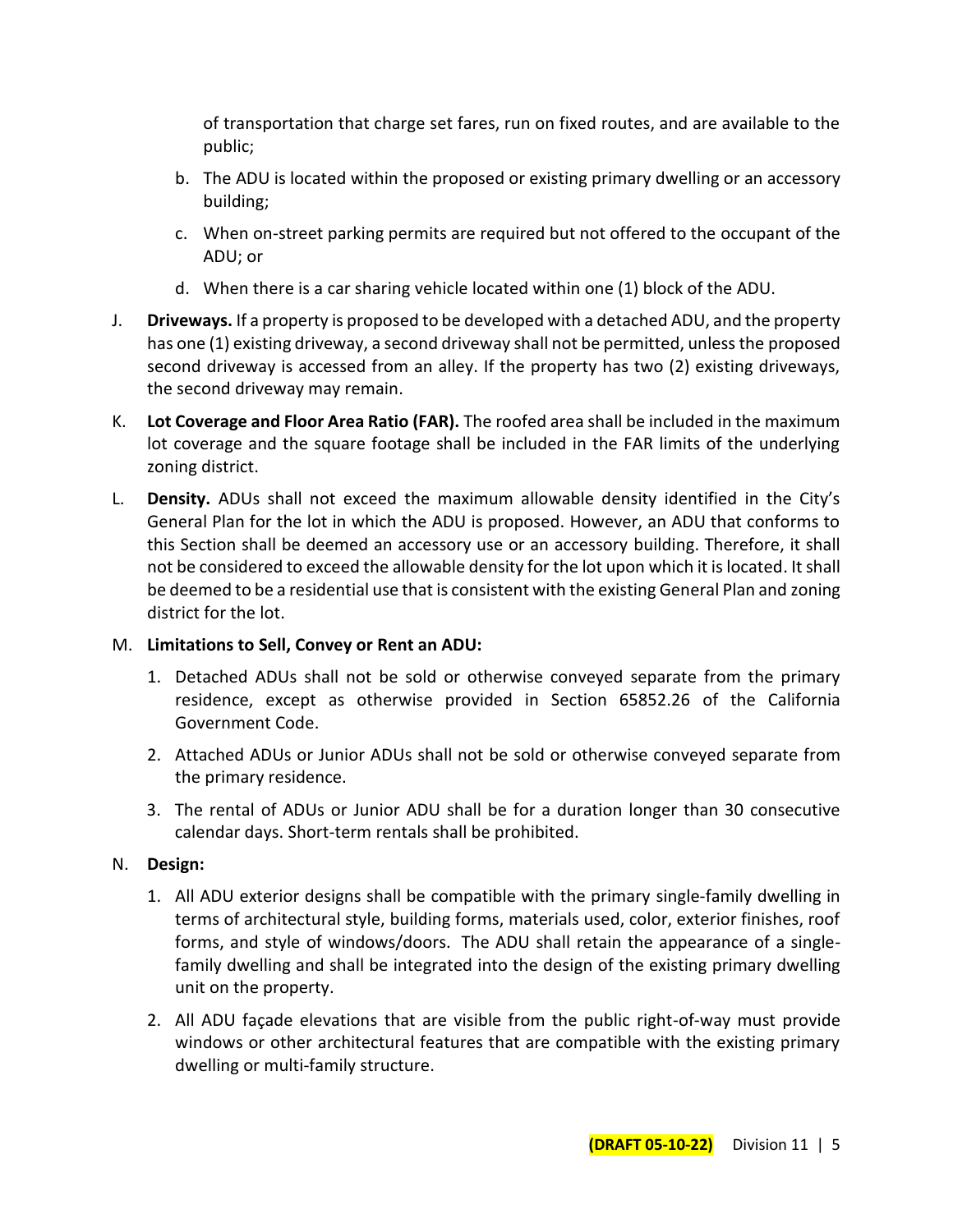- 3. For attached ADUs and Junior ADUs, the entrance shall be located on the side or rear of the primary dwelling. The additional entrance is prohibited from being located on the front of the primary dwelling unit, facing the public right-of-way. In addition, there shall be no exterior staircase leading to or from an attached ADU or Junior ADU.
- 4. For detached ADUs, the entrance shall not face, or be visible from the public right-ofway.
- 5. For ADUs converted from a garage or other existing accessory buildings, the garage door shall be removed and replaced with building doors, windows and/or other design features that are consistent with the overall architectural design of the ADU and the primary dwelling. In addition, a three (3) foot wide planter shall be installed between the ADU and any driveway.
- 6. For new ADUs attached to a garage, there shall be no direct accessfrom the garage to the ADU.
- 7. ADUs and Junior ADUs shall comply with Chapter 17.140 (Design Guidelines) of this Title.
- 8. ADUs and Junior ADUs shall comply with Chapters 17.72 (Landscape Regulations) and 17.74 (Water Efficiency) of this Title.
- O. **Occupancy.** For new construction, the primary dwelling shall receive a Certificate of Occupancy at the same time or prior to the ADU or Junior ADU receiving a Certificate of Occupancy.
- P. **Building, Fire and Other Codes.** All ADUs shall comply with all provisions of the El Monte Municipal Code (EMMC) pertaining to the adequacy of water, sewer, electrical, drainage, and fire and emergency services to the property on which the ADU will be located as well as all applicable codes pertaining to building, fire, health, and/or safety.
- Q. **Sprinklers.** ADUs shall not be required to install fire sprinklers if they are not required for the existing single-family dwelling.
- R. **Nonconforming Zoning Conditions.** The correction of nonconforming zoning conditions shall not be required as a condition for ministerial approval of a permit application for the creation of an ADU or a Junior ADU.
- S. **Request for Delay of Building Enforcement.** Subject to compliance with Section 17980.12 of the California Health and Safety Code, upon request by an owner of an ADU, the City shall delay enforcement of building and zoning standards for five (5) years if not necessary to protect health and safety for any ADU built before January 1, 2020.
- T. **Owner Occupancy Requirement – Junior ADUs and ADUs:**
	- 1. Junior ADU: Either the existing primary dwelling or Junior ADU on a lot shall be occupied by the owner of the property, unless the owner is another governmental agency, land trust, or housing organization. A covenant shall be signed and recorded against the property by the property owner stating that the existing primary dwelling or Junior ADU will be occupied by the property owner.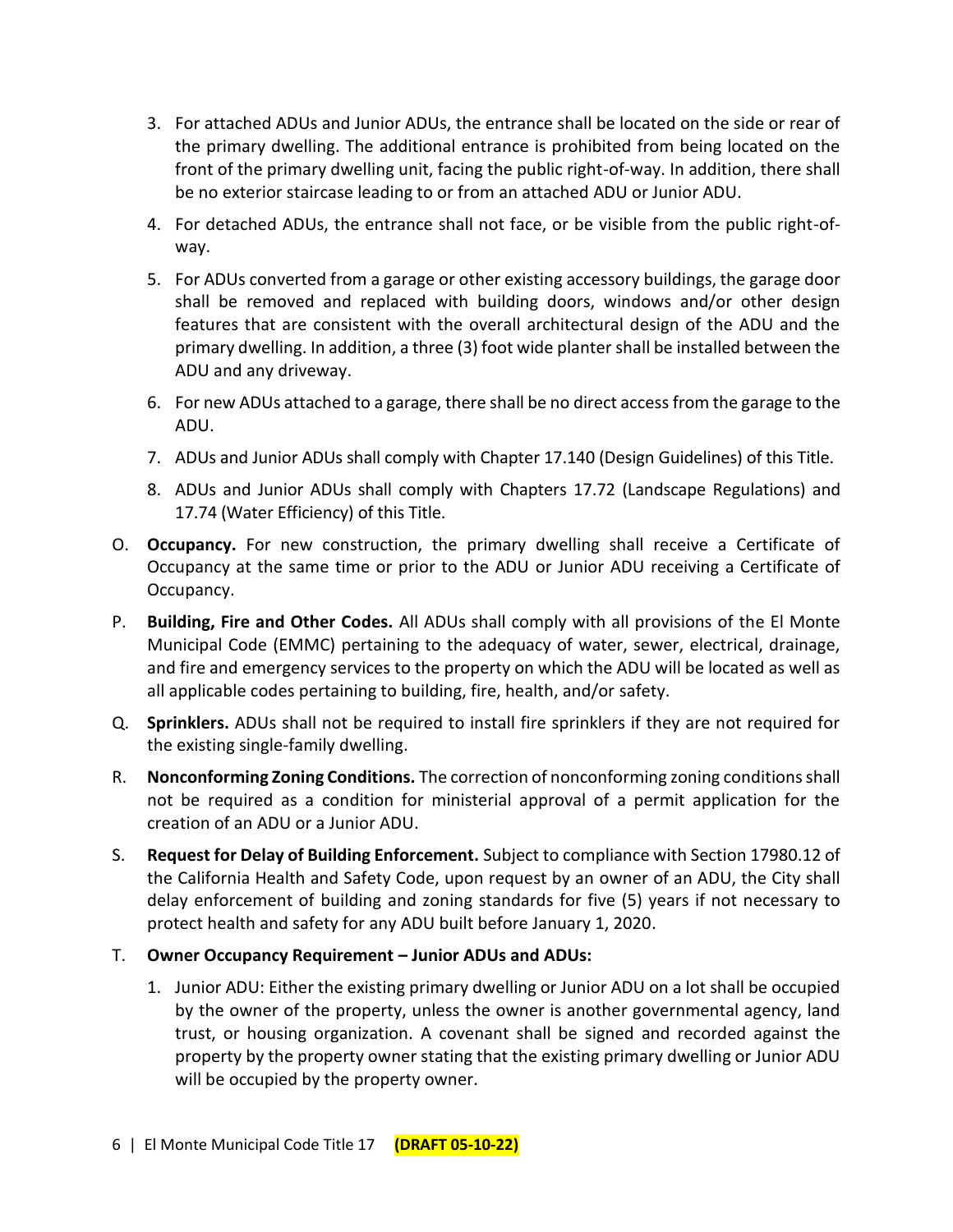2. All other ADUs: Effective January 1, 2025, either the existing primary dwelling or ADU on a lot shall be occupied by the owner of the property. Such restriction shall apply to ADUs permitted as of January 2, 2025.

## U. **Fees/Utility Connections:**

- 1. The property owner shall pay all applicable impact fees related to an ADU 750 square feet or larger, including but not limited to, parks, traffic, water and sewer impact fees. Such fees shall be charged proportionately in relation to the square footage of the primary dwelling unit.
- 2. No new or separate utility connection or related fees or capacity charges shall be required for an ADU described in Subsection (W)(1)(a) below, unless such ADU was constructed with a new single-family dwelling.
- 3. For ADUs not described in Subsection (W)(1)(a) below, a new or separate utility connection may be required and related fees or capacity charges shall be proportionate to the burden of the proposed ADU based upon either its square feet or number of its drainage fixture unit ("DFU") values, upon the water or sewage system. Such fees or charges shall not exceed the reasonable cost of providing service.
- V. **Other Development Standards.** For all other development standards not specified in this Section, the development standards of the base zoning shall apply.
- W. **Exempt Units.** Notwithstanding any development standard or other limitation set forth in Subsections (A) through (U), the City shall ministerially approve an application for a building permit within a residential or mixed-use zoning district to create any of the following units:
	- 1. Single-Family.
		- a. One (1) attached ADU (created within an existing or proposed primary dwelling or accessory building) or Junior ADU per lot with a proposed or existing single-family dwelling, if all of the following apply:
			- i. The ADU or Junior ADU is entirely within the square footage of an existing or proposed single-family dwelling, or the ADU is entirely within the square footage of an existing or proposed accessory building.
			- ii. The attached ADU created within an existing primary dwelling or accessory building, may be permitted beyond the physical dimensions of the existing primary dwelling or accessory building by an addition of up to 150 square feet. Any such addition shall be limited to accommodating ingress and egress.
			- iii. The maximum square footage for the attached ADU shall not exceed 800 square feet or 50 percent of the existing or proposed primary dwelling, whichever is less.
			- iv. The minimum interior side and rear yard setbacks shall be sufficient for fire and safety.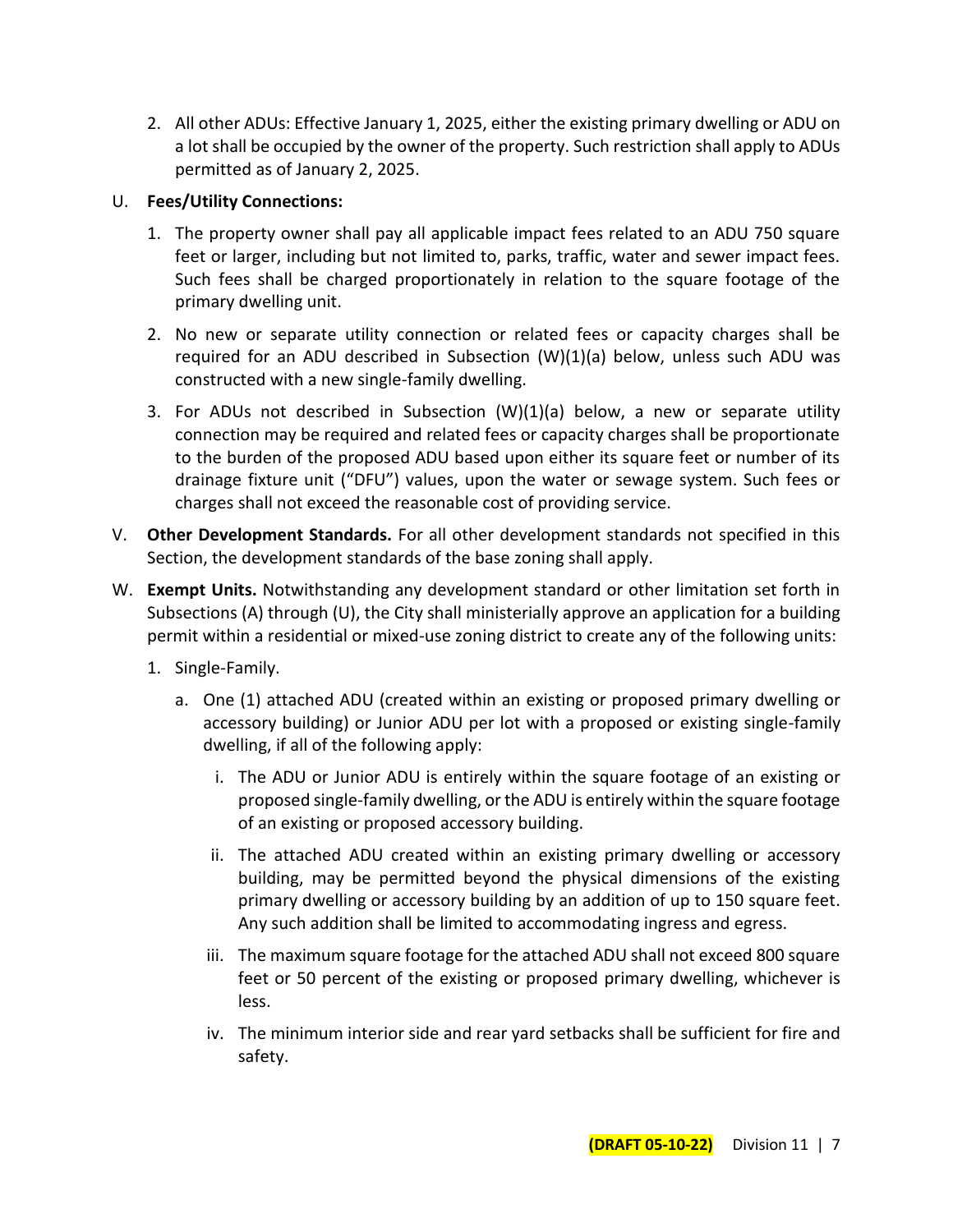- v. The attached ADU or Junior ADU shall have exterior access from the proposed or existing primary dwelling.
- vi. The Junior ADU shall comply with the requirements of Section 65852.22 of the California Government Code.
- b. One (1) detached, new construction, ADU per lot with a proposed or existing primary dwelling, if all of the following apply:
	- i. The minimum interior side yard and rear yard setbacks shall be four (4) feet.
	- ii. The maximum square footage for the ADU shall be 800 square feet.
	- iii. The maximum height of the ADU shall be 16 feet.
	- iv. The ADU may be combined with a Junior ADU described in Subsection (W)(1)(a).
- 2. Multi-family, including multi-family in mixed-use zoning districts:
	- a. Attached ADUs to an existing multi-family structure:
		- i. Multiple ADUs within portions of existing multi-family structures that are not used as livable space, including, but not limited to, storage rooms, boiler rooms, passageways, attics, basements, or garages, provided each unit complies with state building standards for dwellings.
		- ii. ADUs equal to a maximum of 25 percent of the existing dwelling units in the existing multi-family structure, with a minimum of one (1) ADU per existing multi-family building. Fractions shall be rounded down to the nearest whole number.
	- b. Detached ADUs on a lot with an existing multi-family structure:
		- i. A maximum of two (2) ADUs shall be permitted.
		- i. The maximum square footage for the ADU shall be 800 square feet.
		- ii. The maximum height of the ADU shall be 16 feet.
		- iii. The minimum interior side yard and rear yard setbacks shall be four (4) feet.

# **17.110.040 – Home Occupation Businesses. (NEW)**

- A. **Purpose**. The provisions set forth in this Section are intended to allow the conduct of businesses in residential dwellings, which are incidental to and compatible with surrounding uses in permitted zoning districts.
- B. **Permitted Zoning Districts.** Refer to Chapter 17.A (Matrix of Permitted Uses) of this Title for the zoning districts that may permit home occupation businesses, subject to the requirements of this Section.

## C. **Development Standards:**

1. A home occupation business shall be conducted entirely within a residential dwelling structure and shall occupy no more than 500 square feet of floor area. This maximum floor area shall include on-site storage areas and any portion of the home occupation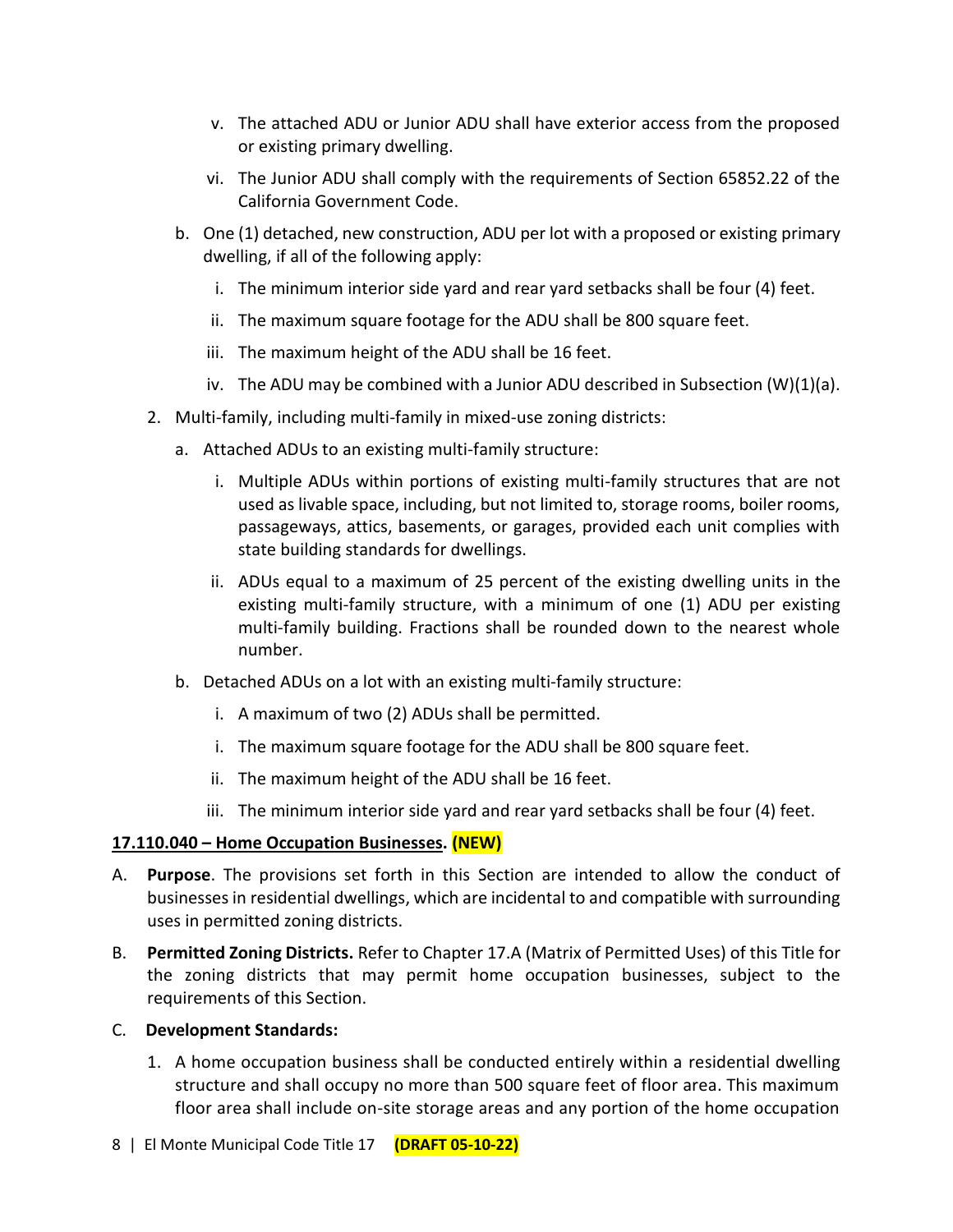business that is located within an accessory building. No outside storage shall be permitted.

- 2. Trucks and vans may be used for the home occupation business, provided the vehicles do not exceed a height of seven (7) feet and can fit within a parking stall of 8'6" wide by 18 feet deep.
- 3. On-site signs advertising a home occupation business shall not be allowed. Paper and electronic advertisements are allowed (including business cards), provided they do not include the address of the home occupation business.

## D. **Operational Standards:**

- 1. For rental property, the property owner's written authorization for the proposed use shall be obtained and submitted with the application for a home occupation business.
- 2. There shall be no items sold on-site other than products crafted on the premises. Items manufactured off-site may be sold through mail order or through the internet as long as the home occupation business (including storage area) does not exceed 500 square feet of floor area. This floor area maximum can be exceeded if the storage area is located off-site.
- 3. A home occupation business shall not allow any clients or customers without prior appointments. Client/customer appointments are limited to the hours of 7:00 a.m. to 10:00 p.m., Monday through Saturday.
- 4. The existence of a home occupation use shall not be apparent beyond the boundaries of the subject site.
- E. **Prohibited Activities.** Adult entertainment establishments, commercial cannabis activities (except as permitted in Chapter 8.78 (Personal Cannabis Cultivation) of the EMMC), firearms sales, fireworks sales, manufacturing, munitions sales and vehicle repairs. In addition, any activity or use, as determined by the Community Development Director, that is deemed noncompatible with residential uses and/or have the possibility of affecting the health or safety of residents. This includes uses that have the potential to create dust, glare, heat, noise, odor, smoke, traffic and/or vibration. In addition, this includes uses that may be deemed hazardous because of the materials or products used, the processes conducted or the wastes created.

# **17.110.050 – Live/Work Units. (FULLY UPDATED)**

- A. **Purpose.** To provide for the appropriate development of units which incorporate both living and working space. To ensure that each live/work unit contains an area designated for productive uses and entrepreneurial activities as a component of a dwelling unit. Ensure that the exterior design of live/work units is compatible with the exterior design of commercial, industrial, and residential buildings in the area.
- B. **Permitted Zoning Districts.** Refer to Chapter 17.A (Matrix of Permitted Uses) of this Title for the zoning districts that may permit live/work units, subject to the requirements of this Section.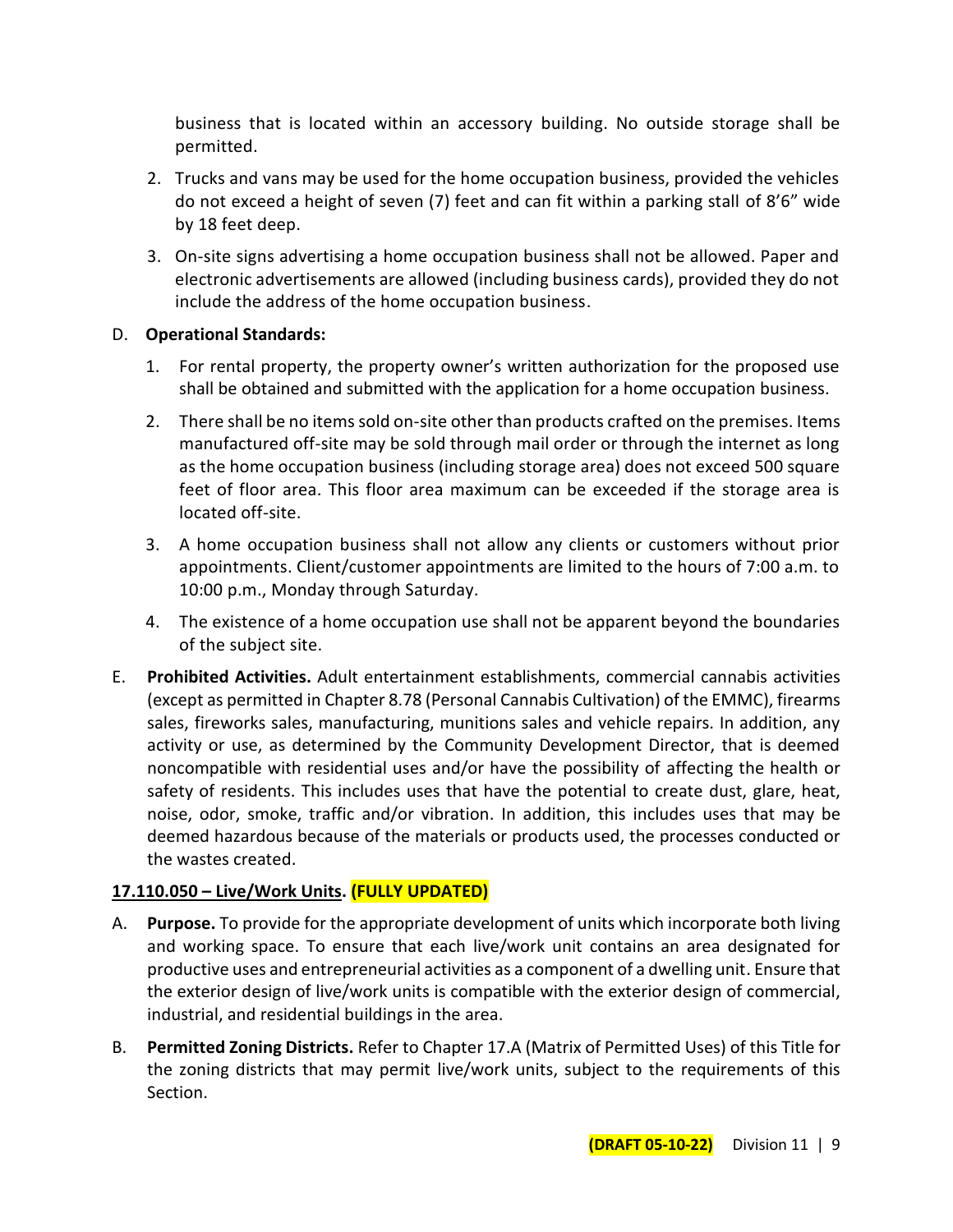## C. **Permitted Uses:**

- 1. Permitted uses. Table 17.110-2 prescribes the land use regulations in live/work units. These designations apply strictly to the permissibility of land uses; applications for building improvements may require other reviews.
- 2. Unlisted uses. Any land use not listed in Table 17.110-2 is not permitted in live/work units, except as outlined in Section 17.12.050 (Rules and Measurements – Additional Permitted Uses) of this Title.

| Table 17.110-2 - Permitted Uses - Live/Work Units |   |                                                                                                                                                                                                    |  |
|---------------------------------------------------|---|----------------------------------------------------------------------------------------------------------------------------------------------------------------------------------------------------|--|
| Land Use                                          |   | <b>Notes</b>                                                                                                                                                                                       |  |
| Home occupation business                          | P |                                                                                                                                                                                                    |  |
| Schools and education institutions -              |   |                                                                                                                                                                                                    |  |
| Specialized education and training                | P | Limited to five (5) students                                                                                                                                                                       |  |
| Tutoring and education centers                    | P | at any time                                                                                                                                                                                        |  |
| Offices $-$                                       |   |                                                                                                                                                                                                    |  |
| Ancillary                                         | P |                                                                                                                                                                                                    |  |
| Administrative, business professional             | P |                                                                                                                                                                                                    |  |
| Medical                                           | P | Limited to chiropractors, acupuncturists,<br>physical therapists, and counselors/<br>psychotherapists. Limited to one (1)<br>patient at any time.                                                  |  |
| Personal service use, general                     | P | For personal fitness and training facilities,<br>limited to three (3) customers at any time.<br>For all other uses, limited to one (1)<br>customer at any time. Excludes dry<br>cleaning services. |  |

Key: P Use permitted by-right.

#### C. **Development Standards:**

- 1. Ground floor height. The minimum height shall be nine (9) feet floor-to-floor.
- 2. Work area access. Each live/work unit fronting a public right-of-way shall have a pedestrian-oriented frontage that allows views into the interior of the nonresidential areas of the unit. The entrance should be built at the same grade as the sidewalk, to minimize the need for ramps.
- 3. Access within the live/work units. The living space shall be contiguous with the working space, with direct access between the two (2) areas.
- 4. Residential access. Access to individual units should be from common access areas (e.g. lobby entrance) or private entrances along another façade.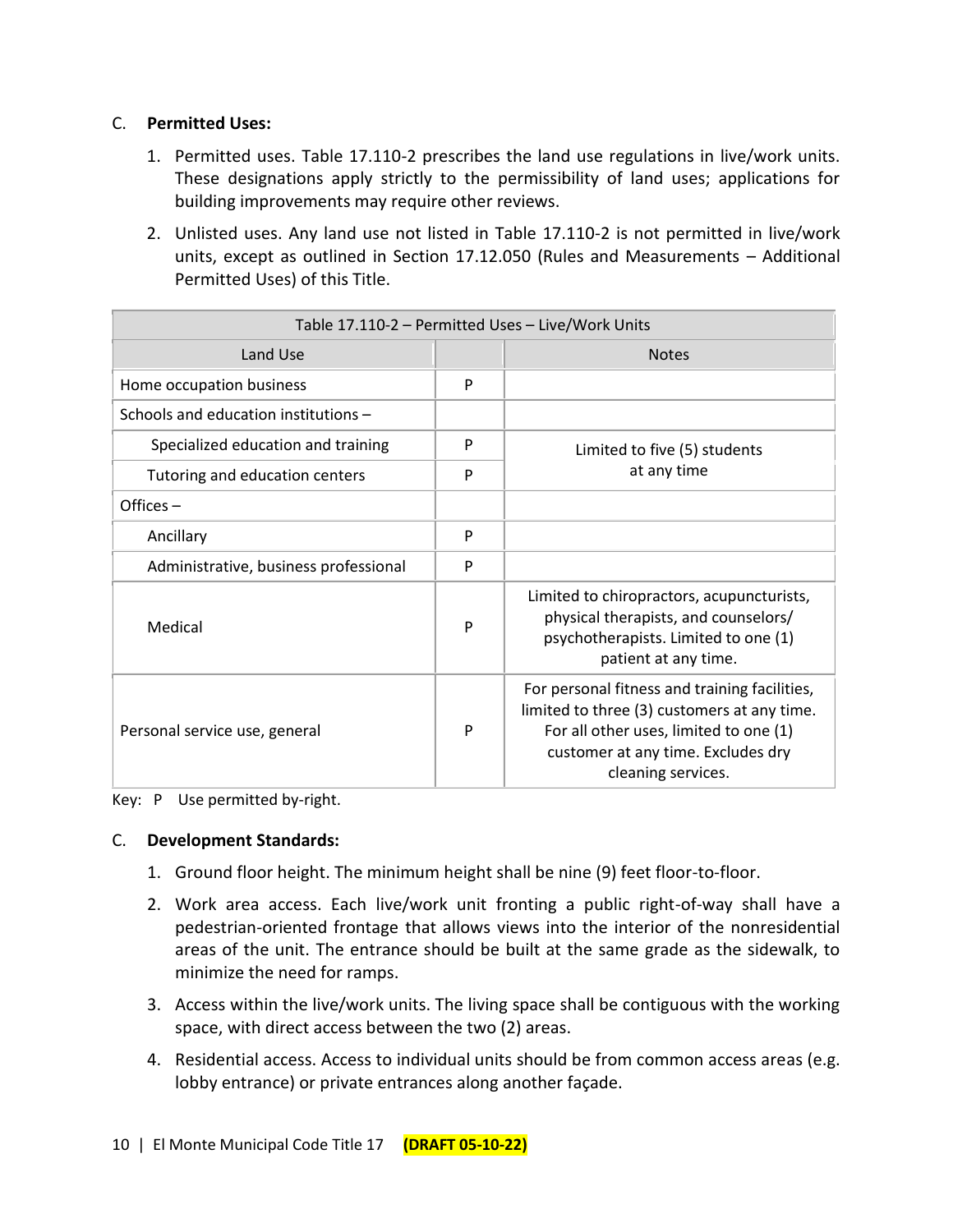- 5. Emergency access. Access to each unit shall be clearly identified to provide for emergency services.
- 6. Projections. Projecting element such as balconies, roof overhangs, shade structures and bay windows on upper floor may project up to four (4) feet into a street yard setback.

#### D. **Operational Standards:**

- 1. For rental property, the property owner's written authorization for the proposed use shall be obtained and submitted with the application for a home occupation business.
- 2. No portion of a live/work unit shall be separately sold or rented.
- 3. The owner/operator of the live/work unit shall comply with all performance standards outlined in Chapter 17.50 (Performance Standards) of this Title.
- 4. All activities related to the "work" component of a live/work unit shall be conducted within a completely enclosed building.
- 5. Up to two (2) additional persons who do not reside in the live/work unit may work in the unit.
- 6. Client and customer visits to live/work units are allowed. Hours of operation shall be limited to the hours of 7:00 a.m. to 10:00 p.m. on Monday through Saturday and 8:00 a.m. to 8:00 p.m. on Sunday.
- 7. A live/work unit shall not be converted entirely to a residential use or entirely to a nonresidential use.

## E. **Signage Regulations:**

- 1. A Master Sign Program shall be required.
- 2. Refer to Section 17.80.100 (Signage Regulations Signs for Specific Uses) of this Title for permitted signs for live/work units.

## **17.110.060 – Mixed-use Projects – Vertical or Horizontal. (FULLY UPDATED)**

- A. **Purpose**. To promote pedestrian friendly development that include a mixture of residential and nonresidential uses. Developments are to be of high quality, compact and walkable. The range of nonresidential uses includes offices, retail, food and beverage establishment and services mixed. Developments may be vertical (with housing above nonresidential uses) or horizontal, with housing and nonresidential on the same property, but in separate buildings.
- B. **Permitted Zoning Districts.** Refer to Chapter 17.A (Matrix of Permitted Uses) of this Title for the zoning districts that may permit mixed-use vertical or horizontal developments, subject to the requirements of this Section.

## C. **Permitted Nonresidential Uses:**

1. Properties within one-quarter  $(X)$  mile of a Major Transit Intersection (MTI) and in the General Commercial (C-3) zoning district. For horizontal mixed-use, permitted uses shall be limited to those denoted with an "\*" in Table 17.40-1 (Permitted Uses – Commercial Zoning Districts) of this Title.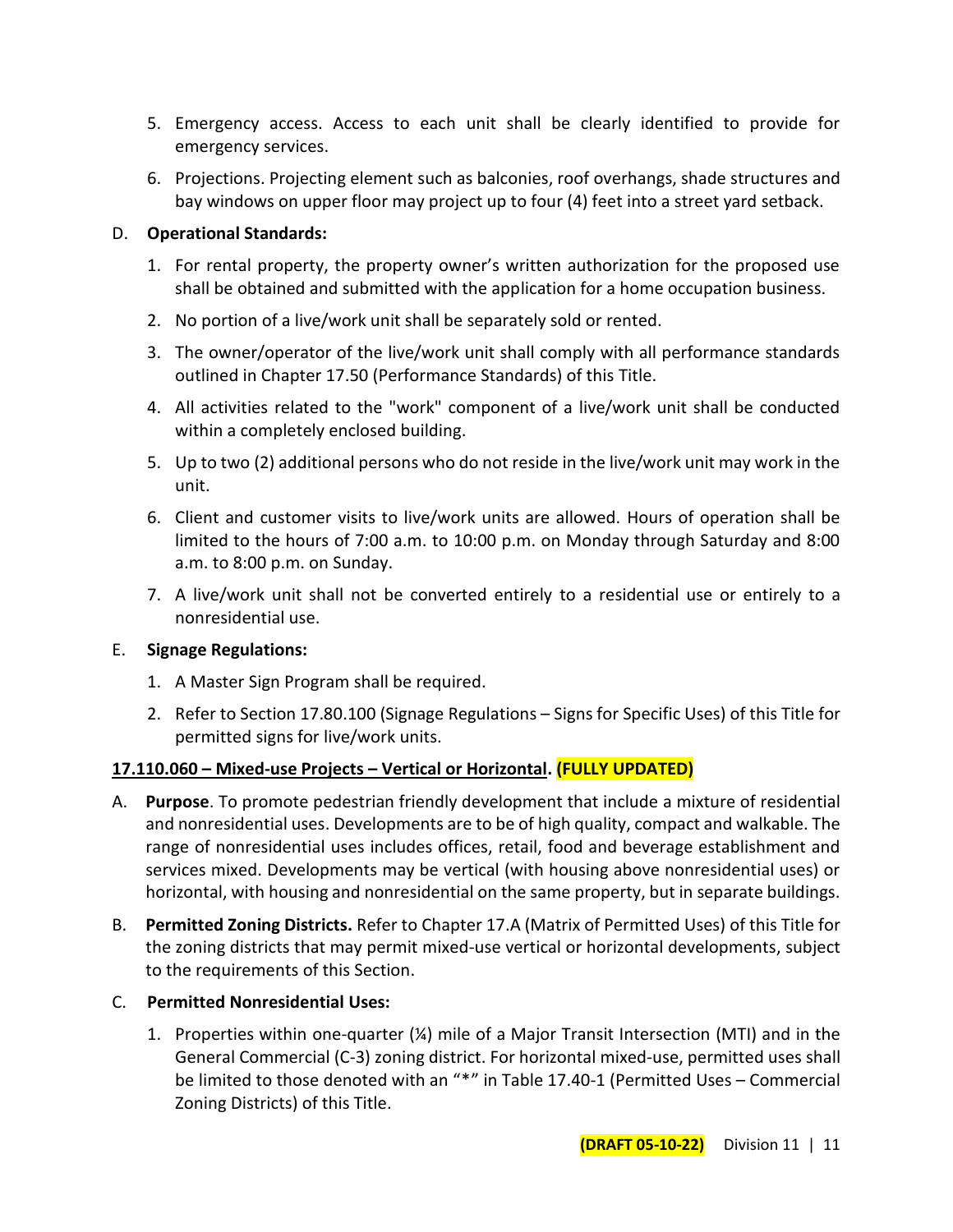- 2. M/MU zoning district. For vertical mixed-use, permitted uses shall be limited to those denoted with an "\*" in Table 17.30-1 (Permitted Uses – Mixed/Multiuse Zoning District) of this Title. For horizontal mixed-use, any use listed in Table 17.30-1 may be permitted.
- 3. Gateway Specific Plan. For vertical mixed-use, permitted uses shall be limited to those denoted with an "\*" in Table 17.131-2 (Permitted Uses – Gateway Specific Plan) of this Title.
- 4. Downtown Specific Plan. For vertical mixed-use, permitted uses shall be limited to those denoted with an "\*" in Table 17.134-1 (Permitted Uses – Downtown Specific Plan) of this Title. For horizontal mixed-use, any use listed in the Subarea in Table 17.134-1 may be permitted.

## D. **Development Standards:**

- 1. Architectural details and materials:
	- a. Architectural style and use of quality materials shall be compatible and consistent throughout the entire project. However, differences in architectural details and materials may occur to differentiate between the residential and nonresidential portions of the project.
	- b. Street level features. Variations in the front building plane shall be incorporated through the use of varying building setbacks, variations in wall planes and the inclusion of pedestrian amenities (e.g., plaza, courtyard, outdoor dining, landscaping). Long expanses of blank walls shall be broken down by architectural features.
	- c. Upper level features. Upper floor balconies, bays, and windows shall be provided whenever opportunities exist for these types of features.
- 2. Building entrances:
	- a. Nonresidential entrances. Each unit shall have a separate pedestrian entrance for use by tenants and the public which faces the public right-of-way or a public open space area.
	- b. Residential entrances. For vertical mixed-use buildings, entrances to individual residential units shall not be permitted along a street frontage. Instead, the units shall be accessed from shared entrances (e.g. a lobby). For residential-only buildings, the units may be accessed individually or from shared entrances.
	- c. Design. Entrances for nonresidential uses shall be designed to be visually distinct from the entrances for residential uses.
- 3. Pedestrian access:
	- a. Building frontage. A minimum 75 percent of the building frontage facing a public street, pedestrian walkway or parking lot shall be devoted to pedestrian-oriented features (e.g., storefronts, pedestrian entrances to nonresidential uses, display windows, landscaping, etc.).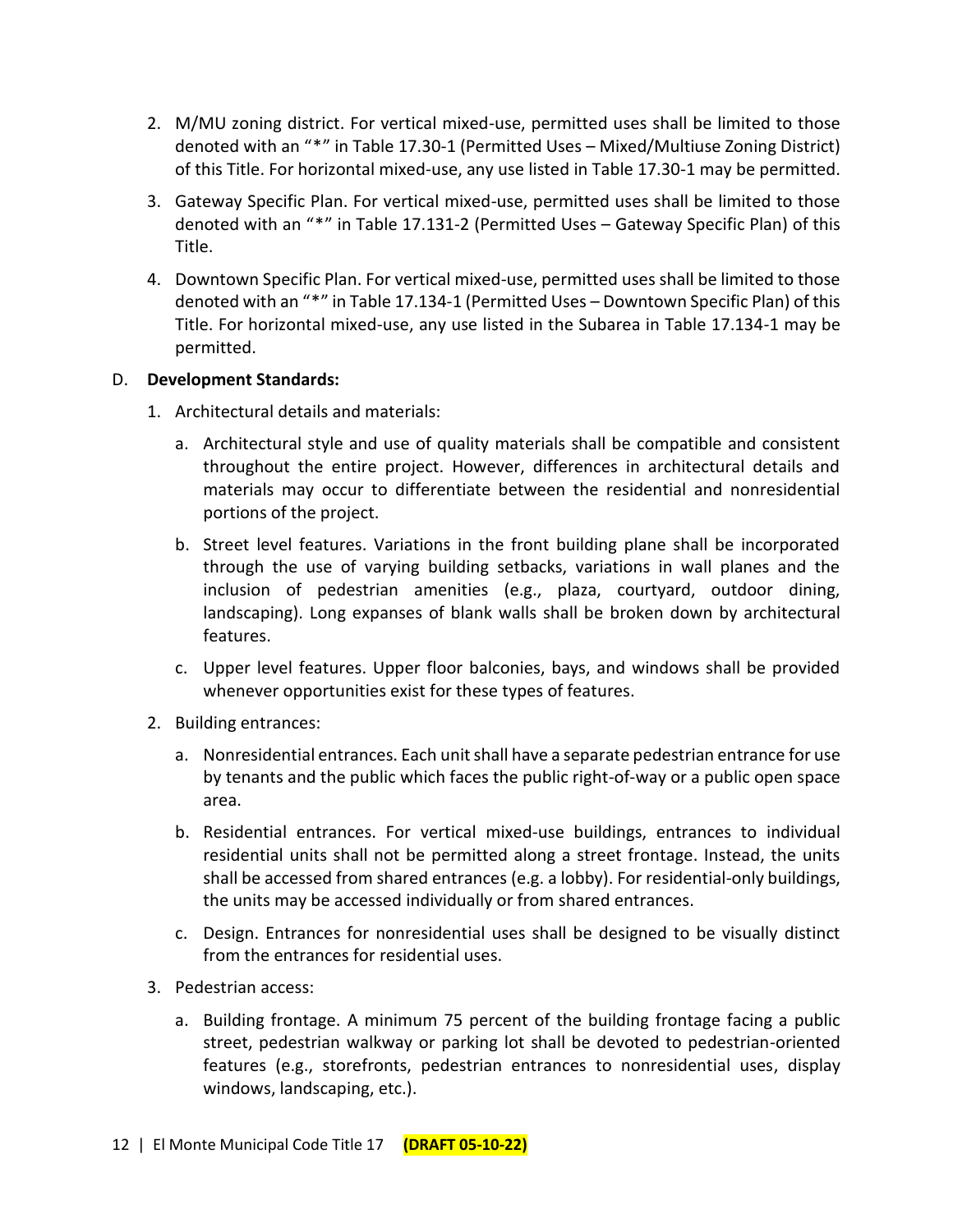- b. Linkages. Provide direct pedestrian linkages to adjacent public sidewalks and throughout the project between residential and nonresidential uses and parking areas.
- c. Amenities. Provide enhanced pedestrian amenities throughout the project, including seating, pedestrian area lighting, special paving, public art, water features, common open space, directories and similar items to create a pleasant pedestrian experience.
- d. Scale and character. Create a pedestrian scale and character of development along the street by providing significant wall articulation and varying roof heights, incorporating pedestrian scale elements (e.g., doors, windows, lighting, landscaping), and locating storefronts and common open space areas (e.g., plaza, courtyard, outdoor dining) near the public sidewalk to contribute to an active street environment.
- 4. Safety. Projects shall be designed to minimize security risks to residents and to minimize the opportunities for vandalism and theft. This may be accomplished by incorporating the following:
	- a. Maximize visibility to common open space areas, internal walkways and public sidewalks. Use opportunities for natural surveillance to increase visibility.
	- b. Use walkways, low fences, lighting, signage and landscaping to clearly guide people and vehicles to and from the proper entrances.
	- c. Eliminate areas of concealment, hiding places and dead spaces.
	- d. Access control barriers (e.g. gates and doorways with access codes) separate commercial and residential uses. This shall also be incorporated in parking areas.
- 5. Lighting. Decorative lighting shall be incorporated along pedestrian walkways, plazas, paseos, courtyards, and other common open areas to enhance the pedestrian environment and increase public safety. Lighting for nonresidential uses shall be designed, located, and shielded to ensure that they do not adversely impact the residential uses, but shall provide sufficient illumination for access and security purposes.
- 6. Parking regulations. Residential parking shall be secured and separated from nonresidential parking.
- 7. Signage regulations:
	- a. The nonresidential portion of project shall follow the sign standards of multiuse zoning districts. The residential portion of the project shall follow the sign standards of multiple-family residential uses.
	- b. A Master Sign Program shall be required.
	- c. Refer to Chapter 17.80 (Signage Regulations) of this Title for additional regulations.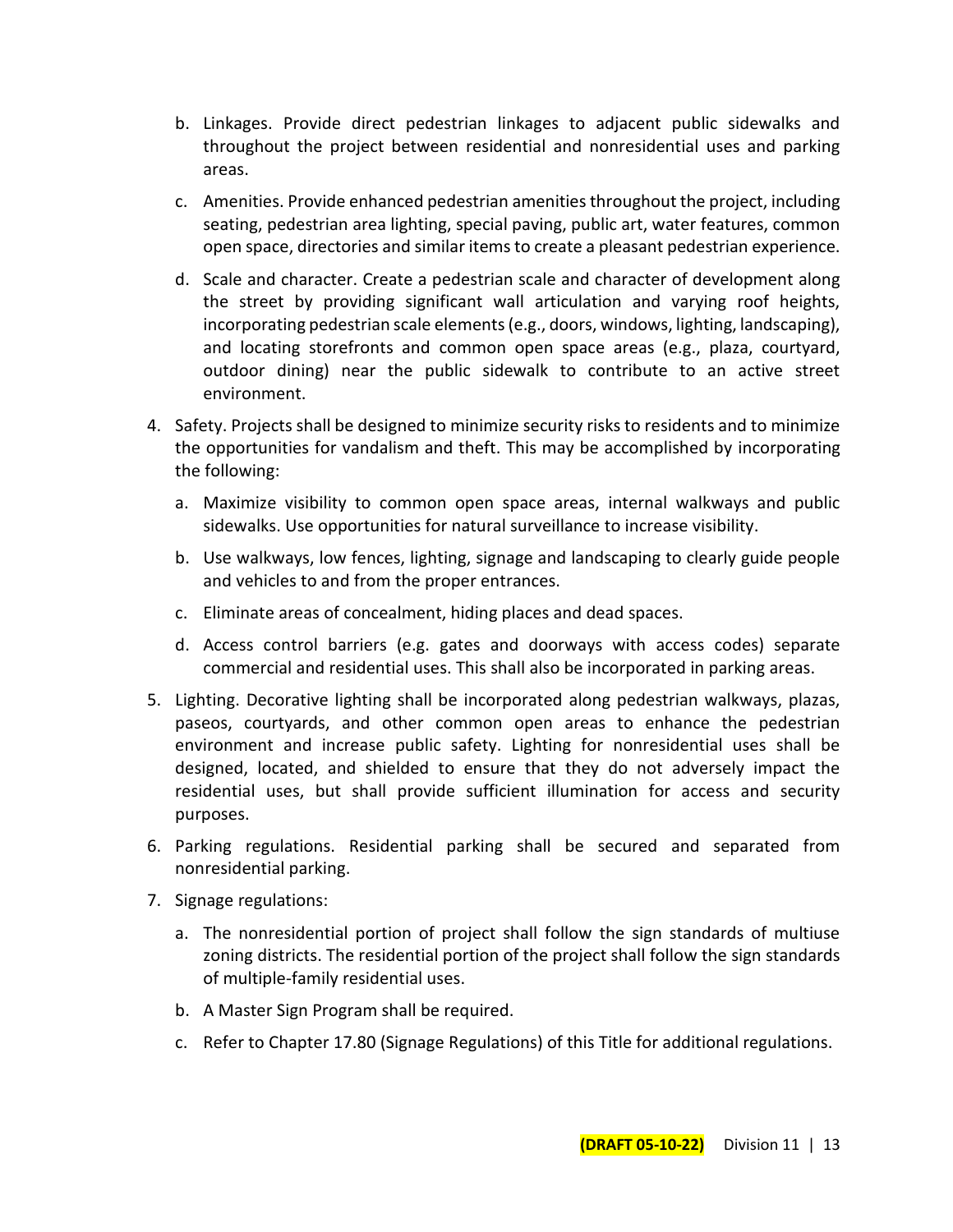#### E. **Operational Standards:**

- 1. A joint Tenants and Owners Association (TOA) should be established for the well-being of each residential and nonresidential tenant and owner. In addition to the requirements outlined in Section 17.50.120 (Performance Standards – Property Maintenance) of this Title, the Covenants, Conditions, and Restrictions (CC&Rs) for the TOA, shall incorporate the following:
	- a. Identification of maintenance responsibilities for landscaping, parking facilities, and recycling and refuse storage facilities;
	- b. Noise notification procedures;
	- c. Relationship between uses regarding association representation;
	- d. Voting procedures; and
	- e. Procedures for solving problems that may arise between the different types of uses or residents.
- 2. Loading and unloading activities. Where applicable, the covenants, conditions, and restrictions of a mixed-use project shall indicate the times when the loading and unloading of goods may occur on the street, provided that in no event shall loading or unloading take place before 7:00 a.m. and after 10:00 p.m. on any day of the week.
- 3. Noise disclosure notification:
	- a. Residents, whether owners or tenants, shall be notified in writing before taking up residence that they will be living in an urban type of environment and that the noise levels may be higher than a typical residential area. The disclosure of the potential noise impacts of living in a mixed-use development shall be included in all deeds or lease agreements.
	- b. The covenants, conditions, and restrictions shall require that the residents acknowledge receipt of the written noise disclosure notification. Their signatures shall confirm receipt and acceptance of the noise disclosure.

#### *17.110.070 – Religious Institutions, Housing Developments.*

#### *Reserved*

## **17.110.080 – Single Room Occupancy (SRO) Facilities. (RENUMBERED)**

- A. **Purpose**. It is the purpose of this Section to regulate the development and operation of single room occupancy (SRO) facilities. SRO units provide housing opportunities for lowerincome individuals, persons with disabilities, seniors, and formerly homeless individuals.
- B. **Permitted Zoning Districts.** Refer to Chapter 17.A (Matrix of Permitted Uses) of this Title for the zoning districts that may permit SRO developments, subject to the requirements of this Section.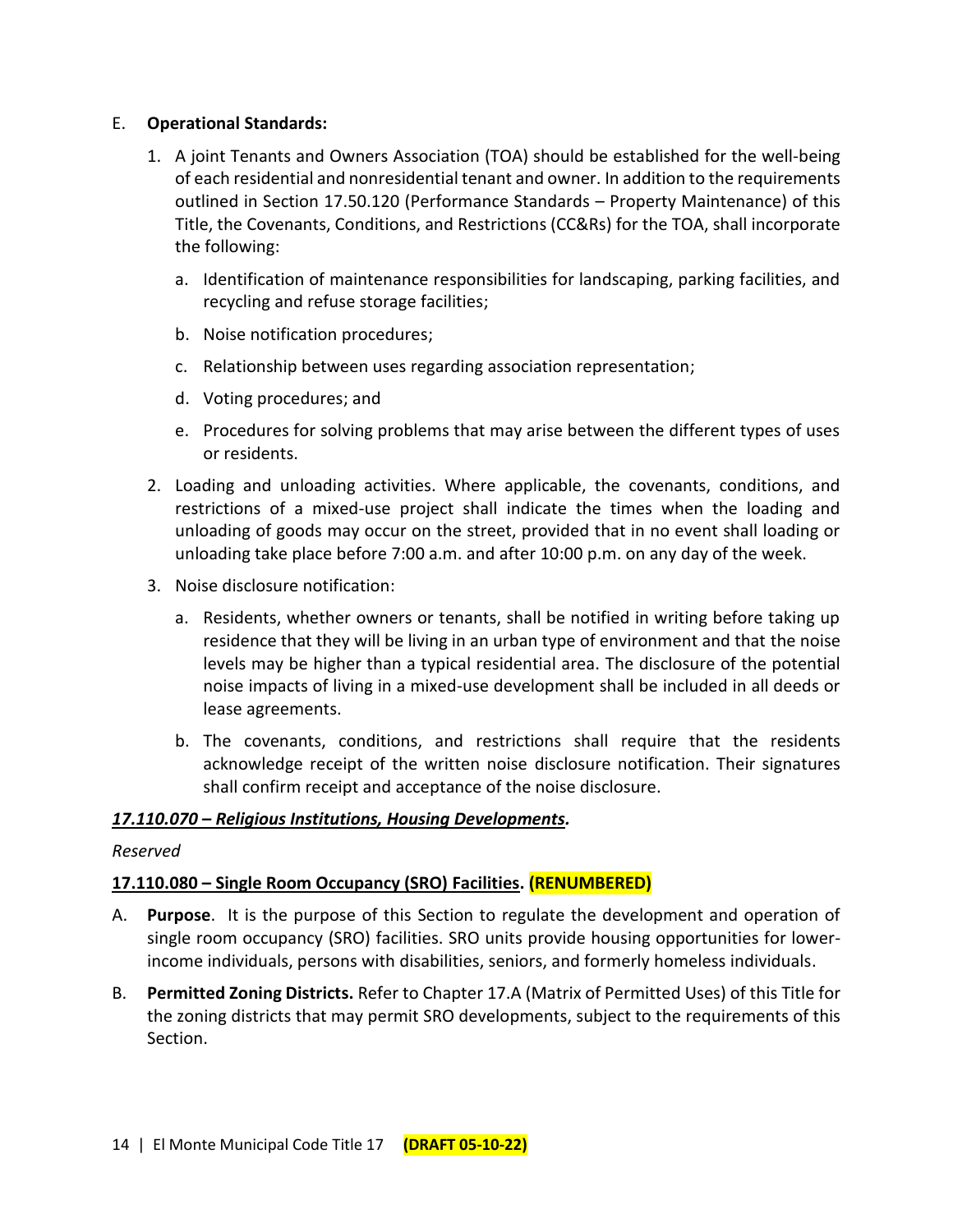#### C. **Development Standards:**

- 1. Each SRO facility shall comply with the minimum standards of this Section and all applicable development standards of the property's underlying zoning district.
- 2. Each unit shall be a minimum 150 square feet and a maximum 400 square feet.
- 3. Each unit shall accommodate a maximum of two (2) persons, including children.
- 4. Tenancy shall be a minimum 30 days and maximum period of 12 months.

#### D. **Required Amenities:**

- 1. Each unit is required to provide a separate bathroom containing a water closet, lavatory and bathtub and/or shower.
- 2. Each unit shall be provided with a kitchen sink, functioning cooking appliance and a refrigerator, each having a clear working space of not less than 30 inches.
- 3. Each unit shall have a separate closet.
- 4. Laundry facilities must be provided in a separate enclosed room at the ratio of one (1) washer and one (1) dryer for every 20 units, with a minimum of one (1) washer and one (1) dryer provided on each floor of the SRO facility.
- 5. A cleaning supply room or utility closet with a wash tub with hot and cold running water shall be provided on each floor of the SRO facility.
- 6. Projects with ten (10) or more units shall provide on-site management. A project with less than ten (10) units may provide a management office off-site.

## **17.110.090 – Transitional Uses. (FULLY UPDATED)**

- A. **Purpose**. To provide flexibility with existing commercial and manufacturing uses located in residential zoning district. Transitional uses may be limited to offices uses and other neighborhood serving uses that do not generate excessive noise or traffic.
- B. **Permitted Zoning Districts.** Refer to Chapter 17.A (Matrix of Permitted Uses) of this Title for the zoning districts that may permit transitional uses, subject to the requirements of this Section.

#### C. **Permitted Uses:**

- 1. Table 17.110-3 prescribes the land use regulations for transitional uses. These designations apply strictly to the permissibility of land uses; applications for building improvements may require other reviews.
- 2. Unlisted permitted uses. Any land use not listed in Table 17.110-3 is not permitted, except as outlined in Section 17.12.050 (Rules and Measurements – Additional Permitted Uses) of this Title.

#### D. **Operational Standards:**

1. An approved transitional use may continue in perpetuity, so long as it remains otherwise lawful, subject to the provisions of this Section.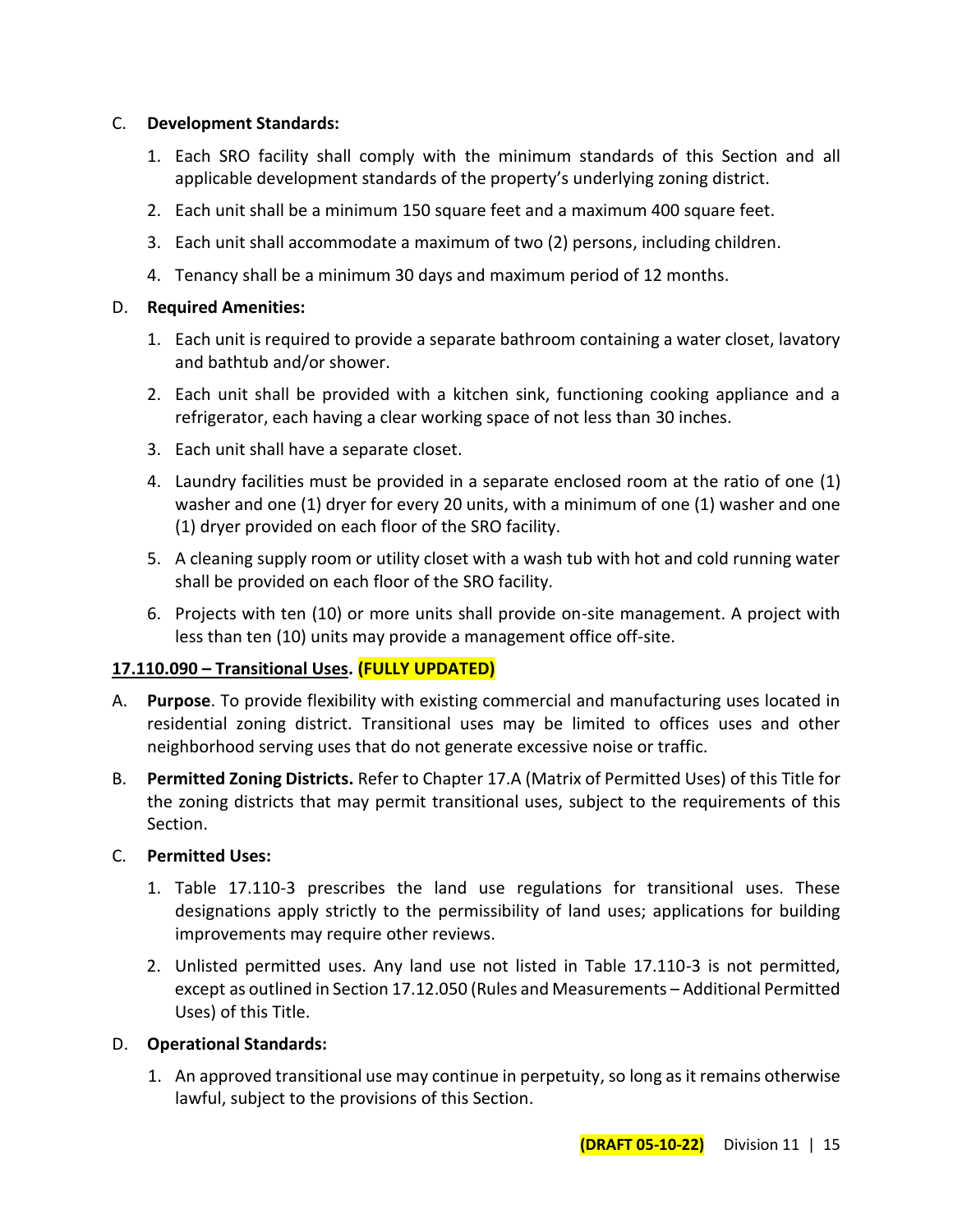- 2. If the commercial use converts to a residential use or other conforming use, it cannot thereafter convert to a nonconforming commercial use.
- 3. This Section only applies to existing structures; new projects must adhere to current applicable zoning.

| Table 17.110-3 - Permitted Uses - Transitional Uses |                                                                                                                                                                                         |  |
|-----------------------------------------------------|-----------------------------------------------------------------------------------------------------------------------------------------------------------------------------------------|--|
| Land Use                                            | <b>Notes</b>                                                                                                                                                                            |  |
| Coffeehouse or café                                 | Excludes ancillary entertainment.                                                                                                                                                       |  |
| Retail use                                          | Limited to 3,500 sq. ft. in gross floor area.<br>Excludes convenience store or minimart<br>and alcohol sales.                                                                           |  |
| Schools and education institutions -                |                                                                                                                                                                                         |  |
| Specialized education and training                  | Limited to five (5) students at any time.                                                                                                                                               |  |
| Tutoring and education centers                      |                                                                                                                                                                                         |  |
| Offices-                                            |                                                                                                                                                                                         |  |
| Ancillary                                           |                                                                                                                                                                                         |  |
| Administrative, business professional               |                                                                                                                                                                                         |  |
| Medical                                             | Limited to chiropractors, physical therapists,<br>acupuncturists and counselors/psychotherapists.                                                                                       |  |
| Personal service use, general                       | With the exception of clothing rental shops,<br>locksmiths and metaphysical stores, all<br>other personal service uses shall be by appointment<br>only. Excludes dry cleaning services. |  |

- 4. The Conditional Use Permit or Minor Use Permit may limit signage, hours of operation and other operational standards. Improvements to the building may be required, such as new/replaced doors, windows and updated facades, provided no additional square footage is added. In addition, improvements to the property may be required, such as parking lot improvements and new landscaping.
- E. **Limitations.** Applications to request a new transitional use will only be accepted up to December 31, 2026. Thereafter, the use and property shall be subject to the nonconforming provisions outlined in Chapter 17.16 (Nonconforming Provisions) of this Title.
- F. **Additional Findings.** In addition to the required findings outlined in Chapter 17.123.030 (Conditional and Minor Use Permit – Necessary Findings) of this Title, the following findings shall also be made:
	- 1. That the parking for the transitional use will not have a significant negative impact on the surrounding parcels or neighborhood; and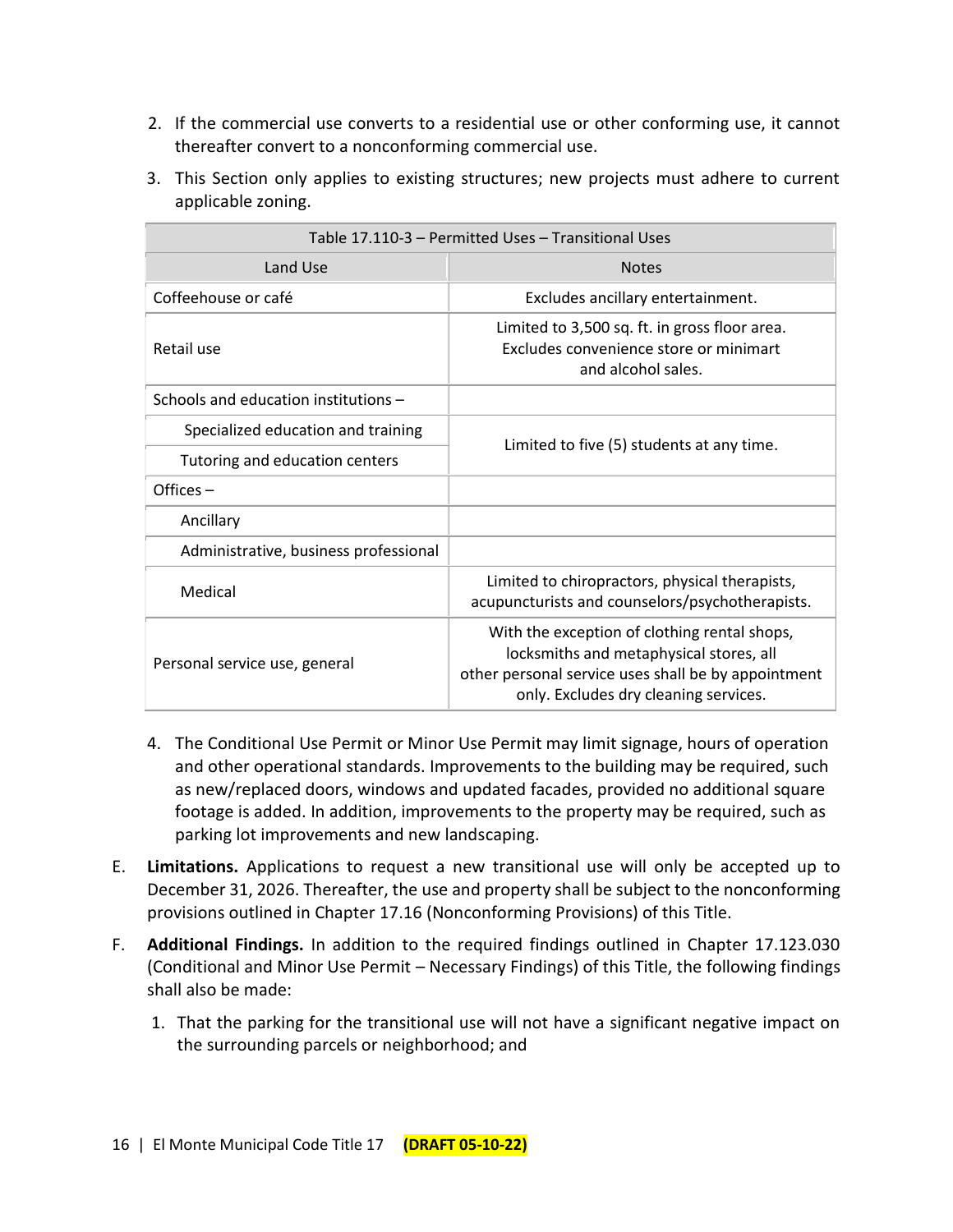2. That the property will be improved, to the extent feasible, to meet current development standards relating to landscaping, walls and fencing, building facades, trash enclosures and the Americans with Disabilities Act (ADA) accessibility.

## **17.110.100 – Urban Dwellings. (FULLY UPDATED)**

A. **Purpose.** The urban dwelling regulations set forth in this Section are established to comply with the state standards and requirements set forth in Section 65852.21 of the California Government Code, as amended from time to time, and other applicable state laws. This Section is not intended to conflict with State law and shall be interpreted to be compatible with State enactments.

## B. **Applications:**

- 1. One (1) urban dwelling on a property with an existing primary dwelling. One (1) application shall be submitted.
- 2. One (1) urban dwelling on a property with a proposed primary dwelling. One (1) application shall be submitted. The City may delay acting on the portion of the application for the urban dwelling until the City acts on the portion of the application to develop the new primary dwelling.
- 3. Twp (2) urban dwellings on a property that is vacant or proposed to be vacant. One (1) application shall be submitted.
- 4. Concurrent applications for one (1) or two (2) urban dwellings and an urban lot split as outlined in Section 17.110.110 (Standards for Specific Residential uses – Urban Lot Splits) of this Title. The City shall act on the urban lot split at the same time or before acting on the application for the urban dwelling.
- 5. The City shall ministerially, and without discretionary review or a hearing, act on the application to create an urban dwelling, subject to the requirements of this Section.
- C. **Permitted Zoning Districts.** Urban dwellings shall only be permitted in One-Family Dwelling (R-1A or R-1B) zoning districts.
- D. **Development Standards:** Table 17.110-4 prescribes the land use regulations for urban dwellings.
- E. **Design Standards – Primary Single-family Dwelling and one (1) Urban Dwelling:**
	- 1. Exterior. The urban dwelling's exterior design shall be compatible with all other structures on the property in terms of architectural style, building forms, materials used, color, exterior finishes, roof forms, and style of windows/doors.
	- 2. Street elevations. The urban dwelling's elevations that are visible from the public rightof-way must provide windows or other architectural features that are compatible with the existing primary single-family dwelling.
	- 3. Entrances:
		- a. For an attached urban dwelling, the entrance shall be located on the side or rear of the primary single-family dwelling. The entrance shall not face the front yard or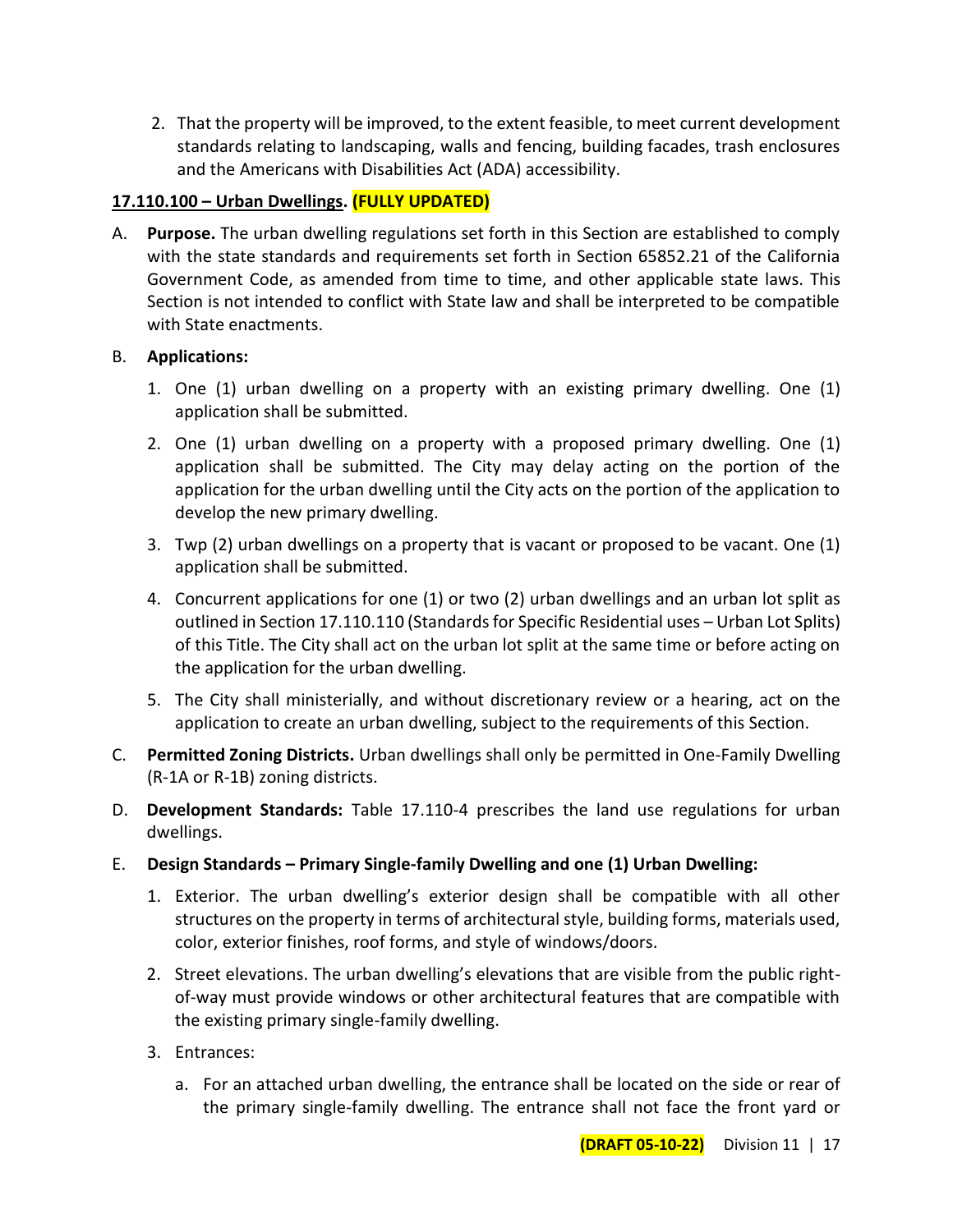street side yard (for corner properties). In addition, there shall be no exterior staircase leading to or from an urban dwelling.

- b. For a detached urban dwelling, the entrance shall not face or be visible from the public right-of-way.
- 4. For an urban dwelling attached to a garage, there shall be no direct access from the garage to the urban dwelling.

| Table 17.110-4 - Development Standards - Urban Dwellings |                                                                                                                                                                                                                                |                                                                                                                                     |                                                                                                                    |  |
|----------------------------------------------------------|--------------------------------------------------------------------------------------------------------------------------------------------------------------------------------------------------------------------------------|-------------------------------------------------------------------------------------------------------------------------------------|--------------------------------------------------------------------------------------------------------------------|--|
| Development<br>Standard                                  | <b>Existing or Proposed Primary</b><br><b>Single-family Dwelling</b>                                                                                                                                                           |                                                                                                                                     | <b>Existing Vacant or</b><br><b>Proposed Vacant Parcel</b>                                                         |  |
| Maximum number of<br>urban dwelling units <sup>3</sup>   | 1 permitted                                                                                                                                                                                                                    |                                                                                                                                     | Up to 2 permitted                                                                                                  |  |
| Maximum unit size                                        | 800 sq. ft. for the urban dwelling                                                                                                                                                                                             |                                                                                                                                     | 800 sq. ft. for each<br>urban dwelling                                                                             |  |
| <b>Building height</b>                                   | Underlying zone for the primary dwelling and<br>1 story and 16 ft. for the urban dwelling                                                                                                                                      |                                                                                                                                     | 1-story and 16 ft. for the<br>urban dwellings                                                                      |  |
| Configuration                                            | Attached <sup>4</sup>                                                                                                                                                                                                          | Detached                                                                                                                            | Attached or detached                                                                                               |  |
| <b>Building separation</b>                               | None                                                                                                                                                                                                                           | Minimum 10 ft. if<br>detached                                                                                                       | Minimum 10 ft. if detached                                                                                         |  |
| Minimum setbacks                                         | Underlying zone                                                                                                                                                                                                                | Front: 50% of the<br>parcel depth or 50 ft,<br>whichever is less.<br>Street side:<br>underlying zone<br>Interior side & rear: 4 ft. | Front & street side:<br>underlying zone<br>Interior side & rear: 4 ft.                                             |  |
| Driveways                                                | If the property has 1 existing driveway, a<br>second driveway shall not be permitted,<br>unless the second driveway is accessed from<br>an alley. If the property has 2 existing<br>driveways, the second driveway may remain. |                                                                                                                                     | Limited to 1 driveway                                                                                              |  |
| Minimum private<br>open space for<br>each urban dwelling | 200 sq. ft.<br>Minimum dimension of<br>ten (10) ft. in each direction.                                                                                                                                                         |                                                                                                                                     | R-1A zone: 200 sq. ft.<br>R-1B or R-1C zones:<br>300 sq. ft.<br>Minimum dimensions of 10<br>ft. in each direction. |  |

<sup>&</sup>lt;sup>3</sup> If the property is developed with 2 or more single-family, multiple-family dwellings, an Accessory Dwelling Unit (ADU) or Junior ADU, no urban dwelling(s) shall be permitted.

<sup>4</sup> Attached shall mean the urban dwelling shares a wall with the existing or proposed primary single-family dwelling, with both sides of the wall being habitable space. An urban dwelling shall not be connected to an existing or proposed primary single-family dwelling solely by a patio cover, breezeway or similar roofed area.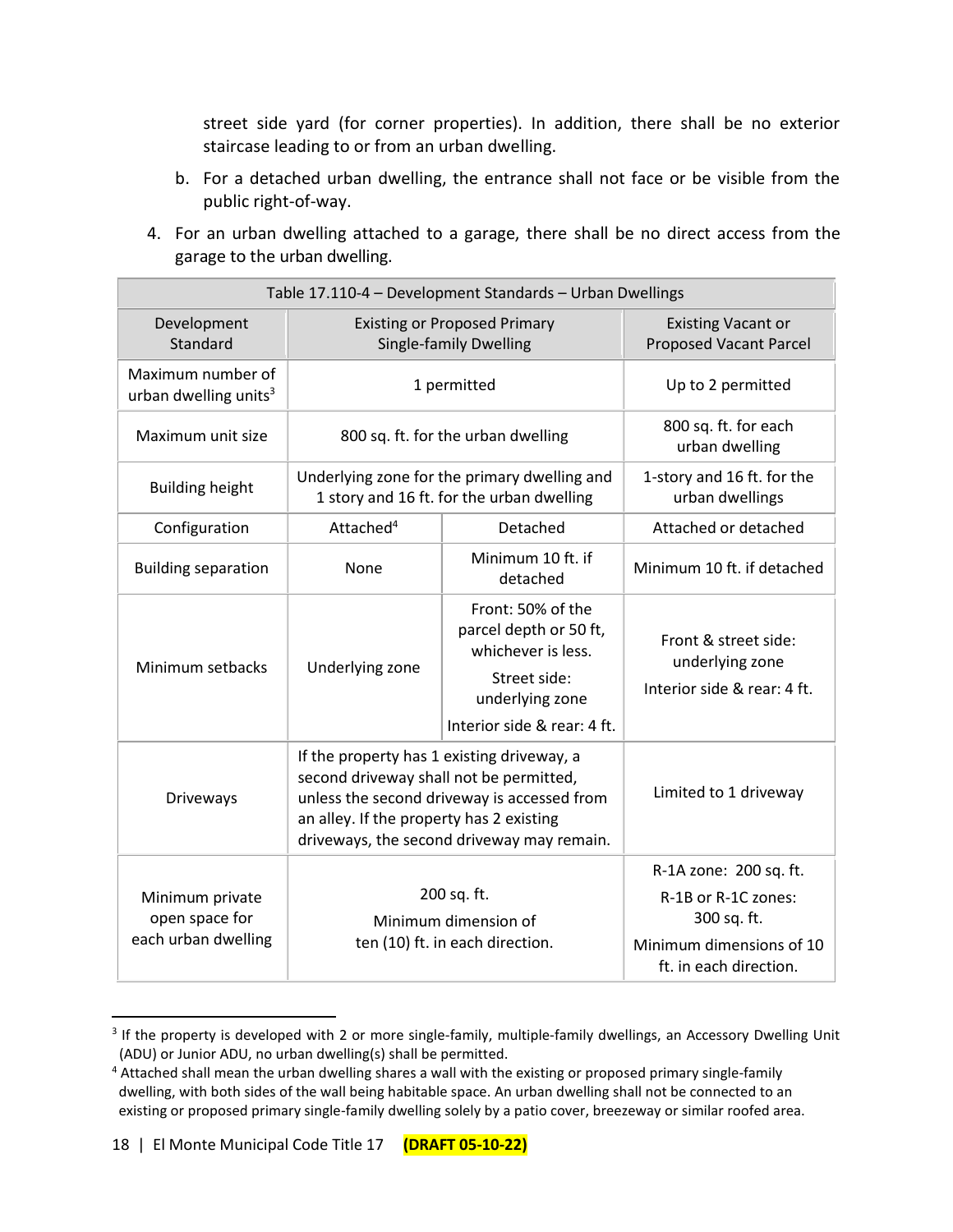| Table 17.110-4 - Development Standards - Urban Dwellings (continued) |                                                                                                                                                                                                                                                                                                                                                                                                                                                                                             |                                                                                                                    |  |
|----------------------------------------------------------------------|---------------------------------------------------------------------------------------------------------------------------------------------------------------------------------------------------------------------------------------------------------------------------------------------------------------------------------------------------------------------------------------------------------------------------------------------------------------------------------------------|--------------------------------------------------------------------------------------------------------------------|--|
| Development<br>Standard                                              | <b>Existing or Proposed Primary</b><br><b>Single-family Dwelling</b>                                                                                                                                                                                                                                                                                                                                                                                                                        | <b>Existing Vacant or</b><br><b>Proposed Vacant Parcel</b>                                                         |  |
| Minimum Parking                                                      | Primary dwelling: underlying zone<br>Urban dwelling:<br>• 1 tandem open space per urban dwelling.<br>• No parking if property within 1/2-mile (walking distance) of a High Transit<br>Corridor or Major Transit Stop (MTS) <sup>5</sup> , or within 1 block of a car sharing<br>vehicle location.<br>If no on-site parking is proposed as permissible in this table, the property<br>owner shall submit all necessary documentation to confirm compliance with<br>one of the circumstances. |                                                                                                                    |  |
|                                                                      | If the City were to implement limitations on overnight parking, none of the<br>dwellings shall be eligible for overnight parking permits.                                                                                                                                                                                                                                                                                                                                                   |                                                                                                                    |  |
| Minimum private<br>open space for<br>each urban dwelling             | 200 sq. ft.<br>Minimum dimension of<br>ten (10) ft. in each direction.                                                                                                                                                                                                                                                                                                                                                                                                                      | R-1A zone: 200 sq. ft.<br>R-1B or R-1C zones:<br>300 sq. ft.<br>Minimum dimensions of<br>10 ft. in each direction. |  |
| Lot coverage and Floor<br>Area Ratio (FAR)                           | The roofed area of an urban dwelling shall be included in the maximum lot<br>coverage and the square footage of an urban dwelling shall be included in<br>the FAR limits of the underlying zone.                                                                                                                                                                                                                                                                                            |                                                                                                                    |  |

5. Urban dwellings shall comply with Chapter 17.140 (Design Guidelines) of this Title.

# F. **Design Standards – Two (2) Urban Dwellings:**

- 1. Exterior. The urban dwellings' exterior design shall be compatible with each other in terms of architectural style, building forms, materials used, color, exterior finishes, roof forms, and style of windows/doors.
- 2. Entrances. Only one (1) entrance to an urban dwelling may face a public or private street. The entrance for the second urban dwelling shall not face or be visible from a public or private street, whether attached or detached.
- 3. Street elevations. Street elevations must include at least two (2) of the following: porch, canopy, bay window, awning, chimney or courtyard. A porch or courtyard must be a minimum five (5) feet deep.
- 4. Materials. All structures must have at least two (2) exterior building wall materials. Examples include: stucco; wood; rock/stone; hand-painted tile; brick or clinker brick.

<sup>&</sup>lt;sup>5</sup> High Quality Transit Corridor as defined in Section 21155(b) of the Public Resources Code; MTS as defined in Section 21064.3 of the Public Resources Code.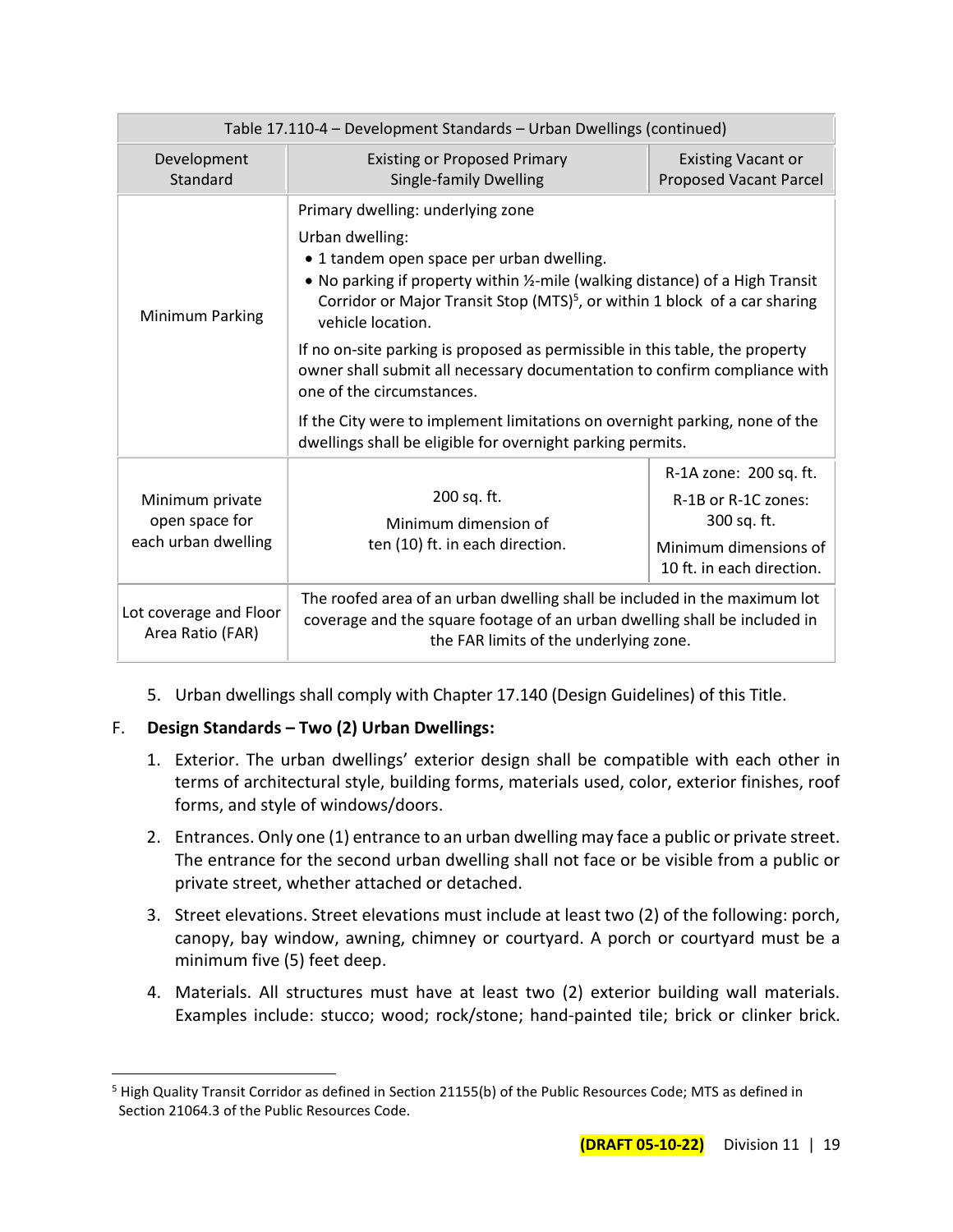Window and door trim do not count as a second material. Materials made from foam covered by stucco shall not be permitted.

- 5. Colors. Buildings must include at least two (2) colors, one (1) for the main wall color and another for architectural trim pieces.
- 6. Design Guidelines. Urban dwellings shall comply with Chapter 17.140 (Design Guidelines) of this Title.
- G. **Occupancy.** For new construction, the primary single-family dwelling shall receive a Certificate of Occupancy at the same time or prior to the urban dwelling receiving a Certificate of Occupancy.
- H. **Building, Fire and Other Codes.** All urban dwellings shall comply with all provisions of the EMMC pertaining to water, sewer, electrical, drainage, and fire and emergency services to the property on which the urban dwelling will be located as well as all applicable codes pertaining to building, fire, health, and/or safety.
- I. **Other Development Standards.** For all other development standards not specified in this Section, the development standards of the base zoning shall apply.
- J. **Fees/Utility Connections:**
	- 1. Impact fees. The applicant shall pay all applicable impact fees for each new dwelling, including but not limited to: parks; traffic; water and sewer. Such fees shall be charged at the same rate as a new single-family dwelling.
	- 2. Utilities. New or separate utility connection shall be required, including all related fees or capacity charges. Such fees shall be charged at the same rate as a new single-family dwelling.

## K. **Limitations to Develop, Sell, Convey or Rent an Urban Dwelling:**

- 1. Historic properties. Any proposed urban dwelling shall not be located within a historic district or property included on the State Historic Resources Inventory (per Section 5020.1 of the Public Resources Code), or within a property that is designated or listed as a city or county landmark or historic property or district pursuant to a city or county ordinance.
- 2. Demolition:
	- a. The following types of housing shall not be demolished or altered to accommodate an urban dwelling:
		- i. Housing that is subject to a recorded covenant, ordinance or law that restricts rents to levels affordable to persons and families of moderate, lower or very low income;
		- ii. Housing that is subject to any form of rent or price control through a public entity's valid exercise of its police power; and
		- iii. Housing that has been occupied by a tenant within the past three (3) years.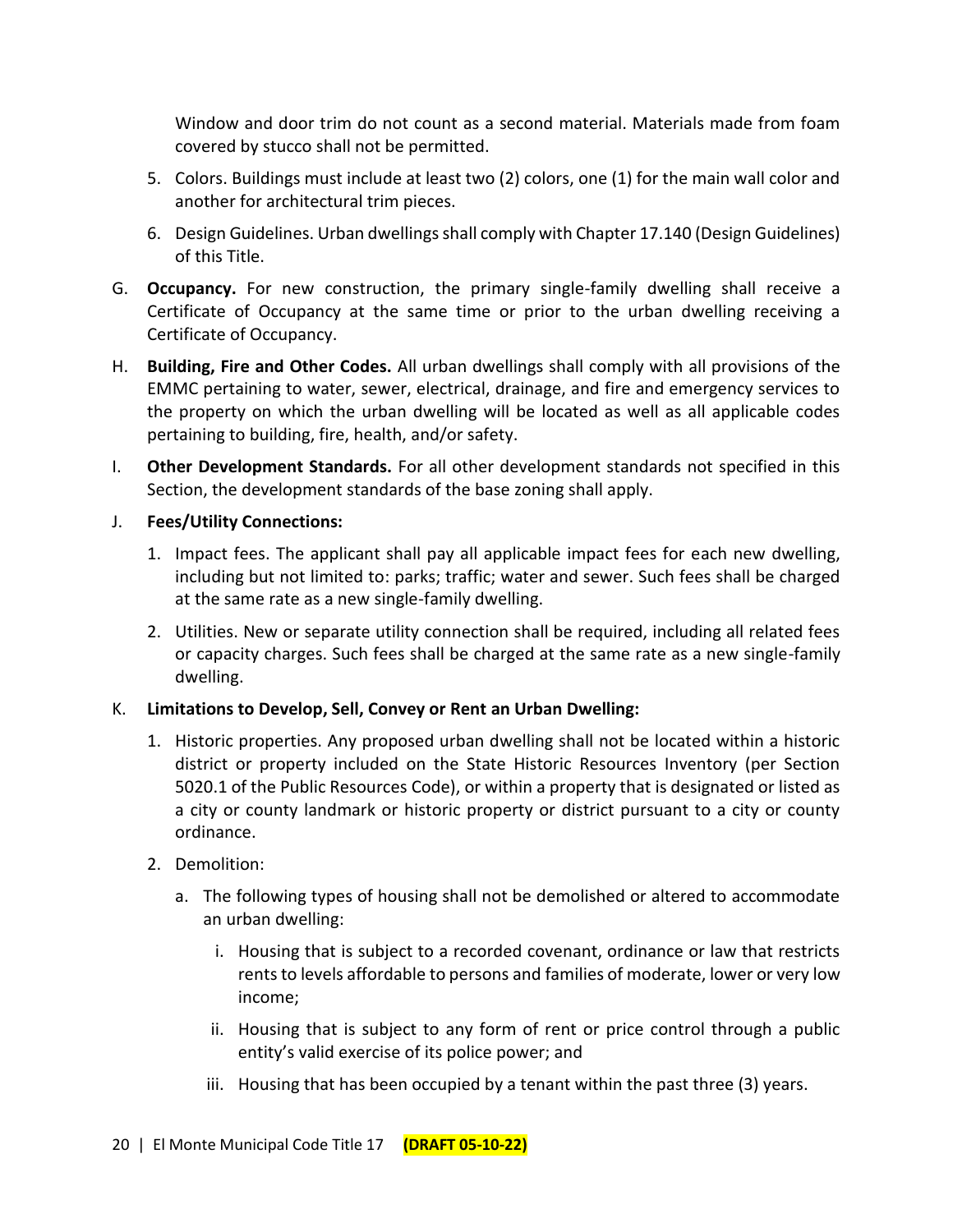- b. A residential dwelling that has been vacant and/or owner occupied for the past three (3) years may be fully demolished. It shall be the applicant's responsibility to provide compelling and substantial evidence to the satisfaction of the Community Development Director that the dwelling has been vacant and/or owner occupied over the past three (3) years.
- 3. Accessory Dwelling Units (ADUs) and Junior ADUs. An urban dwelling shall not be permitted if the property is already developed with an ADU and/or Junior ADU. In addition, if an urban dwelling is developed on the property, no ADU or Junior ADU shall be permitted thereafter.
- 4. Separate conveyance. The urban dwelling shall not be sold or otherwise conveyed separately from any other dwelling on the property; and
- 5. Short term rentals. The urban dwelling shall not be rented for any duration less than 30 consecutive calendar days.
- L. **Disclosures:** The following disclosures shall be recorded on the property and proof of the recordation shall be provided to the City prior to final occupancy:
	- 1. The dwellings shall not be used for short term rentals;
	- 2. The property (or properties if there was an urban lot split) shall not be further subdivided in the future (through an urban lot split or other process);
	- 3. The urban dwelling shall not be sold or otherwise conveyed separate from any other dwelling on the property;
	- 4. The driveway easement shall remain in place and both property owners shall be equally responsible to maintain, repair and repave the driveway;
- M. **Exemptions to Objective Standards.** Notwithstanding any development standard or other limitation set forth in Subsections (A) through (M) above, the City shall ministerially approve an application for a building permit within a One-family Dwelling (R-1A and R-1B) zoning district to create any of the following units:
	- 1. If the property is vacant and two (2) urban dwellings are proposed, the City shall approve an average size of up to 800 square feet for each urban dwelling (i.e. 1,600 square feet total).
	- 2. If the property is developed with one (1) primary dwelling, the City shall approval an urban dwelling of up to 800 square feet.
	- 3. If the above cannot be accommodated because of property constraints, the City shall provide relief to the development standards of this Section (without requiring a Variance or Minor Variance), in the following descending order in order of priority (i.e. relief shall be provided through (a) maximum FAR first and then (b) lot coverage, and so on) only to the extent necessary to allow the development of no more than two (2) residential units on a lot pursuant to this Section that are each 800 square feet in floor area:
		- a. Maximum Floor Area Ratio (FAR) for the property.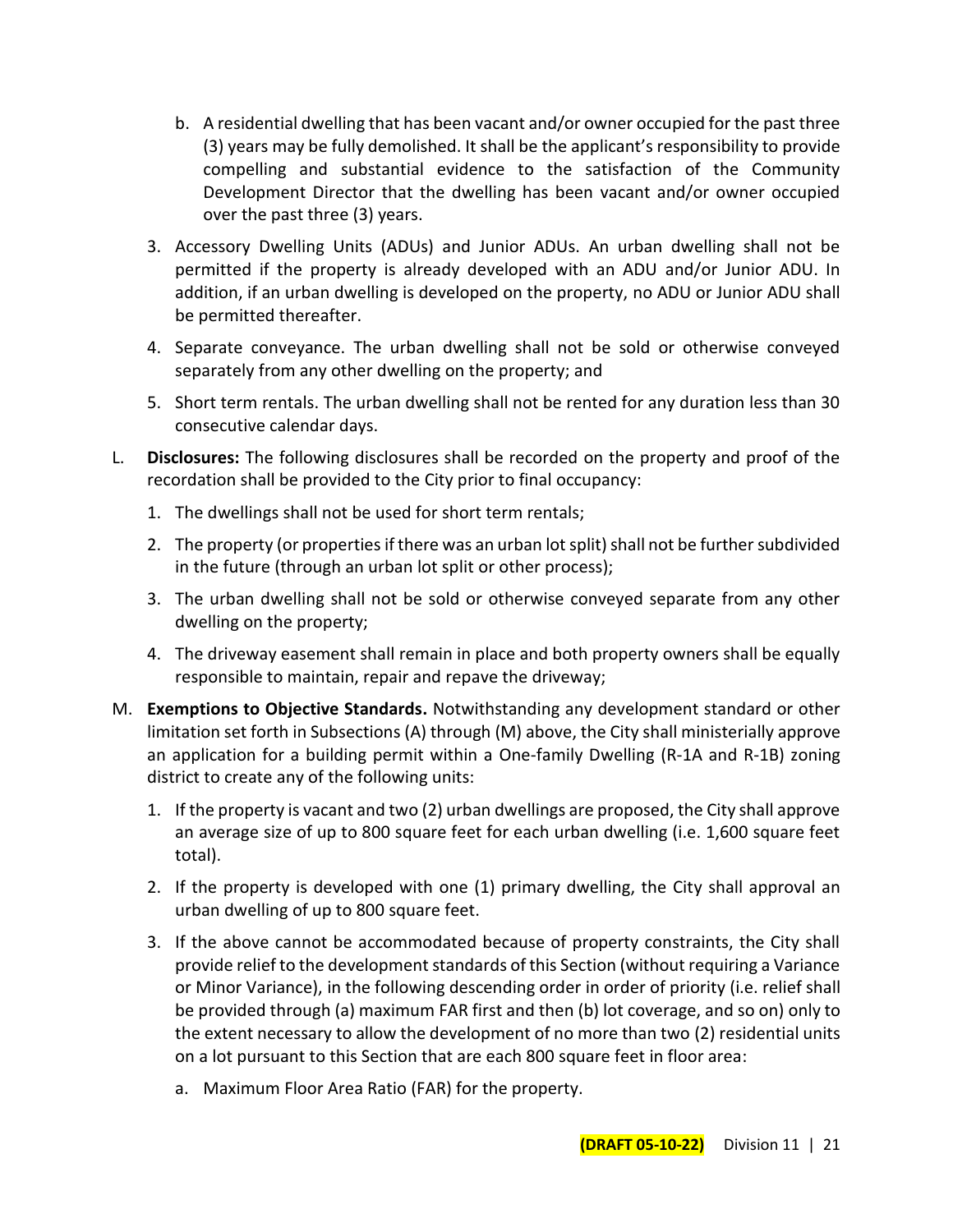- b. Maximum lot coverage for the property.
- c. Minimum building separation for a detached urban dwelling.
- d. Requirement for enclosed parking spaces may be partially or fully replaced with unenclosed parking spaces;
- e. Minimum front yard setback for the rear urban dwelling(s) may be reduced to four (4) feet;
- f. Height. The overall height may be increased to two (2) stories with a maximum top plate of 18 feet and a maximum overall height of 25 feet, provided the following standards are met:
	- i. The front yard, street side yard and interior side yard shall be step backed an additional five (5) feet from the line of the first floor;
	- ii. The rear yard shall have a setback of ten  $(10)$  feet for the rear urban dwelling(s);
	- iii. There shall be no exterior staircase leading to or from an urban dwelling; and
	- iv. There shall be no balconies or decks.
- g. Minimum open space requirements may be reduced, eliminated and/or have reduced dimensions.
- h. Minimum parking requirements for the urban dwellings may be reduced or eliminated.
- i. Additional height. If a third story is needed to accommodate the minimum square footage, it shall be completely subterranean (with exception to the minimum opening requirements for light and ventilation per the most recently adopted California Building Code).
- j. Other standards as determined by the Community Development Director.

## **17.110.110 – Urban Lot Splits. (RENUMBERED)**

A. **Purpose.** The urban dwelling regulations set forth in this Section are established to comply with the state standards and requirements set forth in Section 66411.7 of the California Government Code, as amended from time to time, and other applicable state laws. This Section is not intended to conflict with State law and shall be interpreted to be compatible with State enactments.

## B. **Applications:**

- 1. Concurrent applications for an urban lot split and one (1) or two (2) urban dwellings as outlined in Section 17.110.100 (Standards for Specific Residential uses – Urban Dwellings) of this Title. The City shall act on the urban lot split at the same time or before acting on the application for the urban dwelling.
- 2. An urban lot split shall be subject to a Tentative Parcel Map as outlined in Chapter 16.12 (Subdivisions – Tentative Parcel Maps) of the EMMC and conform to all applicable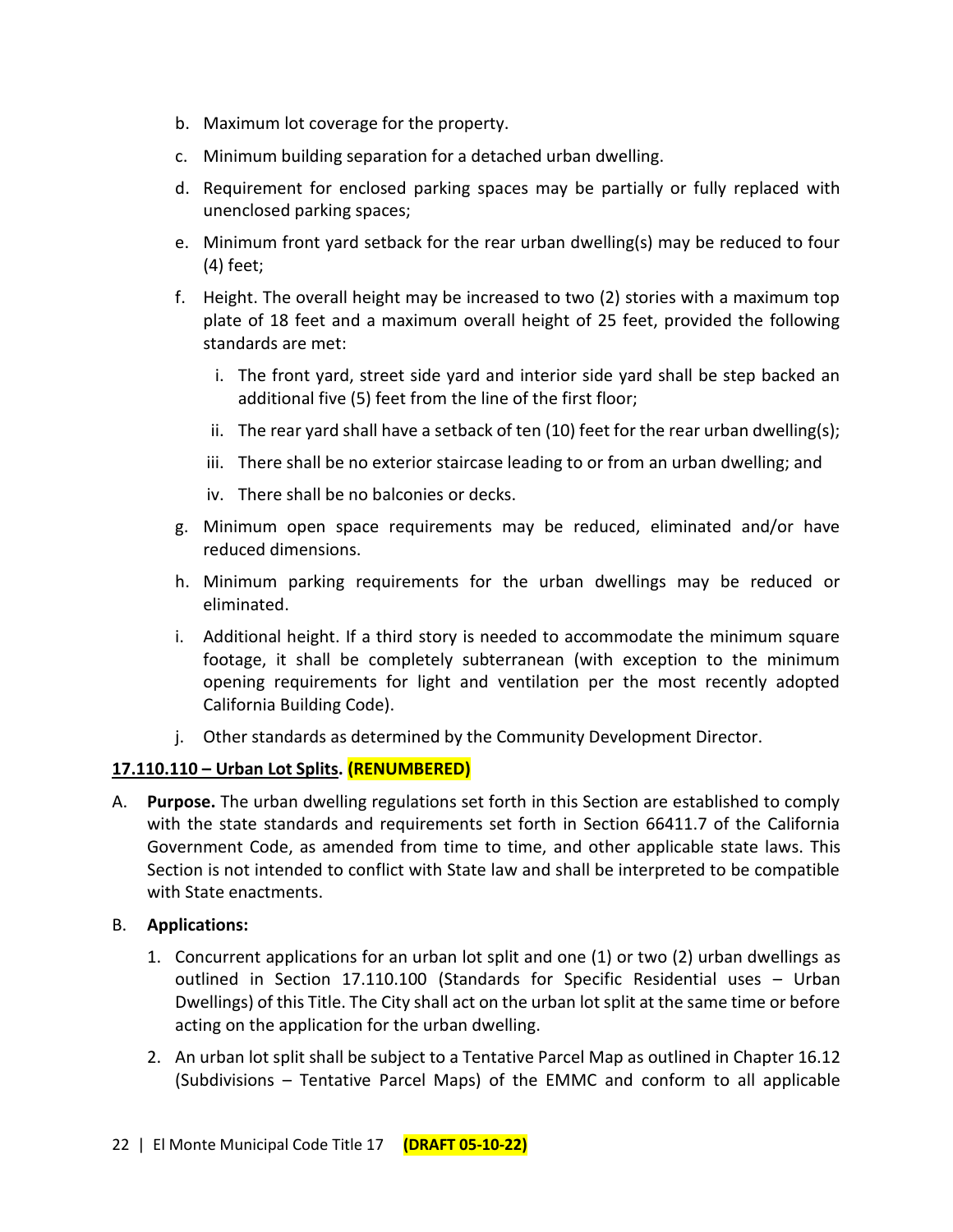objective requirements of the Subdivision Map Act. Notwithstanding the foregoing, the following shall not be required:

- a. The City shall not require any dedication of right-of-way;
- b. The City shall not require the construction of any offsite improvements; and
- c. The City shall ministerially, and without discretionary review or a hearing, act on the application for an urban lot split, subject to the requirements of this Section.
- C. **Permitted Zoning Districts.** Urban lot splits shall only be permitted in One-Family Dwelling (R-1A and R-1B) zoning districts.

#### D. **Number and Lot Size:**

- 1. Number of urban lots. The parcel map subdividing an existing parcel shall create no more than two (2) parcels. Both parcels shall be considered new parcels.
- 2. Size of urban lots. One (1) parcel shall not be smaller than 40 percent of the lot area of the original parcel proposed for subdivision.
- 3. Minimum urban lot size. Both newly created parcels shall have a minimum size of 1,200 square feet.

## E. **Parcel Configuration:**

- 1. The lot split line shall be parallel (i.e. a straight line) to the street property line. If the street property line curves, the lot split line may have the same or similar curve radius or may be straight; and
- 2. An access easement shall be recorded providing street access for the rear parcel.
- F. **Owner Occupancy Requirements.** The applicant for an urban lot split shall sign an affidavit stating they intend to occupy one (1) of the dwelling units as their principal residence for a minimum of three (3) years from the date of the approval of the urban lot split. The property owner must provide for an inspection every six (6) months for the first three (3) years to ensure the property owner is living onsite.
- G. **Nonconforming Zoning Conditions.** The City shall not require, as a condition for approval to create an urban lot split, the correction of a nonconforming zoning condition.

## H. **Limitations to Urban Lot Splits:**

- 1. Historic properties. Any proposed urban lot split shall not be located within a historic district or property included on the State Historic Resources Inventory (per Section 5020.1 of the Public Resources Code), or within a property that is designated or listed as a city or county landmark or historic property or district pursuant to a city or county ordinance.
- 2. Demolition:
	- a. The following types of housing shall not be demolished or altered to accommodate an urban lot split: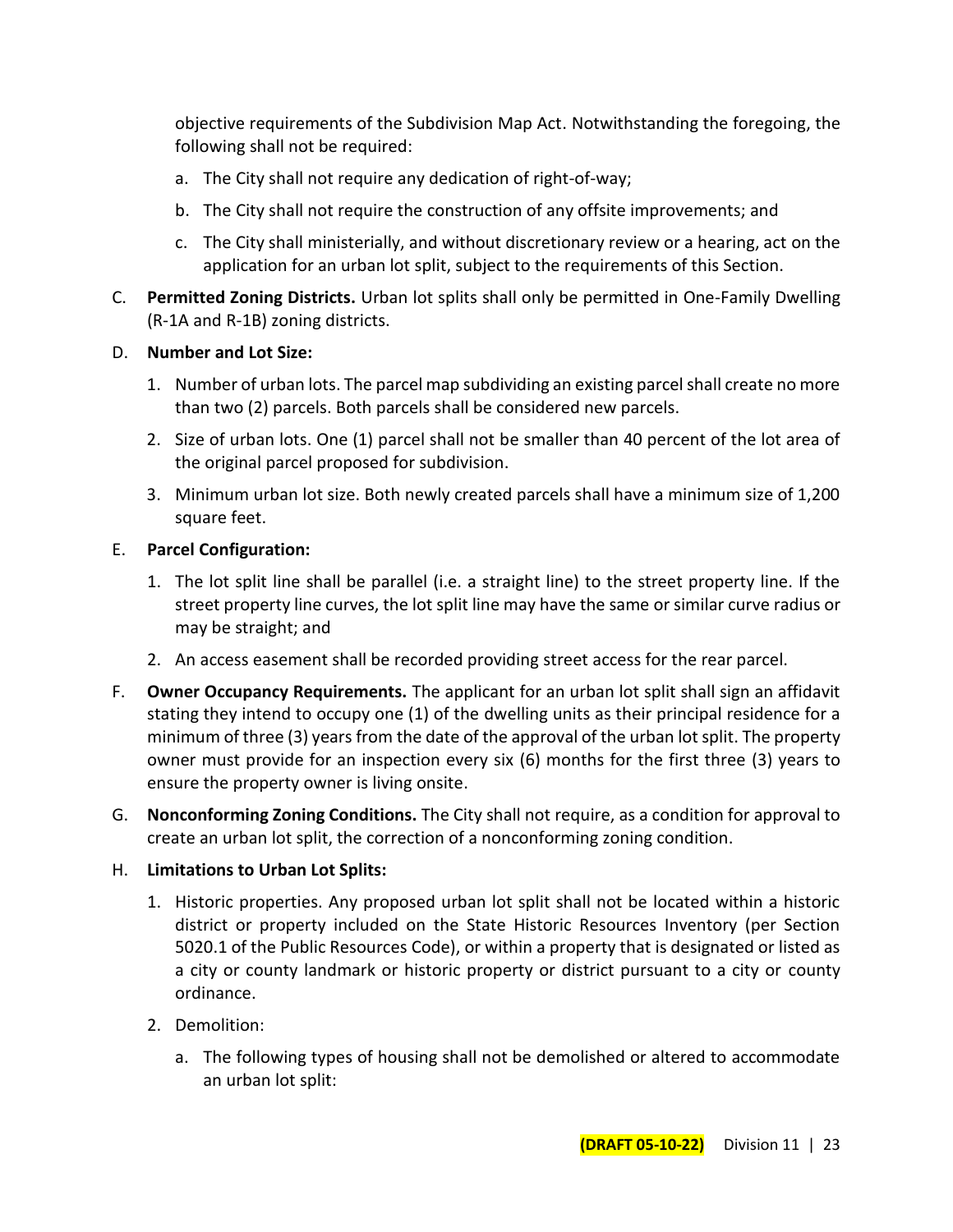- i. Housing that is subject to a recorded covenant, ordinance or law that restricts rents to levels affordable to persons and families of moderate, lower or very low income;
- ii. Housing that is subject to any form of rent or price control through a public entity's valid exercise of its police power; and
- iii. Housing that has been occupied by a tenant within the past three (3) years.
- b. A residential dwelling unit that has been vacant and/or owner occupied for the past three (3) years, may be fully demolished. It shall be the applicant's responsibility to provide compelling and substantial evidence to the satisfaction of the Community Development Director that the dwelling has been vacant and/or owner occupied over the past three (3) years.
- 3. Existing housing. An urban lot split shall not be permitted for a property that is currently developed with four (4) or more housing units.
- 4. New construction. Any new dwelling constructed on either of the new parcels shall be limited to an urban dwelling as outlined in Section 17.110.100 of this Chapter.
- 5. Development of adjacent parcels. Neither the owner or any person acting in concert with the owner of the parcel being subdivided may subdivide an adjacent parcel using an urban lot split as provided for in this Section.
- 6. Only residential uses shall be allowed on a lot created by an urban lot split.
- I. **Urban Dwelling Standards.** Refer to Section 17.110.100 of this Chapter for development standards to develop urban dwellings on the newly created urban lots.
- J. **Two (2) Unit Maximum, Including ADUs and Junior ADUs**. More than two (2) units are not permitted on a parcel created through an urban lot split. In the context of an urban lot split, "unit" means any dwelling unit, including, but not limited to: an urban dwelling created pursuant to Government Code Section 65852.21; a primary dwelling; an ADU as defined in Government Code Section 65852.2; or a Junior ADU as defined in Government Code Section 65852.22.

## **17.110.120 – Urban Housing Developments. (NEW)**

- A. **Purpose**. To promote developments at high densities in close proximity to transit stations and along major transit corridors. The goal is to create neighborhoods that are walkable with retail, food and beverage establishment and entertainment uses.
- B. **Permitted Zoning Districts.** Refer to Chapter 17.A (Matrix of Permitted Uses) of this Title for the zoning districts that may permit urban housing, subject to the requirements of this Section.
- C. **Development Standards:**
	- 1. Minimum density. The project shall have a minimum density of 35 units per acre. The maximum density shall be the maximum permitted in the underlying zoning district.
	- 2. Architectural details and materials:
- 24 | El Monte Municipal Code Title 17 **(DRAFT 05-10-22)**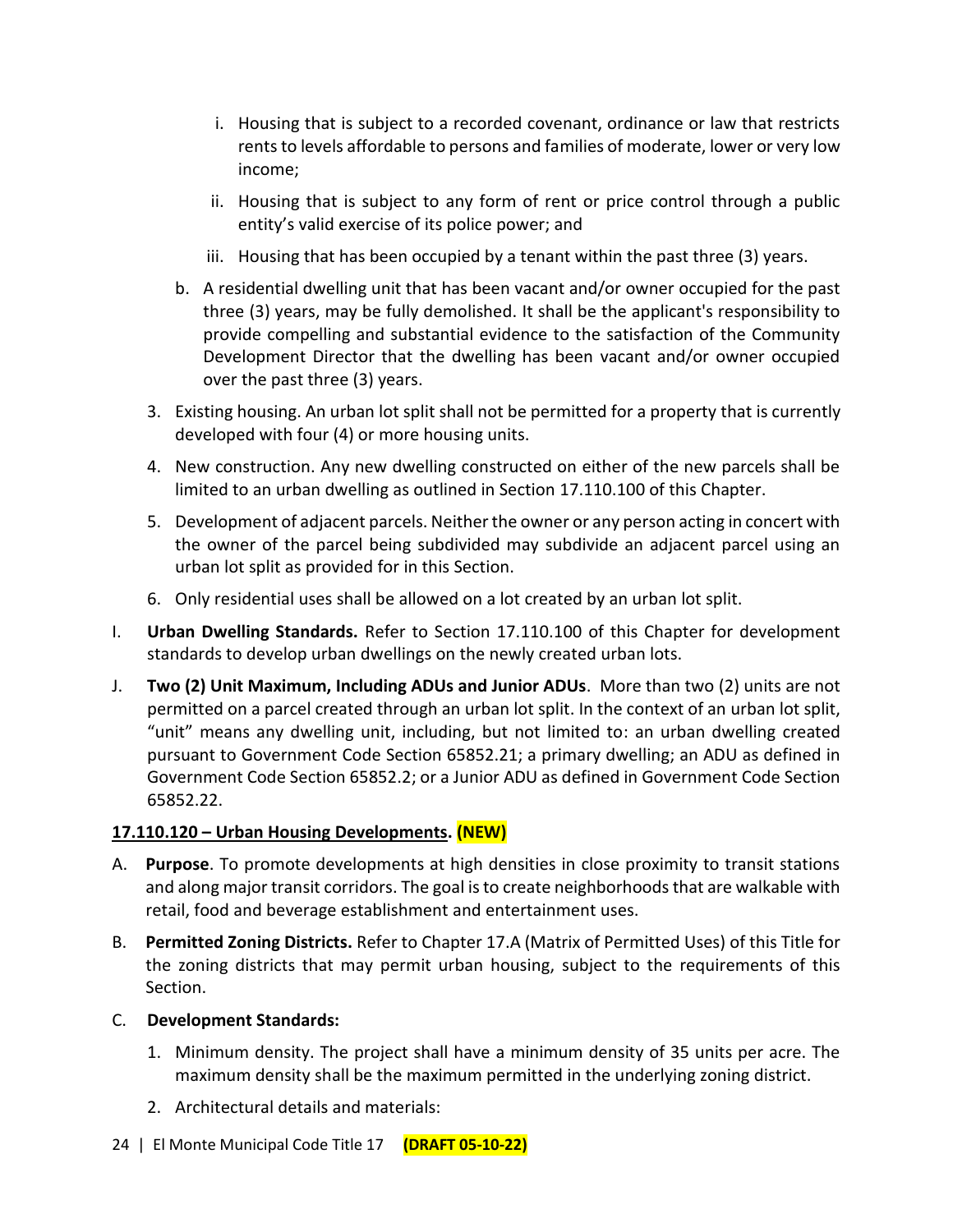- a. Street level features. Variations in the front building plane shall be incorporated through the use of varying building setbacks, variations in wall planes and the inclusion of pedestrian amenities (e.g., plaza, courtyard, outdoor dining, landscaping). Long expanses of blank walls shall be prohibited.
- b. Upper level features. Upper floor balconies, bays, and windows shall be provided whenever opportunities exist for these types of features.
- 3. Building entrances. Units may be accessed individually or from shared entrances (e.g. a lobby).
- 4. Pedestrian access:
	- a. Building frontage. A minimum 75 percent of the building frontage facing a public street, pedestrian walkway or parking lot shall be devoted to pedestrian-oriented features (e.g., storefronts, pedestrian entrances to nonresidential uses, display windows, landscaping, etc.).
	- b. Linkages. Provide direct pedestrian linkages to adjacent public sidewalks and throughout the project between residential and parking areas.
	- c. Amenities. Provide enhanced pedestrian amenities throughout the project, including: seating; pedestrian area lighting; special paving; public art; water features; common open space; directories; and similar items to create a pleasant pedestrian experience.
	- d. Scale and character. Create a pedestrian scale and character of development along the street by providing significant wall articulation and varying roof heights, incorporating pedestrian scale elements (e.g., doors, windows, lighting, landscaping), and locating common open space areas (e.g., plaza, courtyard, outdoor dining) near the public sidewalk to contribute to an active street environment.
- 5. Safety. Projects shall be designed to minimize security risks to residents and to minimize the opportunities for vandalism and theft. This may be accomplished by incorporating the following:
	- a. Maximize visibility to common open space areas, internal walkways and public sidewalks. Use opportunities for natural surveillance to increase visibility.
	- b. Use walkways, low fences, lighting, signage and landscaping to clearly guide people and vehicles to and from the proper entrances.
	- c. Eliminate areas of concealment, hiding places and dead spaces.
- 6. Lighting. Decorative lighting shall be incorporated along pedestrian walkways, plazas, paseos, courtyards, and other common open areas to enhance the pedestrian environment and increase public safety. Lighting for nonresidential uses shall be designed, located, and shielded to ensure that they do not adversely impact the residential uses, but shall provide sufficient illumination for access and security purposes.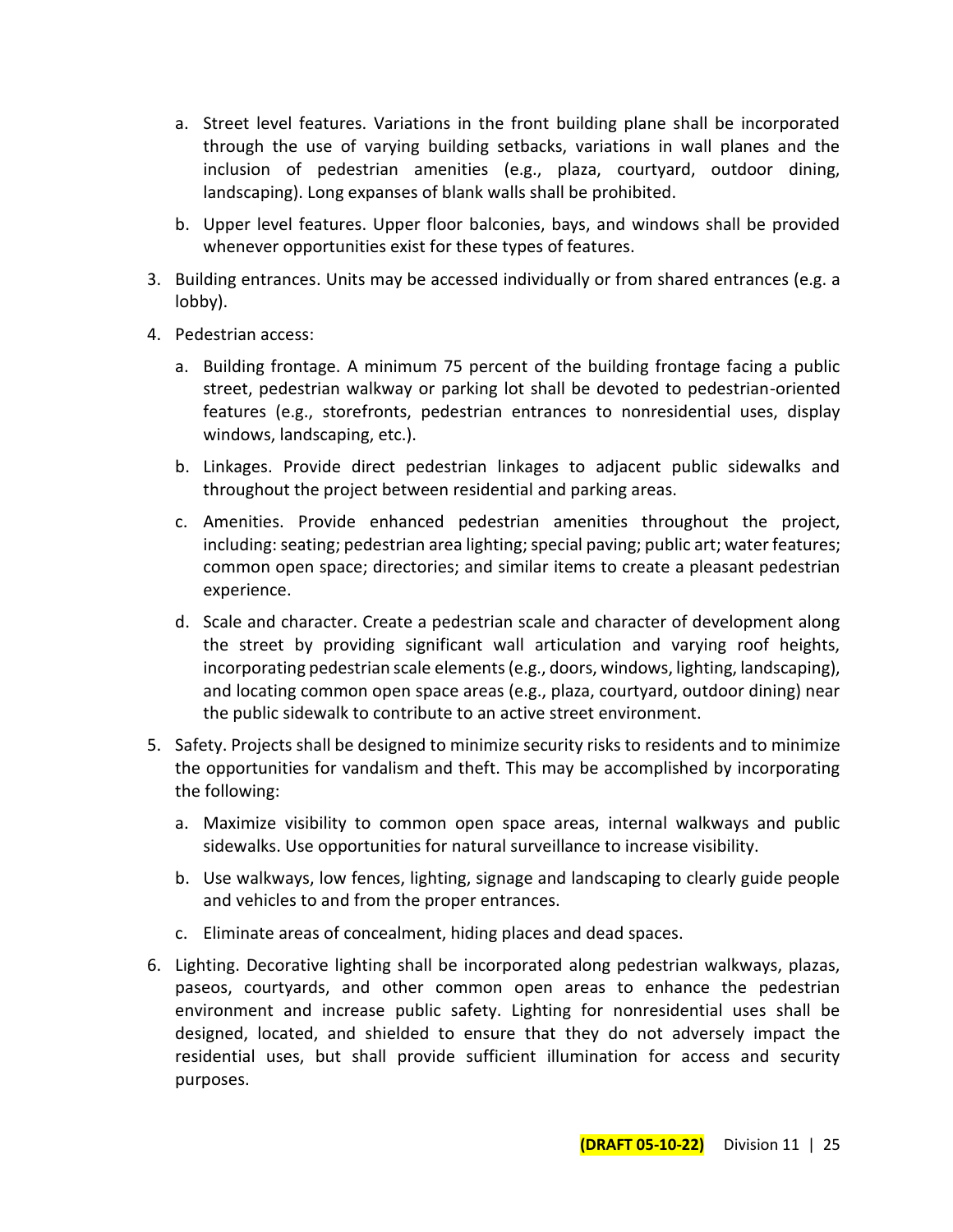7. Signage regulations. A Master Sign Program shall be required. Refer to Chapter 17.80 (Signage Regulations) of this Title for additional regulations.

#### D. **Operational Standards:**

- 1. Loading and unloading activities. Where applicable, the covenants, conditions, and restrictions of an urban housing project shall indicate the times when the loading and unloading of goods may occur on the street, provided that in no event shall loading or unloading take place before 7:00 a.m. and after 10:00 p.m. on any day of the week.
- 2. Noise disclosure notification:
	- a. Residents, whether owners or tenants, shall be notified in writing before taking up residence that they will be living in an urban type of environment and that the noise levels may be higher than a typical residential area. The disclosure of the potential noise impacts of living in an urban housing development shall be included in all deeds or lease agreements.
	- b. The covenants, conditions, and restrictions shall require that the residents acknowledge their receipt of the written noise disclosure notification. Their signatures shall confirm receipt and acceptance of the noise disclosure.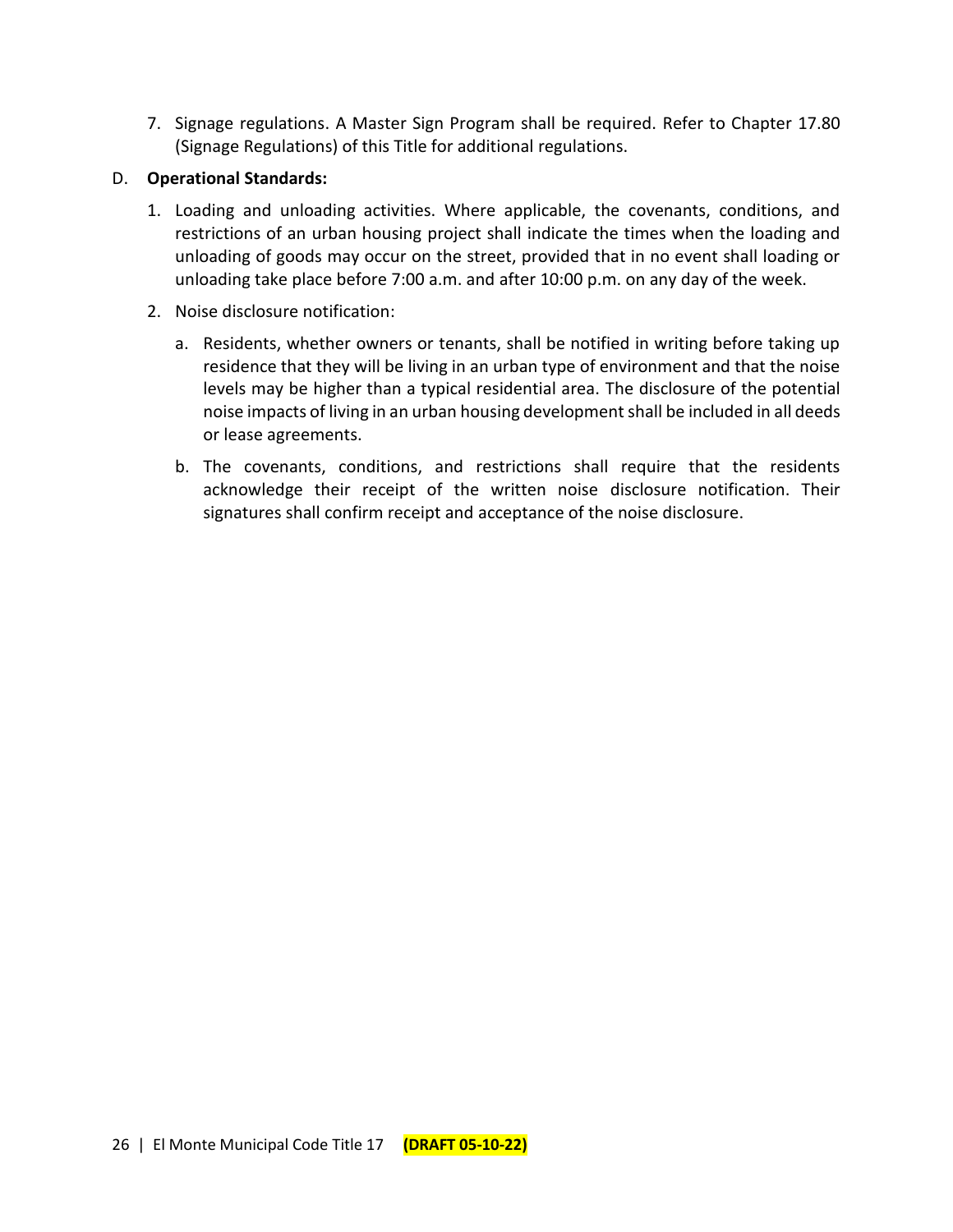# **CHAPTER 17.112 – STANDARDS FOR SPECIFIC NONRESIDENTIAL USES**

#### **Sections.**

- 17.112.010 Purpose.
- 17.112.020 Adult Entertainment Establishments.
- 17.112.030 Alcohol Sales Uses.
- 17.112.040 Alternative Financial Establishments.
- 17.112.050 Automated Teller Machines (ATMs).
- 17.112.060 Collection Containers.
- 17.112.070 Correctional Facilities.
- 17.112.080 Drive-thru Businesses.
- 17.112.090 Emergency Shelters.
- 17.112.100 Hotels or Motels.
- 17.112.110 Low Barrier Navigation Centers.
- 17.112.120 Multiple-tenant Commercial Centers.
- 17.112.130 Outdoor Seating/Dining Areas.
- 17.112.140 Pawnbrokers or Pawnshops.
- 17.112.150 Personal Service Uses (General, Restricted and Massage).
- 17.112.160 Recycling Facilities.
- 17.112.170 Secondhand Vendors.
- 17.112.180 Significant Tobacco Retailers.
- 17.112.190 Vehicle Sales and Lease.
- 17.112.200 Vehicle Repair Facilities.
- 17.112.210 Vehicle Service Stations.
- 17.112.220 Vehicle Washing Facilities.

## **17.112.010 – Purpose. (NEW)**

The purpose of this Chapter is to establish site plan, development and/or operational standards for specific uses and activities that are permitted or conditionally permitted in some or all zoning districts. These provisions are supplemental standards and requirements to minimize the potential adverse impacts of these uses and activities on surrounding properties and to protect the health, safety and welfare of their occupants and the general public.

## **17.112.020 – Adult Entertainment Establishments. (RENUMBERED)**

#### A. **Purpose:**

1. The purpose and intent of this Section is to regulate adult entertainment establishments which, unless closely regulated, may have serious negative secondary effects on properties within the vicinity of an adult entertainment establishment, which effects include, but are not limited to, the following: depreciation of property values and increase in vacancies in residential and commercial areas; interference with residential property owners' enjoyment of their property as a result of increases in crime, litter, noise and vandalism; higher crime rates; and blighting conditions such as lower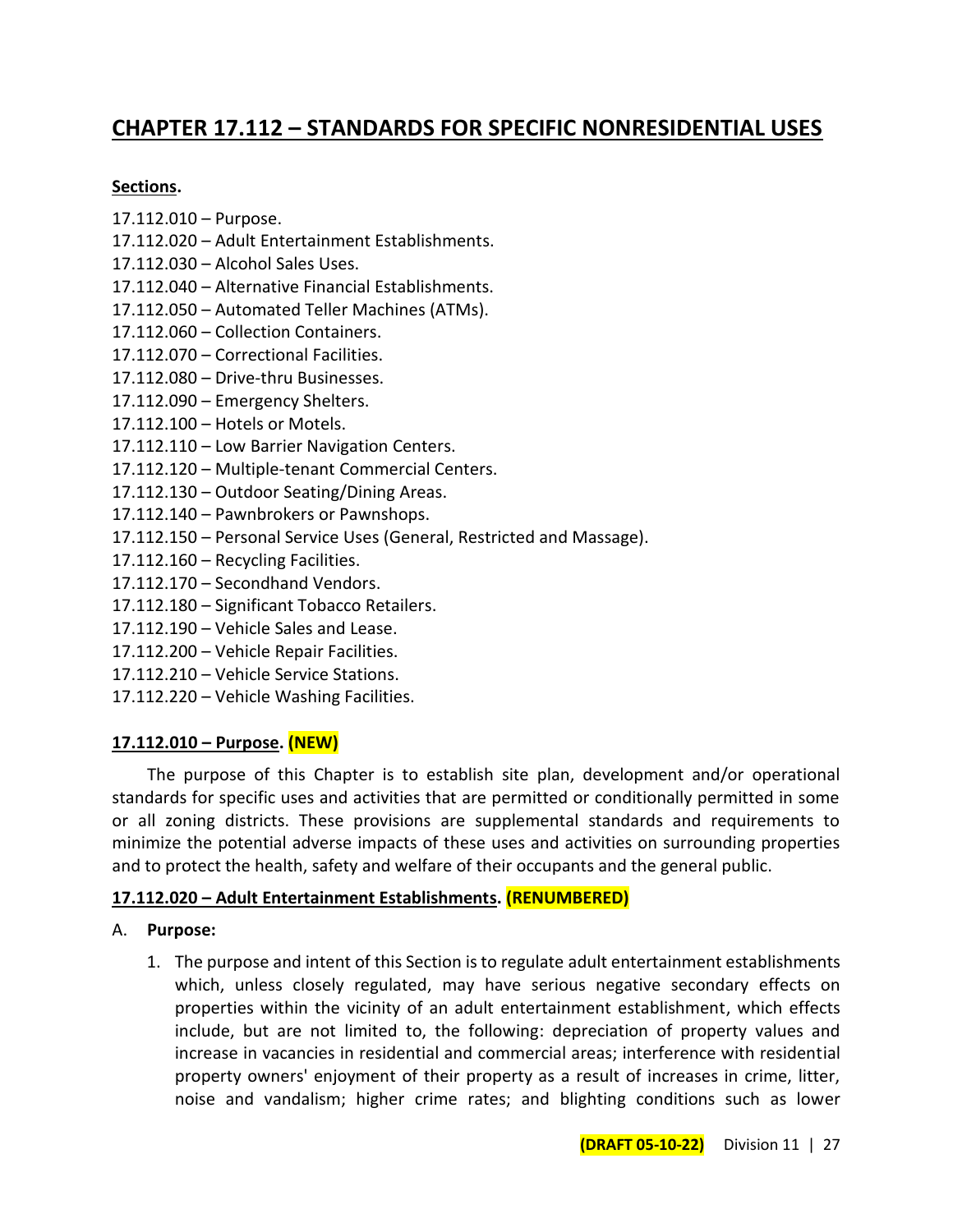maintenance levels of commercial properties, which thereby have a deleterious effect upon adjacent areas. Special regulation of these businesses is necessary to prevent these potential adverse effects and the blighting or degradation of the neighborhoods in the vicinity of the adult entertainment establishment.

- 2. It is neither the intent nor the effect of this Section to impose limitations or restrictions on the content of any communicative material. Similarly, it is neither the intent nor the effect of this Section to restrict or deny access by adults to communication materials or to deny access by the distributors or exhibitors of adult entertainment establishment to their intended market.
- 3. Nothing in this Section is intended to authorize, legalize or permit the establishment, operation or maintenance of any business, building or use which violates any City Ordinance or any statute of the state of California regarding public nuisance, unlawful or indecent exposure, sexual conduct, lewdness or obscene or harmful matter or the exhibition or public display thereof.
- 4. Notwithstanding any provision of Title 9 (Public Peace, Morals and Safety) of the EMMC, the regulations set forth under this Section shall apply specifically to adult entertainment establishments.
- B. **Permitted Zoning Districts.** Refer to Division A (Matrix of Permitted Uses) for zoning districts that may permit adult entertainment establishments, subject to the requirements of this Section.
- C. **Applicability.** This Section shall apply to adult entertainment establishments, as defined in Chapter 17.150 (Use Definitions) of this Title.
- D. **Exempt Businesses.** This Section shall not apply to any of the following businesses or activities:
	- 1. Any massage establishment holding a valid massage establishment certificate and whose owner(s) and manager(s) are also the holders of valid operating certificates, all issued in accordance with the provisions of Chapter 5.56 (Massage Establishments and Massage Practitioners/Therapists) of the EMMC;
	- 2. Any massage practitioner holding a valid state certificate and in full compliance with all requirements, restrictions and obligations set forth under Chapter 5.56 (Massage Establishments and Massage Practitioners/Therapists) of the EMMC; and
	- 3. Any treatment administered in good faith in the course of the practice of any healing art or profession by any person holding a valid license or certificate issued by the State of California to practice such art or profession under the provisions of the Business and Professions Code or any other applicable state law.

## E. **Development Standards:**

1. Separation requirements from sensitive uses. Any adult entertainment establishment shall be a minimum 250 feet from any of the following: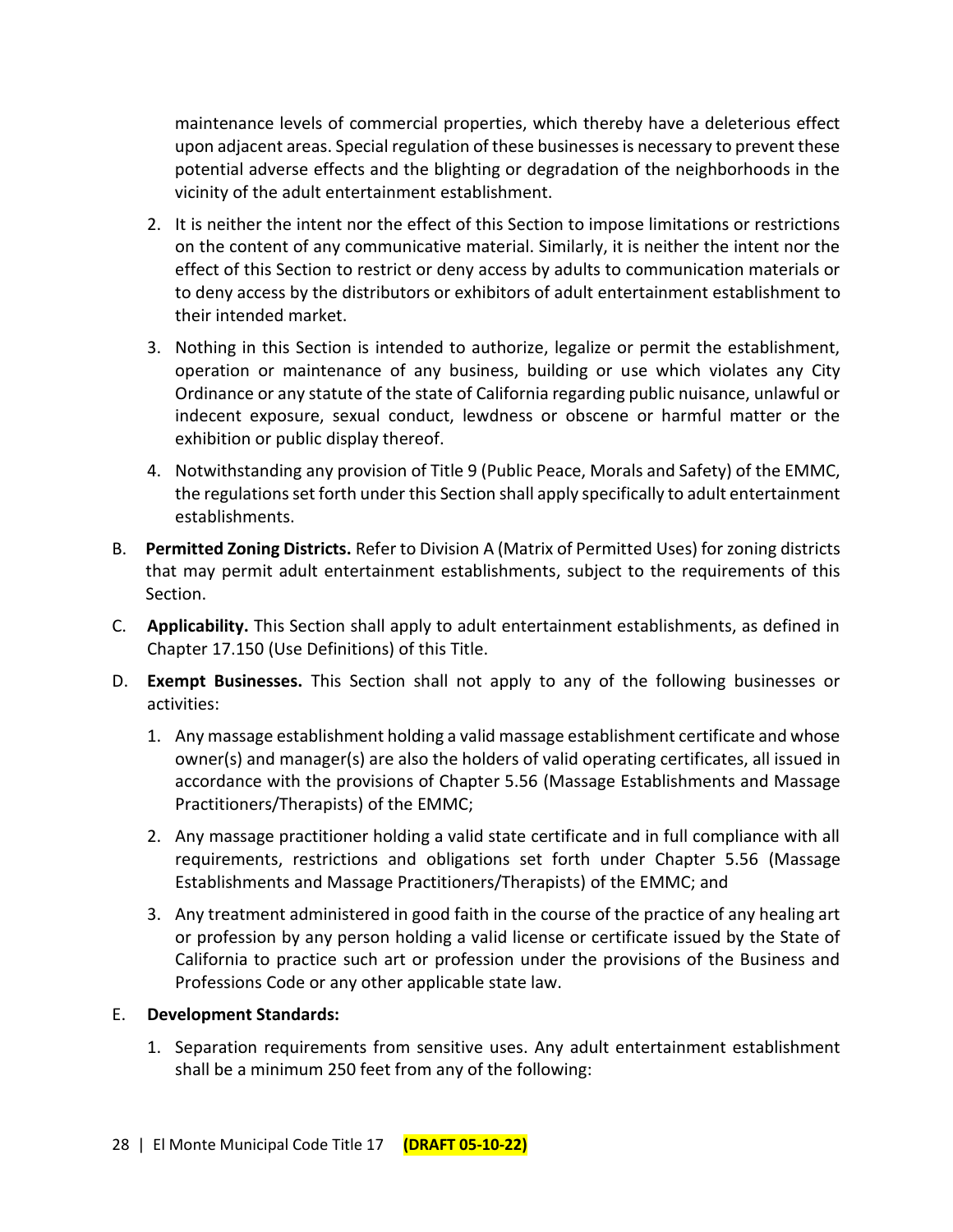- a. Any residential zoning district, whether in the City, in an adjoining City or within an unincorporated area;
- b. Any residential use in any zoning district;
- c. Public recreation facilities;
- d. Public or private K-12 schools, public or private preschools and child daycare centers;
- e. Community centers and libraries; and
- f. Religious institutions.
- 2. Separation requirements from another adult entertainment establishment. Any adult entertainment establishment shall be a minimum 750 feet from another adult entertainment establishment, whether in the City, in an adjoining City or within an unincorporated area (provided the adult business was legally established).
- 3. Each such adult entertainment establishment must, prior to commencement or continuation or substantial enlargement of such business, first apply for and receive an adult business license in accordance with the provisions of Chapter 5.98 (Adult Business License Regulations) of the EMMC.

## F. **Operational Standards:**

- 1. Each adult entertainment business shall have a business entrance separate from any other nonadult business located in the same building.
- 2. All building openings, entries, and windows for an adult entertainment business shall be located, covered or screened in such a manner as to prevent a view into the interior of an adult entertainment business from any area open to the general public.
- 3. No adult entertainment business shall be operated in any manner that permits the observation by the public of any material or activity depicting, describing, or relating to "specified sexual activities" or "specified anatomical areas" from any public way or from any location beyond the walls of the building or portion thereof in which the adult entertainment business is conducted.
- 4. No loudspeakers or sound equipment shall be used by adult entertainment businesses for amplification of sound to a level discernible by the public beyond the walls of the building or portion thereof in which the adult entertainment business is conducted.
- 5. Each adult entertainment business shall be provided with a manager's station which shall be used for the purpose of supervising activities within the business. A manager shall be on the premises during all times that the adult entertainment business is open to the public.
- 6. The interior of the adult entertainment business shall be configured in such a manner that there is an unobstructed view from a manager's station of every area of the adult entertainment business to which any patron is allowed access for any purpose, excluding restrooms. If the adult entertainment business has two or more manager's stations designated, then the interior of the adult entertainment business shall be configured in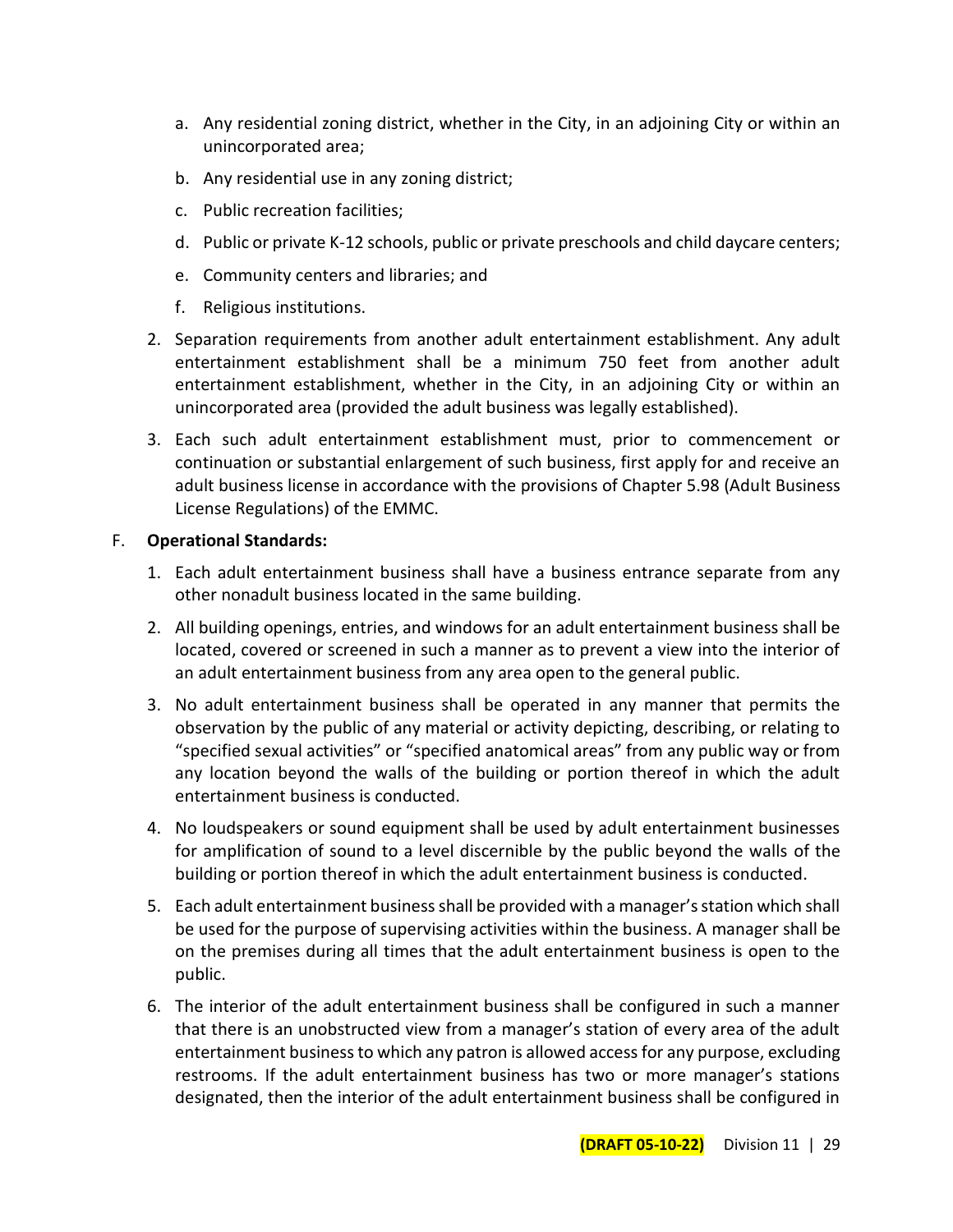such a manner that there is an unobstructed view of each area of the adult entertainment business to which any patron is allowed access for any adult purpose, excluding restrooms, from at least one of the manager's stations. The view required in this subsection shall be by direct line of sight from the manager's station.

- 7. No individual viewing area may be occupied by more than one person at any one time. Individual viewing areas of the adult entertainment business shall be operated and maintained without any hole or other opening or means of direct communication or visual or physical access between the interior space of two or more individual viewing areas.
- 8. All interior portions of the adult entertainment business, except those areas devoted to mini-motion or motion pictures, shall be illuminated during all hours of operation with lighting system which provides a minimum maintained horizontal illumination of not less than two (2) foot candles (of light on the floor surface.
- G. **Signage Regulations.** Refer to Section 17.80.100 (Signage Regulations Signs for Specific Uses) of this Title for permitted signs for adult entertainment establishments.
- H. **Misdemeanor Offenses.** In addition to all other offenses specified in this Section, this Title and state statutes, an adult entertainment establishment shall be subject to the following restrictions:
	- 1. Notwithstanding that it is not a criminal offense for a person to operate or cause to be operated an adult entertainment establishment to be in violation of the nudity limitation set forth in Chapter 5.98 (Adult Business License Regulations) of the EMMC, it is unlawful and a misdemeanor to establish, substantially enlarge or operate an adult entertainment establishment within the City without first complying with the provisions of this Section.
	- 2. It is unlawful and a misdemeanor to operate or cause to be operated an adult entertainment establishment outside of the zoning districts specified in Chapter 17.A (Matrix of Permitted Uses) of this Title for the zoning districts that may permit adult entertainment establishments.
	- 3. It is unlawful and a misdemeanor to operate or cause to be operated an adult entertainment establishment in violation of the locational development standards set forth in Subsection 17.112.020(E) of this Section.
	- 4. It is unlawful and a misdemeanor to cause or permit the operation, establishment or maintenance of more than one (1) adult entertainment establishment within the same building, structure or portion thereof, or cause the increase of floor area of any adult entertainment establishment in any building, structure or portion thereof containing another adult entertainment establishment.
	- 5. It is unlawful and a misdemeanor to cause or permit the operation, establishment or maintenance of a sex supermarket/sex mini-mall as defined in Chapter 17.150 (Use Definitions) of this Title.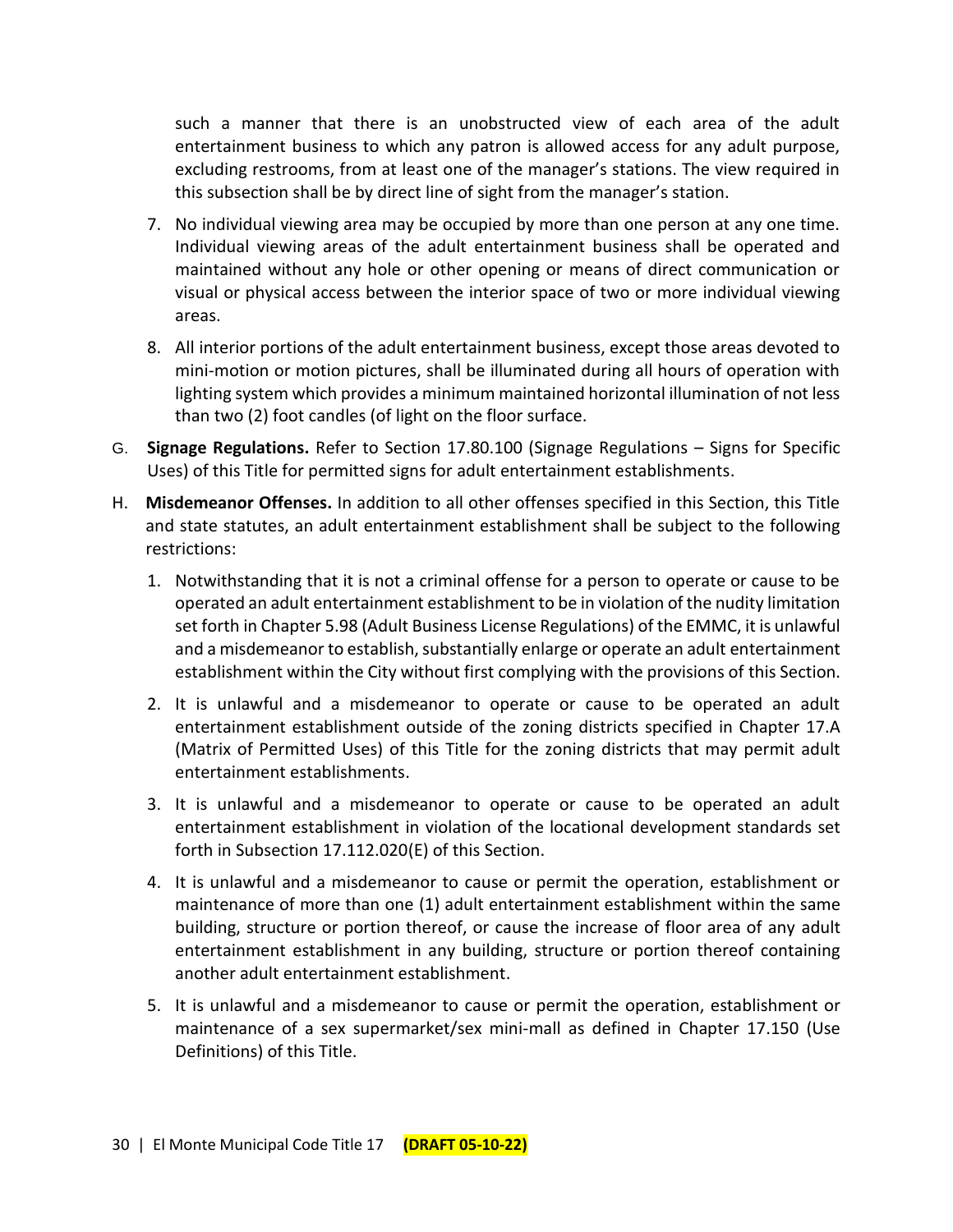#### I. **Penalties:**

- 1. Violations/penalties. Any firm, corporation or person, whether as principal, agent, employee or otherwise, violating or causing the violation of any provision of this Section shall be guilty of a misdemeanor, and any conviction thereof shall be punishable by a fine of not more than \$1,000.00 and/or by imprisonment for not more than six (6) months, or by both such fine and imprisonment. Any violation of the provision of this Section shall constitute a separate offense for each and every day during which such violation is committed, permitted, caused or continued.
- 2. Administrative penalties. In addition to the civil remedies and criminal penalties set forth above, any person that violates the provisions of this Section may be subject to administrative penalties, as set forth by City Ordinance.
- J. **Civil Injunction.** The violation of any provision of this Section shall be and is declared to be contrary to the public interest and shall, at the discretion of the City, create a cause of action for injunctive relief.
- K. **Public Nuisance.** In addition to the penalties set forth above, any adult entertainment establishment which is operating in violation of this Section or any provision thereof, or Chapter 5.98 (Adult Business License Regulations) of the EMMC, or any provision thereof, is declared to constitute a public nuisance and, as such, may be abated or enjoined from further operation.

## **17.112.030 – Alcohol Sales Uses. (NEW)**

- A. **Off-site Alcohol Sales:**
	- 1. Permitted zoning districts. Refer to Chapter 17.A (Matrix of Permitted Uses) of this Title for the zoning districts that may permit off-site alcohol sales, subject to the requirements of this Subsection.
	- 2. Applicability. This Subsection shall apply to all uses that sells alcohol for off-site consumption.
	- 3. Development standards:
		- a. Retail stores that sell alcohol and are less than 5,000 square feet of gross floor area:
			- i. If the proposed alcohol sales business will be within 500 feet of a public recreation facility or community center, the applicant shall provide a letter of non-protest from the Parks and Recreation Director; and
			- ii. If the proposed alcohol sales business will be within 500 feet of a public or private school (grades K-12), the applicant shall provide a letter of non-protest from the school principal.
		- b. All liquor stores, regardless of their gross floor area:
			- i. The proposed alcohol sales business shall be a minimum 500 feet from a public recreation facility, community center and public or private school (K-12); and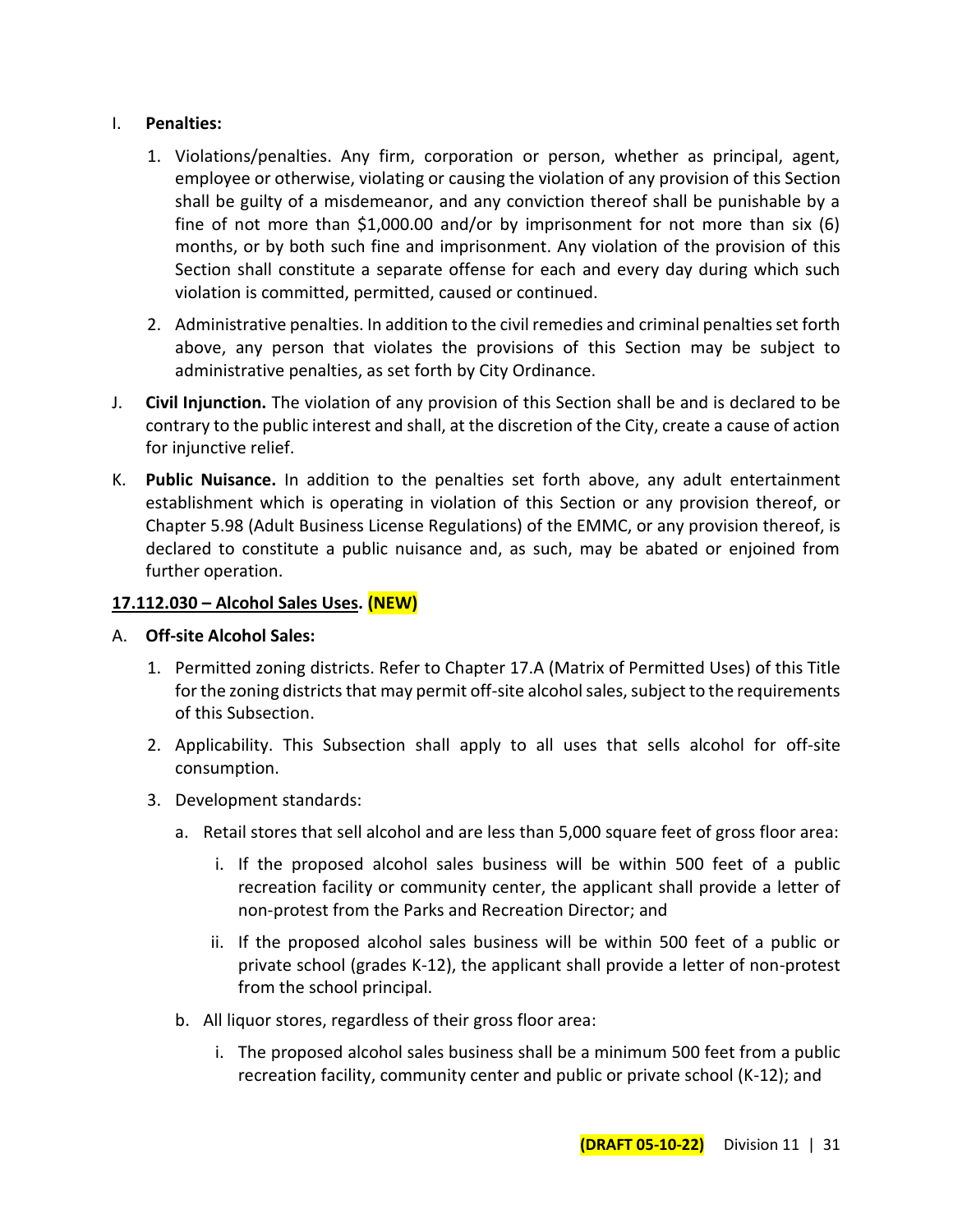- ii. The proposed alcohol sales business shall be a minimum 500 feet from any existing liquor store.
- c. All other uses that sell alcohol for off-site consumption. This Subsection shall not apply.
- 5. Operating standards. The following shall apply:
	- a. Alcohol consumption on premises prohibited. Consumption of alcoholic beverages inside any retail alcohol sales business, outside the building, or elsewhere outside on the premises shall be prohibited.
	- b. Sales activities. Alcoholic beverages shall not be sold outside the exterior walls of the retail alcohol sales business or from drive-up or walk-up service windows.
	- c. Litter and graffiti. The owner/operator shall:
		- i. Maintain the exterior of the premises, including signs and accessory buildings, free of litter and graffiti at all times; and
		- ii. Provide for daily removal of trash from the premises and abutting sidewalks or alleys within 20 feet of the premises.
	- d. Security. The Planning Commission may require on-site security (for example security personnel, security programs, and/or surveillance devices), both inside and outside the building as a condition of approval through the Conditional Use Permit process.
	- e. Sales training:
		- i. Personnel. Owners, operators, and managers of businesses selling alcoholic beverages shall complete a Licensee Education on Alcohol and Drugs (LEAD) program sponsored by the Department of Alcoholic Beverage Control (ABC).
		- ii. Records. Records of each owner's and operator's successful completion of the LEAD training program shall be maintained on the premises and shall be presented to a representative of the City upon request
- 6. Signs. Signs shall comply with Chapter 17.80 (Signage Regulations). In addition, the following shall apply:
	- a. Window signs shall not obstruct the view of the interior of the premises (e.g., sales counter, cash register, employees, customers, etc.) from the exterior; and
	- b. Loitering, open container, and other signs specified by the Alcoholic Beverage Control (ABC) Act shall be posted as required by the ABC.
- 7. Additional Findings. In addition to the required findings outlined in Section 17.123.030 (Conditional and Minor Use Permit – Necessary Findings) of this Title, the following findings shall also be made:
	- a. The crime rate in the reporting service area is not significantly higher compared to other areas of the City. In addition, the numbers of alcohol-related calls for service,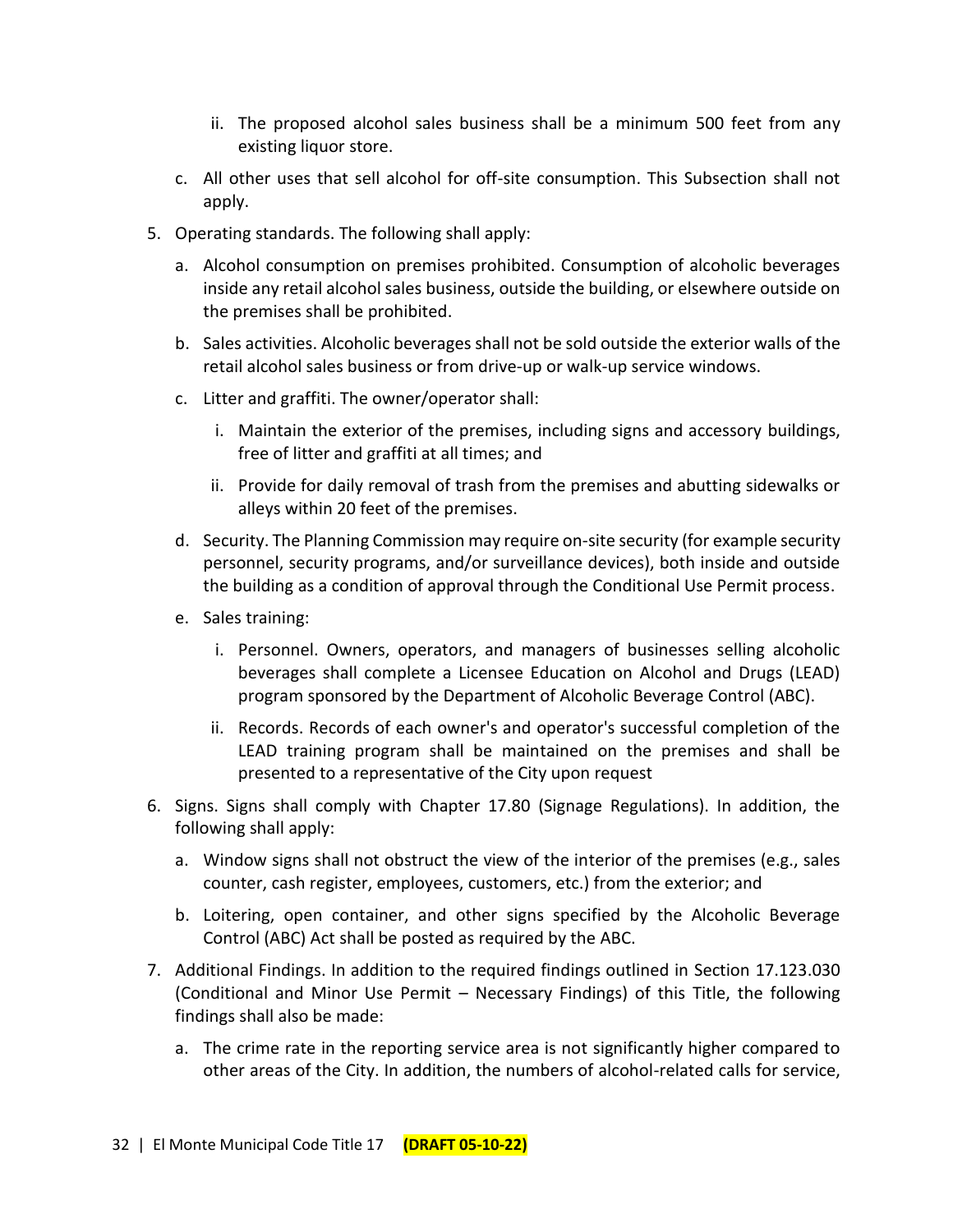crimes, or arrests in the reporting service area are not significantly higher compared to other areas of the City; and

b. The proposed retail alcohol sales business will not significantly contribute to an undue proliferation of retail alcohol sales businesses in an area where additional retail alcohol sales businesses would be undesirable, with enhanced consideration given to the area's function and character, problems of crime and loitering and traffic problems.

#### B. **On-site Alcohol Sales:**

- 1. Permitted zoning districts. Refer to Chapter 17.A (Matrix of Permitted Uses) of this Title for the zoning districts that may permit on-site alcohol sales, subject to the requirements of this Subsection.
- 2. Applicability. This Subsection shall apply to all uses that sells alcohol for on-site consumption.
- 3. Exemption. The requirement(s) of this Subsection shall not apply to proposed on-site alcohol sales businesses in the Gateway Specific Plan (SP-1) and Downtown Specific Plan (SP-4).
- 4. Additional Finding. In addition to the required findings outlined in Section 17.123.030 (Conditional and Minor Use Permit – Necessary Findings) of this Title, the following finding shall also be made:
	- a. The proposed alcohol sales business will not significantly contribute to an undue proliferation of alcohol sales businesses in an area where additional ones would be undesirable, with enhanced consideration given to the area's function and character, problems of crime and loitering and traffic problems.

## **17.112.040 – Alternative Financial Establishments. (NEW)**

- A. **Permitted Zoning Districts.** Refer to Chapter 17.A (Matrix of Permitted Uses) of this Title for the zoning districts that may permit alternative financial establishments, subject to the requirements of this Section.
- B. **Separation Requirement.** Any new alternative financial establishment business shall be a minimum 1,000 feet from an existing alternative financial establishment business.

## **17.112.050 – Automated Teller Machines (ATMs). (NEW)**

- A. **Permitted Zoning Districts.** Refer to Chapter 17.A (Matrix of Permitted Uses) of this Title for the zoning districts that may permit ATM facilities, subject to the requirements of this Section.
- B. **Development and Operational Standards:**
	- 1. Visibility. ATM facilities within a building and walk-up ATM facilities shall be highly visible from the public right-of-way.
	- 2. Design. Walk-up ATM facilities that are stand-alone structures shall incorporate the onsite building's architectural design, materials and colors.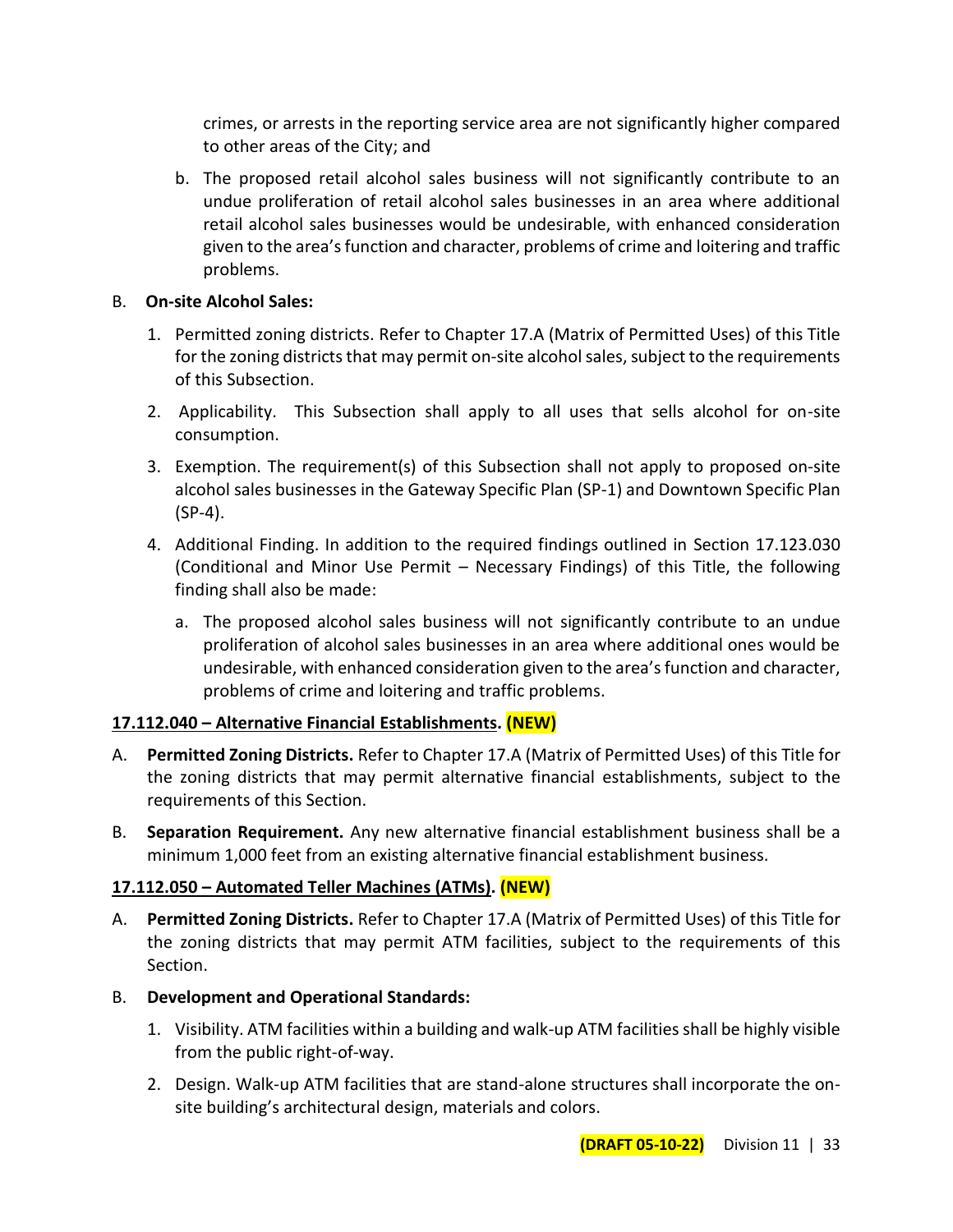- 3. Privacy. ATM facilities on the exterior wall of a building and facing a walkway shall have a three (3) foot deep privacy area between the ATM and the walkway.
- 4. Lighting. Adequate lighting shall be provided to maintain visibility of the area for safety purposes.
- 5. Maintenance. A refuse container shall be accessible immediately adjacent to the ATM.
- 6. Future removal. When walk-up facilities are removed, the structure's façade shall have a finished appearance consistent with the existing structure.

# **17.112.060 – Collection Containers. (FULLY UPDATED)**

- A. **Permitted Zoning Districts.** Refer to Chapter 17.A (Matrix of Permitted Uses) of this Title for the zoning districts that may permit collection containers, subject to the requirements of this Section.
- B. **Applicability.** This Section shall apply to adult entertainment establishments, as defined in Chapter 17.150 (Use Definitions) of this Title.
- C. **Exemptions.** This Subsection shall not apply to the following:
	- 1. Collection containers that are located within an entirely enclosed and lawfully constructed and permitted building or otherwise cannot be seen from outside of the boundaries of the property on which the containers are located, provided that such collection containers satisfy the operational requirements set forth below.
	- 2. Refuse or recycling containers that comply with the provisions of this Title.

## D. **Development Standards:**

- 1. Separation requirements. A property with a new collection container shall be a minimum 500 feet from another property with an existing collection container.
- 2. Maximum number. A maximum of one (1) collection container shall be located on any property.
- 3. Residential uses. Collection containers shall not be located on a property which has a residential use. In addition, the collection container area shall be set back a minimum 100 feet from any residentially zoned property.
- 4. Vacant properties. Collection containers shall not be located on a vacant property.
- 5. Location on property. No collection container shall be located within a required landscaping area, parking space and within 20 feet of a street property line.
- 6. Minimum access requirements. Collection containers shall not be located to block or impede access to driveways, parking areas, pedestrian and disabled access routes, emergency access, building ingress and egress, refuse storage facilities.
- 7. Physical attributes. All collection containers, shall:
	- a. Be fabricated of durable and waterproof materials;
	- b. Be placed on ground that is paved with durable cement;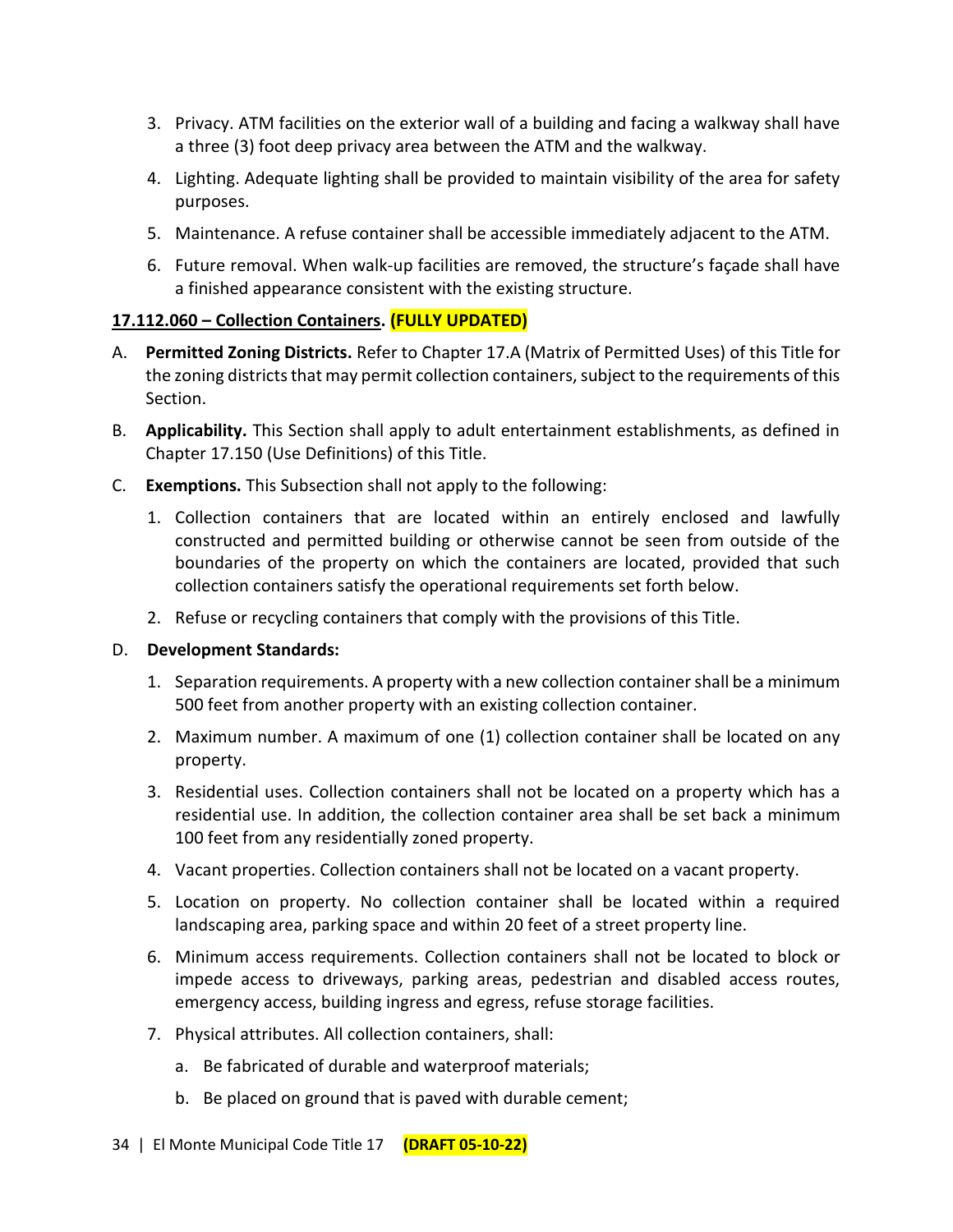- c. Have a tamper-resistant locking mechanism for all collection openings;
- d. Not be electrically or hydraulically powered or otherwise mechanized; and
- e. Not be considered a fixture of the site or an improvement to real property.
- 8. Height. A small collection container shall be no taller than seven (7) feet and a large collection container shall be no taller than 12 feet above the finished grade of the parcel on which it is located.
- 9. Collection containers shall have the following information conspicuously displayed in at least two (2) inch type visible from the front of the collection container:
	- a. The name, address, 24-hour telephone number and email address of the operator of the collection container and the agent for the property owner;
	- b. The type of materials that may be deposited;
	- c. For small collection containers: a notice stating that no material shall be left outside the collection container. For large collection containers: a statement that no items may be left for collection unless an attendant is on duty; and
	- d. A sticker, certificate or other form of identification from the Planning Division with the permit number and date of City approval or inspection.

#### E. **Operational Standards:**

- 1. Maintenance. Collection containers shall be maintained and in good working order, and free from graffiti, removed or damaged signs and notifications, peeling paint, rust, and broken collection operating mechanisms.
- 2. Minimum service. Collection containers shall be serviced not less than weekly between 7:00 a.m. and 7:00 p.m. on weekdays and 10:00 a.m. and 6:00 p.m. on weekends. This servicing includes maintenance of the container, the removal of collected material and abatement of any graffiti, litter, or nuisance condition as defined in of this Code.
- 3. Solid waste and hazardous materials. Collection containers shall not be used for the collection of solid waste and/or any hazardous materials except as authorized by of this Code or other applicable law.
- 4. Reporting requirements. The operators of the collection containers shall report all tonnage collected within City limits on an annual basis by June 1 of the following year to the public works department (pursuant to the requirements of Integrated Waste Management Act, (AB 939, Chapter 1095, Statutes of 1989) and the Per Capita Disposal Measurement Act of 2008 (Chapter 343, Statutes of 2008 [Wiggins, SB 1016] and SB 1016, the Per Capita Disposal Measurement System i) and any related successor laws or regulations in order to properly account for the city's waste diversion and recycling efforts.
- 5. Attendants. Large collection containers shall have an attendant present at the container at all times that items are being received.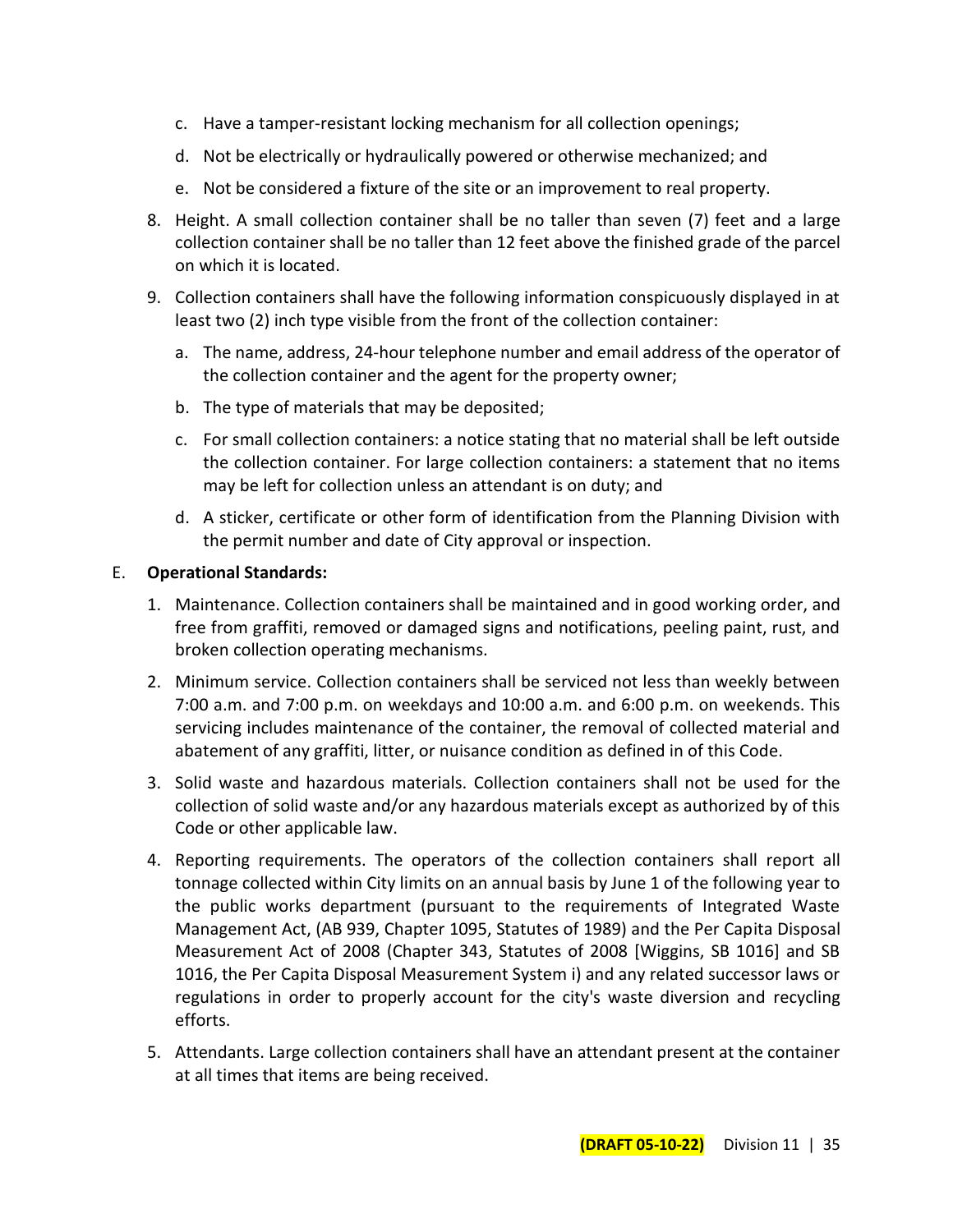6. Enforcement. Any conditions that are in violation of this Section must be remedied or abated within 48 hours of being reported to the operator or property owner.

## **17.112.070 – Correctional Facilities. (FULLY UPDATED)**

A. **Permitted Zoning Districts.** Refer to Chapter 17.A (Matrix of Permitted Uses) of this Title for the zoning districts that may permit correctional facilities, subject to the requirements of this Section.

#### B. **Development Standards:**

- 1. Separation requirements from sensitive uses. Any correctional facility shall be set back from the following uses:
	- a. Minimum 500 feet from any community care use;
	- b. Minimum 1,000 feet from public or private K-12 schools, public or private preschools, child daycare centers and libraries;
	- c. Minimum 1,000 feet from public recreation facilities and community centers; and
	- d. Minimum one-half (½) mile from another correctional facility.
- 2. Sleeping space. A correctional facility shall provide a minimum of 60 square feet of sleeping space per bed/resident, not including the square footage provided for Subsections (3) through (6) below.
- 3. Multi-purpose space. A minimum ten (10) square feet of multi-purpose space per bed/resident shall be provided. Multi-purpose space shall be used for games and activities, visiting, television lounge, meetings and quiet space for study, counseling and reading. This space shall be designed so that several activities can occur simultaneously without conflict. In addition, the facility shall provide an exercise area of at least 500 square feet, not including required yards and required landscape areas.
- 4. Storage space. A minimum eight (8) cubic feet of closet and drawer space per bed/resident shall be provided. The required closet and drawer space may consist of portable or permanent fixtures and shall be located in the sleeping space.
- 5. Dining areas. A minimum 15 square feet of dining area per bed/resident shall be provided, not including kitchen areas.
- 6. Restroom facilities. A minimum one (1) toilet and wash basin for every eight (8) beds/residents shall be provided. In addition, a minimum one (1) shower or bathtub for every 12 beds/residents shall be provided. The correctional facility shall provide individual privacy for all toilet, shower, and bath areas.
- C. **Employment and Training Requirements.** Correctional facility residents shall be regularly employed, regularly attending job training or regularly attending a learning institution.
- D. **Dispatch Calls.** A correctional facility may be liable for City Police Department costs related to dispatch calls, up to a maximum of \$500.00 per dispatch call. This shall apply if the Police Department determines that the dispatch call was the result of a crime or alleged crime that resulted in a police report or enforcement agency investigation.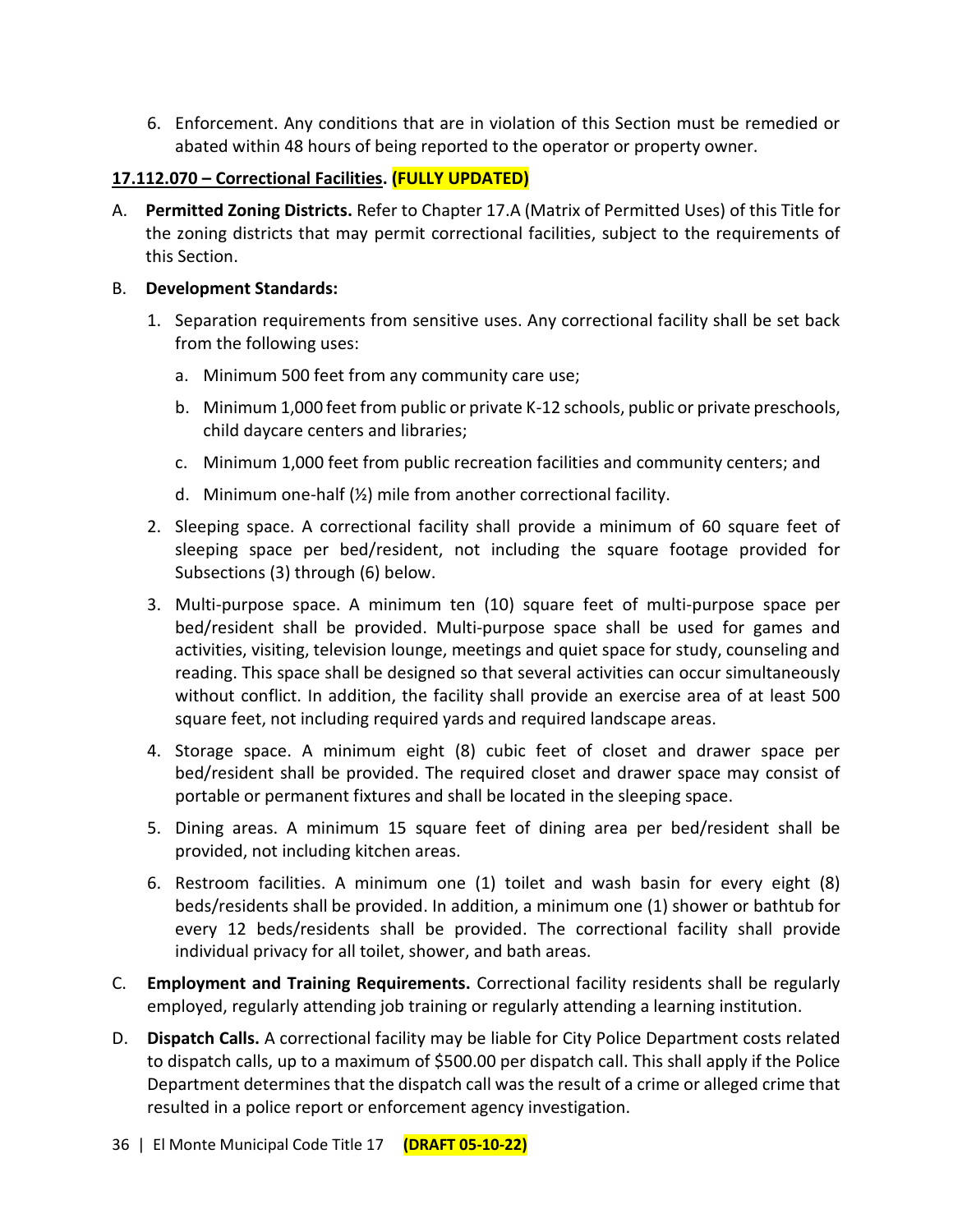#### E. **Electronic and Written Record Maintenance:**

- 1. List of residents. The correctional facility shall maintain a list of all facility residents, which shall detail the sentences and offenses precipitating each resident's stay at the facility. In addition, the facility shall maintain a list of residents returned to higher security federal, state or county prison or jail for violation of facility rules and/or parole. Either list shall be made available to the City within 15 calendar days of the City presenting a written request.
- 2. Electronic and written records. The correctional facility shall maintain electronic and written records, including but not limited to, Department of Motor Vehicle registration and licensing pertaining to all vehicles driven by residents of the facility. Either list shall be made available to the City within 15 calendar days of the City presenting a written request.
- 3. Surveillance system. The correctional facility shall install recorded camera surveillance systems as approved by the City. The installation of such recorded camera surveillance systems shall be a condition precedent to the City's issuance of a Certificate of Occupancy for the facility. Such systems shall be set up for a 45-day rotation period. All video recordings shall be kept onsite for at least five (5) years from the date of recordings. The recordings shall be made available to the City within 15 calendar days of the City presenting a written request.
- 4. Failure to timely make electronic and written records available to the City, as provided for in this Section, within the time period allowed shall result in the assessment of a \$500.00 penalty due to the City per day until the requested records are made available.

#### F. **Personnel Requirements:**

- 1. All correctional facility personnel shall be trained in accordance with Title 15, Sections 11-358 of the California Code of Regulations and maintained at levels mandated by the Federal Bureau of Prisons.
- 2. Correctional facilities shall provide at least two Cardiopulmonary Resuscitation (CPR) trained, uniformed custodial guards or monitors on duty at all times on facility premises. CPR training must be made in accordance with the most current American Heart Association CPR guidelines.
- G. **Excludable Offences.** A correctional facility shall not accept persons that were convicted of any of the following offenses, as are defined in the California Penal Code, to be facility residents or personnel:

#### ⚫ Arson

- ⚫ Assault with a deadly weapon
- ⚫ Assault by a life prisoner on a noninmate
- ⚫ Assault with a deadly weapon by an inmate
- ⚫ Holding of a hostage by a prisoner
- ⚫ Kidnapping
- ⚫ Lewd act on a child
- ⚫ Mayhem
- ⚫ Murder
- ⚫ Personal infliction of a great bodily injury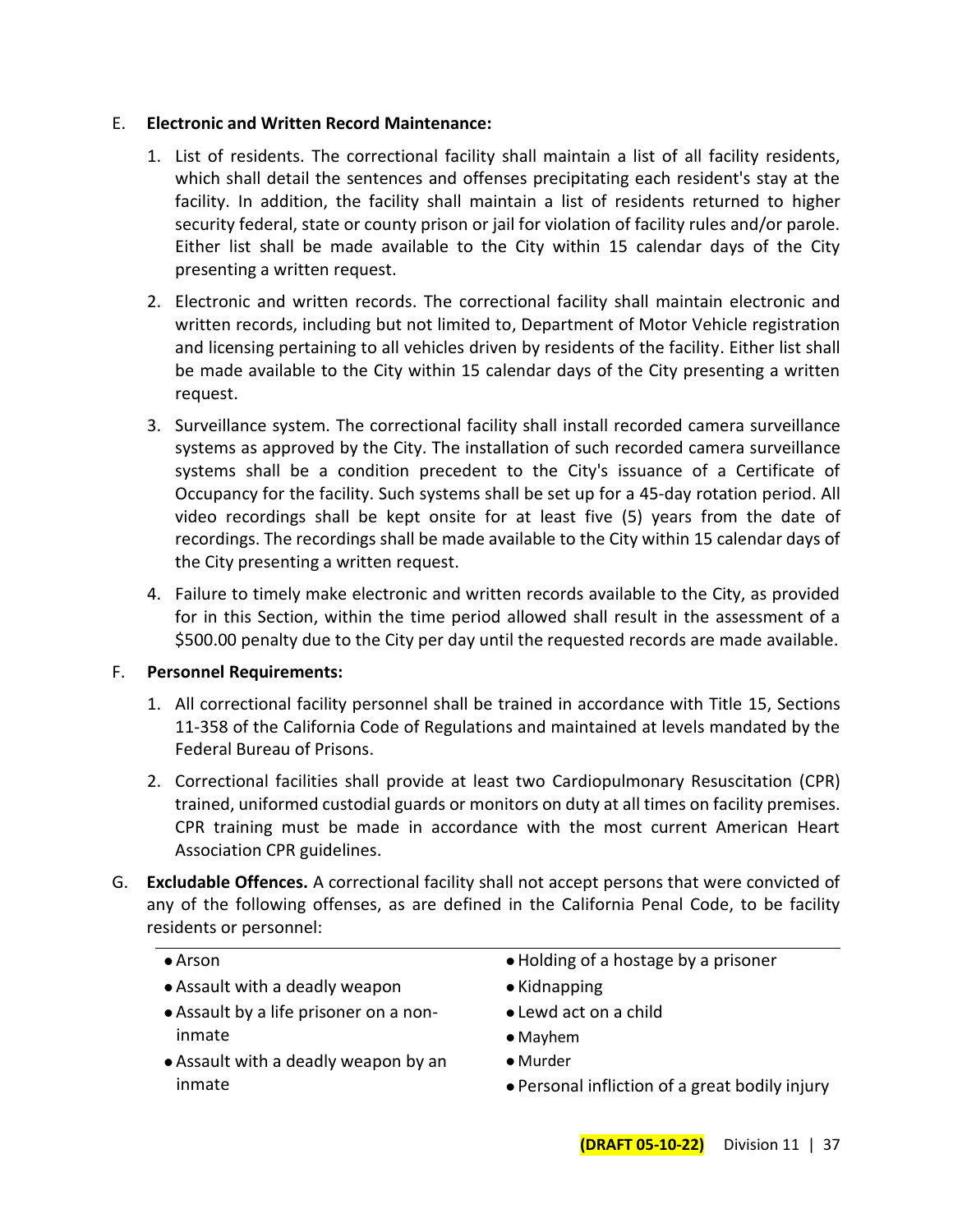- ⚫ Assault with intent to rape or rob;
- ⚫ Exploding a destructive device with intent to injure, murder, cause mayhem or great bodily injury
- ⚫ Any felony punishable by death or life imprisonment
- ⚫ Forcible oral copulation
- ⚫ Forcible penetration by foreign object
- ⚫ Forcible sodomy
- ⚫ Grand theft using a firearm
- ⚫ Personal use of a deadly weapon or a firearm
- ⚫ Rape
- ⚫ Robbery (including bank robbery)
- ⚫ Sale or possession for sale of a controlled substance
- ⚫ Selling and/or furnishing drugs to a minor
- ⚫ Vehicular manslaughter
- ⚫ Voluntary manslaughter
- ⚫ An attempt to commit any of the crimes listed above;
- ⚫ Any sex offense, either a misdemeanor or a felony, wherein the victim is a child under the age of 18, including all offenses registerable as sex offenses under California Penal Code Section 290, and also offenses involving child pornography as described in California Penal Code Sections 311 through 312.3;
- ⚫ Any person convicted of a crime whom the sentencing judge deems unacceptable for community access; and
- ⚫ Any person sentenced for a federal crime that is similar in nature or type, to any of the crimes listed.
- H. **Repeat Residence Prohibition.** Correctional facilities shall not accept persons to be facility residents that have previously resided in any correctional facility within the City limits and were subsequently released, after service of his or her sentence, or returned to federal, state or county prison or jail for violation of correctional facility rules and/or parole.

## **17.112.080 – Drive-thru Businesses. (NEW)**

- A. **Permitted Zoning Districts.** Refer to Chapter 17.A (Matrix of Permitted Uses) of this Title for the zoning districts that may permit drive-thru businesses, subject to the requirements of this Section.
- B. **Applicability.** This Section applies to drive-thru food or beverage establishments and drivethru service or retail uses (e.g. banks, pharmacies, etc.). The drive-thru may be ancillary to the main business or the primary form of the business. This Section shall not apply to vehicle related activities (e.g. vehicle washing facilities).
- C. **Development Standards:**
	- 1. Drive-thru site orientation. In multiuse zoning districts, the drive-thru aisle shall be inwardly focused within the property and located away from adjoining streets. In all other zones, this is highly encouraged, when feasible.
	- 2. Pedestrian walkways. Such walkways should not intersect the drive-thru access aisle. When they are permitted, they shall be clearly visible and emphasized by enhanced paving or markings.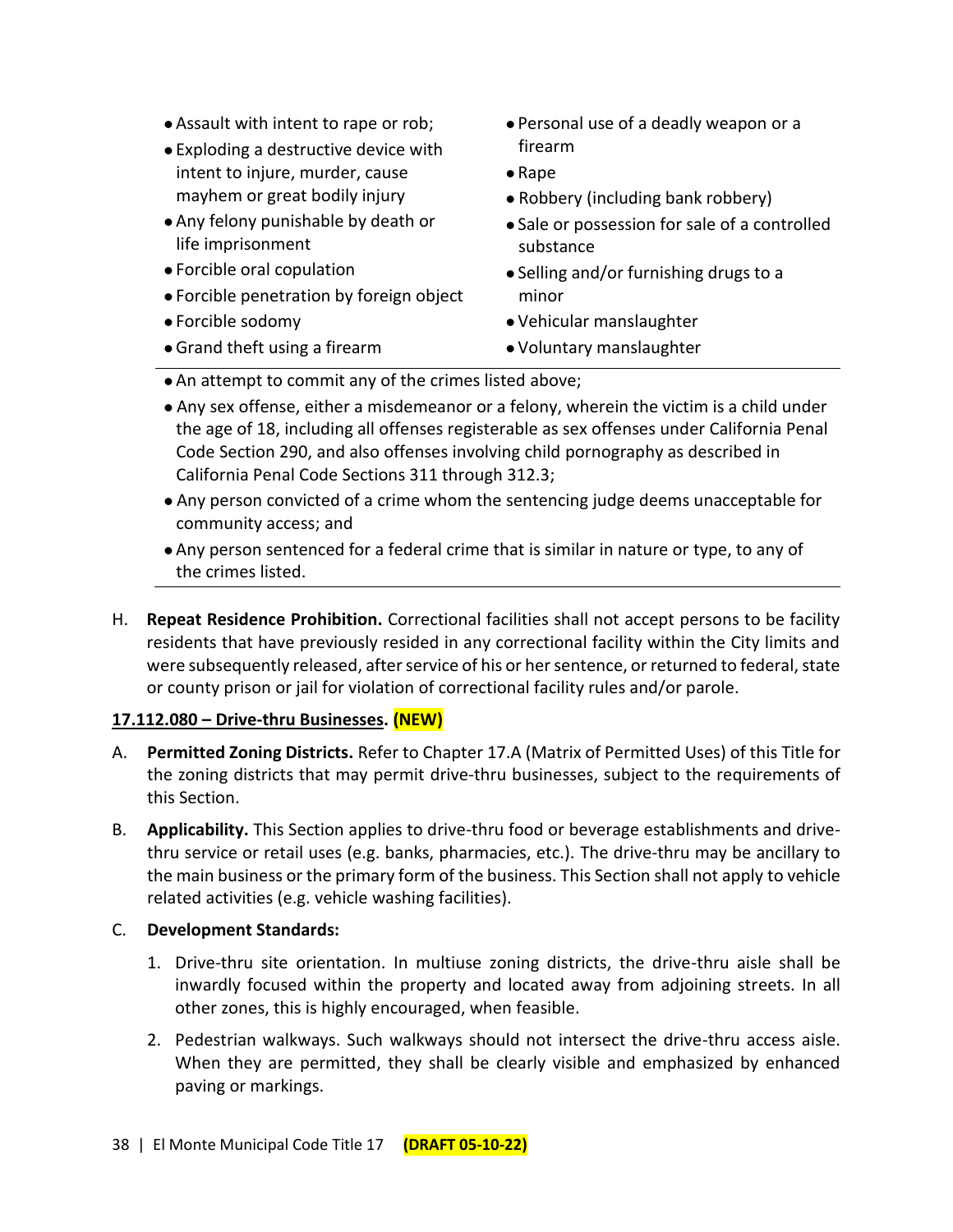- 3. Parking. The provisions of drive-thru and drive-up service facilities shall not justify a reduction in the number of required off-street parking spaces.
- 4. Vehicle stacking requirements:
	- a. Food or beverage establishment. A minimum two (2) waiting vehicles before the order window and a minimum two (2) waiting vehicles before the pick-up window. A minimum of three (3) vehicles if there is only one (1) window.
	- b. Pharmacy. A minimum two (2) waiting vehicles before the pick-up window.
	- c. Financial institution. A minimum one (1) waiting vehicle before the Automated Teller Machine (ATM). If two (2) or more drive-thru ATMs are provided, waiting vehicle areas are not required.
	- d. All other uses. As required per the Conditional Use Permit or Minor Use Permit.
	- e. Queuing study. The vehicle stacking requirements listed in Subsections (a), (b), (c) and (d) above are the minimums required. The Community Development Director may require a queuing study prepared by a traffic engineer and approved by the City. The study should support the proposed vehicle stacking and may include conditions of approval for the Conditional Use Permit or Minor Use Permit to reduce wait times.
- 5. Drive-thru aisle. All aisles shall have a minimum width of 12 feet and a minimum interior radius of 15 feet at curves.
- 6. Landscaping. The area between the drive-thru aisle and adjacent sidewalks, roadways, driveways or parking areas shall be separated by curbing and landscaping. Such landscaping shall be a minimum three (3) feet high to screen headlights, and a maximum four (4) feet high to provide visibility.
- 7. Adjacent to residential properties. A minimum six (6) feet high solid decorative masonry wall shall be constructed on each property line that adjoins a residentially zoned property. A minimum five (5) feet deep landscape planter shall be provided between the wall and any parking or driveway.

#### D. **Operational Standards:**

- 1. Noise. All amplified equipment (e.g. menu board speakers) shall be located so as not to adversely impact adjoining uses. Outdoor piped music shall be prohibited.
- 2. Refuse. The applicant shall provide a littler pick-up schedule and a map of the clean-up area. Outdoor refuse bins shall be incorporated throughout the parking lot.

#### E. **Signage Regulations:**

- 1. A Master Sign Program shall be required.
- 2. Refer to Section 17.80.100 (Signage Regulations Signs for Specific Uses) of this Title for permitted signs for drive-thru businesses.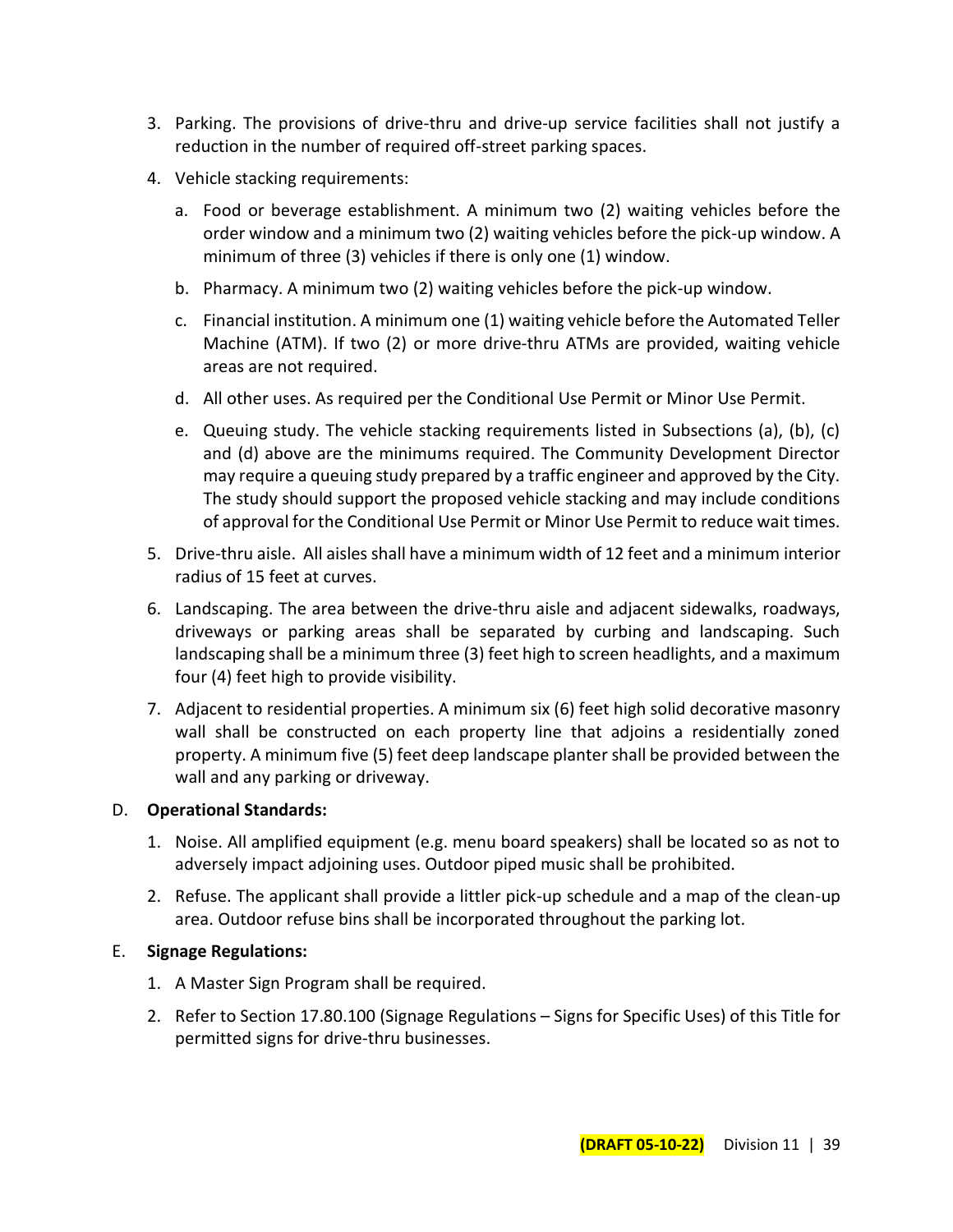- F. **Additional Findings.** In addition to the required findings outlined in Section 17.123.040 (Conditional and Minor Use Permits – Necessary Findings) of this Title, the following findings shall also be made:
	- 1. The proposed parking and circulation plan will provide adequate area for safe queuing and maneuvering of vehicles, and the site design will provide adequate buffering of the use from adjoining land uses; and
	- 2. The proposed location of the drive-thru business will not result in adverse impacts on the surrounding area, after giving consideration to the site plan, litter clean-up plan and business operations plan.

## **17.112.090 – Emergency Shelters. (FULLY UPDATED)**

A. **Permitted Zoning Districts.** Refer to Chapter 17.A (Matrix of Permitted Uses) of this Title for the zoning districts that may permit emergency shelters, subject to the requirements of this Section.

## B. **Development Standards:**

- 1. Separation requirements:
	- a. The shelter shall be a minimum 300 feet from any existing emergency shelter or low barrier navigation center.
	- b. The shelter shall be a minimum 300 feet from any public recreation facility, public or private K-12 school, public or private preschool and child daycare center.
- 2. Waiting areas. The shelter shall include an interior waiting area near the main entrance. It shall have an area of five (5) square feet per bed, with a minimum area of 100 square feet.
- 3. Amenities. The shelter may include amenities for clients. This may include, but is not limited to, private toilet and/or shower facilities, bicycle parking, indoor and/or outdoor recreation area, laundry facilities, kitchen/dining facilities, counseling centers and job placement centers.

## C. **Operational Standards:**

- 1. Client information. The center shall include a system for entering information regarding client stays, client demographics, client income and exit destination through the local Homeless Management Information System as defined by Section 578.3 of Title 24 of the Code of Federal Regulations.
- 2. Alcohol and illegal drugs. The shelter shall prohibit the on-site use of alcohol and illegal drugs. Management shall expel clients from the facility if found to be using alcohol or illegal drugs.
- 3. Management plan. The application for a shelter shall be accompanied by a management plan, which should incorporate the following: hours of operation, staffing levels and training procedures, maximum length of stay, size and location of exterior and interior on-site waiting and intake areas, admittance and discharge procedures, provisions for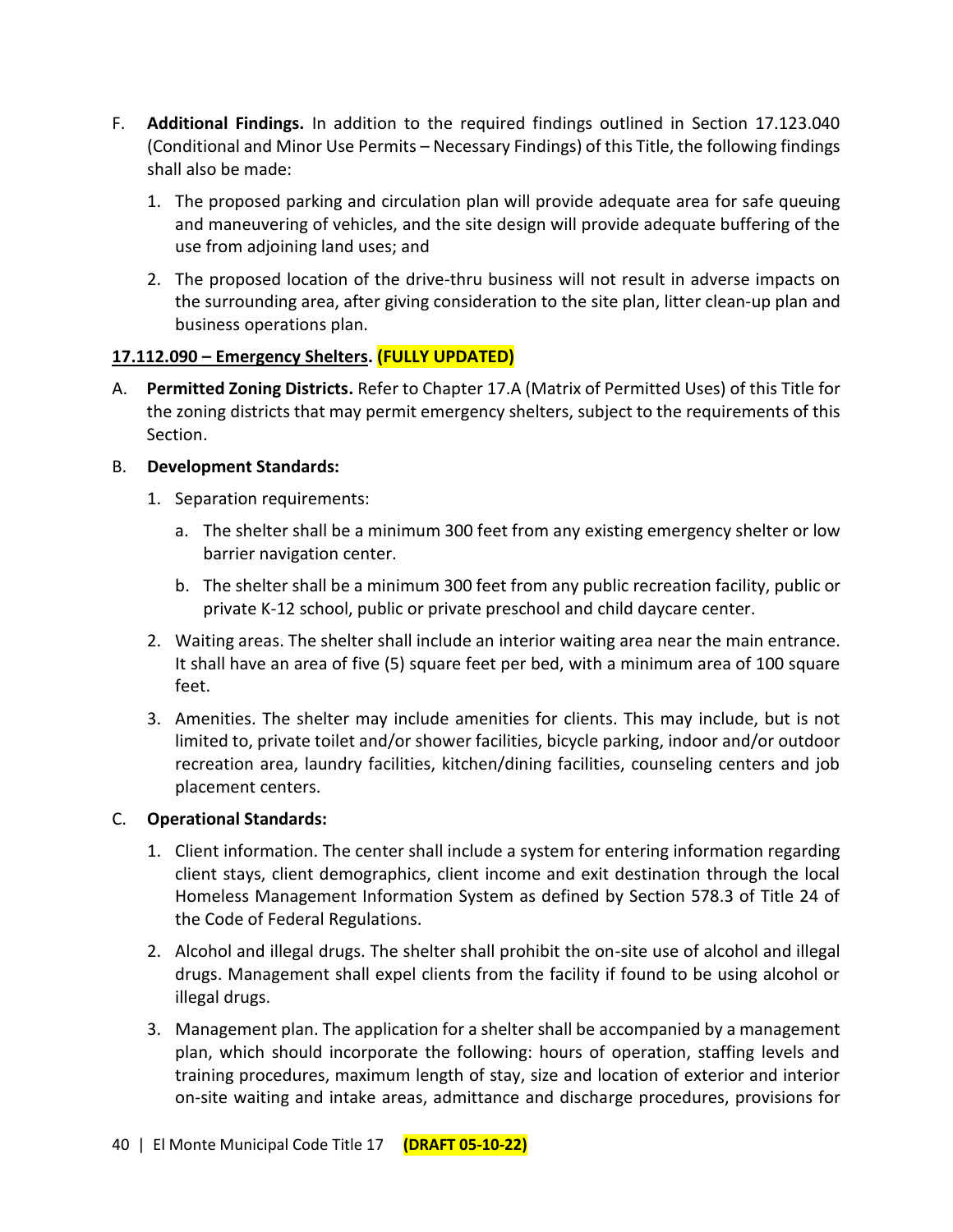on-site or off-site supportive services, on-site and off-site security procedures and protocols for communications with local law enforcement agencies and surrounding property owners.

#### **17.112.100 – Hotels or Motels. (NEW)**

- A. **Permitted Zoning Districts.** Refer to Chapter 17.A (Matrix of Permitted Uses) of this Title for the zoning districts that may permit hotels or motels, subject to the requirements of this Section.
- B. **Applicability.** This Section shall apply to hotels or motels, as defined in Chapter 17.150 (Use Definitions) of this Title.
- C. **Maximum Floor Area Ratio (FAR).** Hotels and motels with 100 or more rooms may request an FAR bonus of up to ten (10) percent, provided the additional square footage is evaluated for any potential environmental impacts (and mitigated to less than significant levels).

#### D. **Development Standards:**

- 1. Lot size. The minimum lot size shall be 30,000 square feet and the minimum lot width shall be 150 feet. This standard shall not apply for projects within the Downtown Specific Plan (SP-4).
- 2. Lobby. The minimum interior lobby size shall be 400 square feet, exclusive of any office area.
- 3. Guest amenities. One (1) or more amenity area(s) shall be provided for each hotel or motel facility. This shall be a minimum of 25 square feet of amenity space per guestroom, or 2,500 square feet, whichever is less. A minimum 50 percent shall be outdoors and a minimum 25 percent shall be indoors. Examples include patios, playground equipment, swimming pools, tennis courts, exercise rooms and saunas.
- 4. Minimum stay. Hotel and motel guest rooms shall not be provided on less than a daily basis.
- 5. Manager unit. An on-site manager's dwelling unit shall be provided for each hotel or motel facility having fewer than 75 rooms. Such dwelling shall contain a minimum of one (1) bedroom and a maximum of two (2) bedrooms.
- E. **Ancillary Uses:** Ancillary uses are permitted as follows:
	- 1. Hotel guests only. Hotel facilities/ancillary uses limited for hotel guest use only may include the guest amenities listed in Subsection (C) above, continental breakfast areas, business concierge service areas and meeting rooms.
	- 2. Hotel and other guests. Hotel facilities/ancillary uses open to the public may include the restaurants, lounge/bar areas, gift shops, conference rooms and banquet facilities.

#### F. **Signage Regulations:**

1. A Master Sign Program shall be required.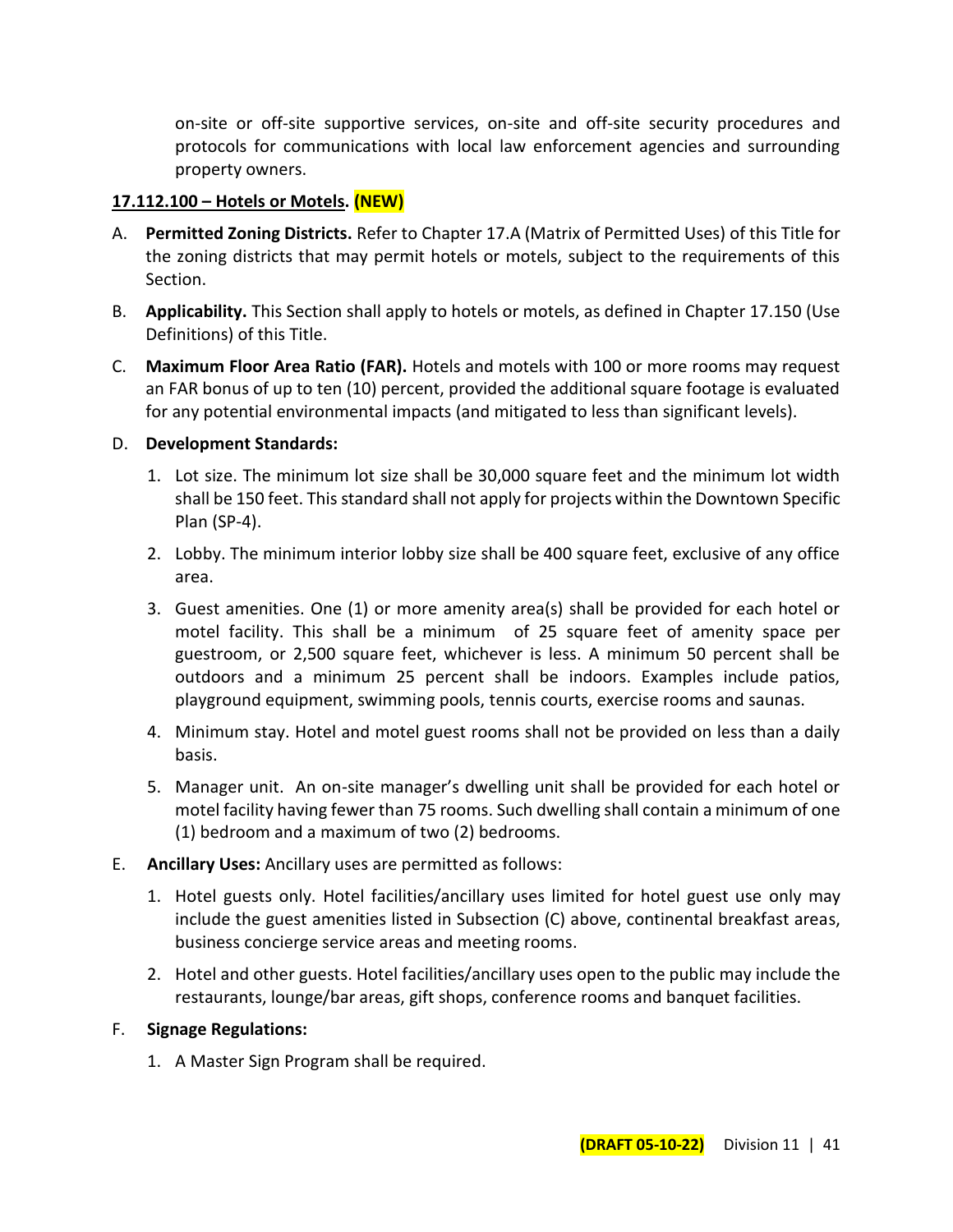2. Refer to Section 17.80.100 (Signage Regulations – Signs for Specific Uses) of this Title for permitted signs for hotels and motels.

## **17.112.110 – Low Barrier Navigation Centers. (NEW)**

A. **Permitted Zoning Districts.** Refer to Chapter 17.A (Matrix of Permitted Uses) of this Title for the zoning districts that may permit low barrier navigation centers, subject to the requirements of this Section.

#### B. **Development Standards:**

- 1. Separation requirements:
	- a. The center shall be a minimum 300 feet from any existing low barrier navigation center or emergency shelter.
	- b. The center shall be a minimum 300 feet from any public recreation facility, public or private K-12 school, public or private preschool and child daycare center.
- 2. Waiting areas. The center shall include an interior waiting area near the main entrance. It shall have an area of five (5) square feet per bed, with a minimum area of 100 square feet.
- 3. Low Barrier Best Practices. The center shall incorporate best practices to reduce barriers for clients. This may include, but is not limited to, the presence of partners (if it is not a population-specific site, such as for survivors of domestic violence), accommodate persons with a disability, presence of pets, storage areas for personal possessions and privacy screening around beds that are in a dormitory setting.
- 4. Amenities. The center may include amenities for clients. This may include, but is not limited to, private toilet and/or shower facilities, bicycle parking, indoor and/or outdoor recreation area, laundry facilities, kitchen/dining facilities, counseling centers and job placement centers.

## C. **Operational Standards:**

- 1. Coordinated entry system. The center shall include a coordinated entry system, so that staff may conduct assessments and provide services to connect people to permanent housing. A coordinated entry system means a centralized assessment system developed pursuant to the applicable provisions of Section 65662 of the Code of Federal Regulations, and any related requirements, designed to coordinate program participant intake, assessment and referrals.
- 2. Client information. The center shall include a system for entering information regarding client stays, client demographics, client income and exit destination through the local Homeless Management Information System as defined by Section 578.3 of Title 24 of the Code of Federal Regulations.
- 3. Housing first components. The center shall comply with Section 8255 of Chapter 6.5 of Division 8 of the California Welfare and Institutions Code.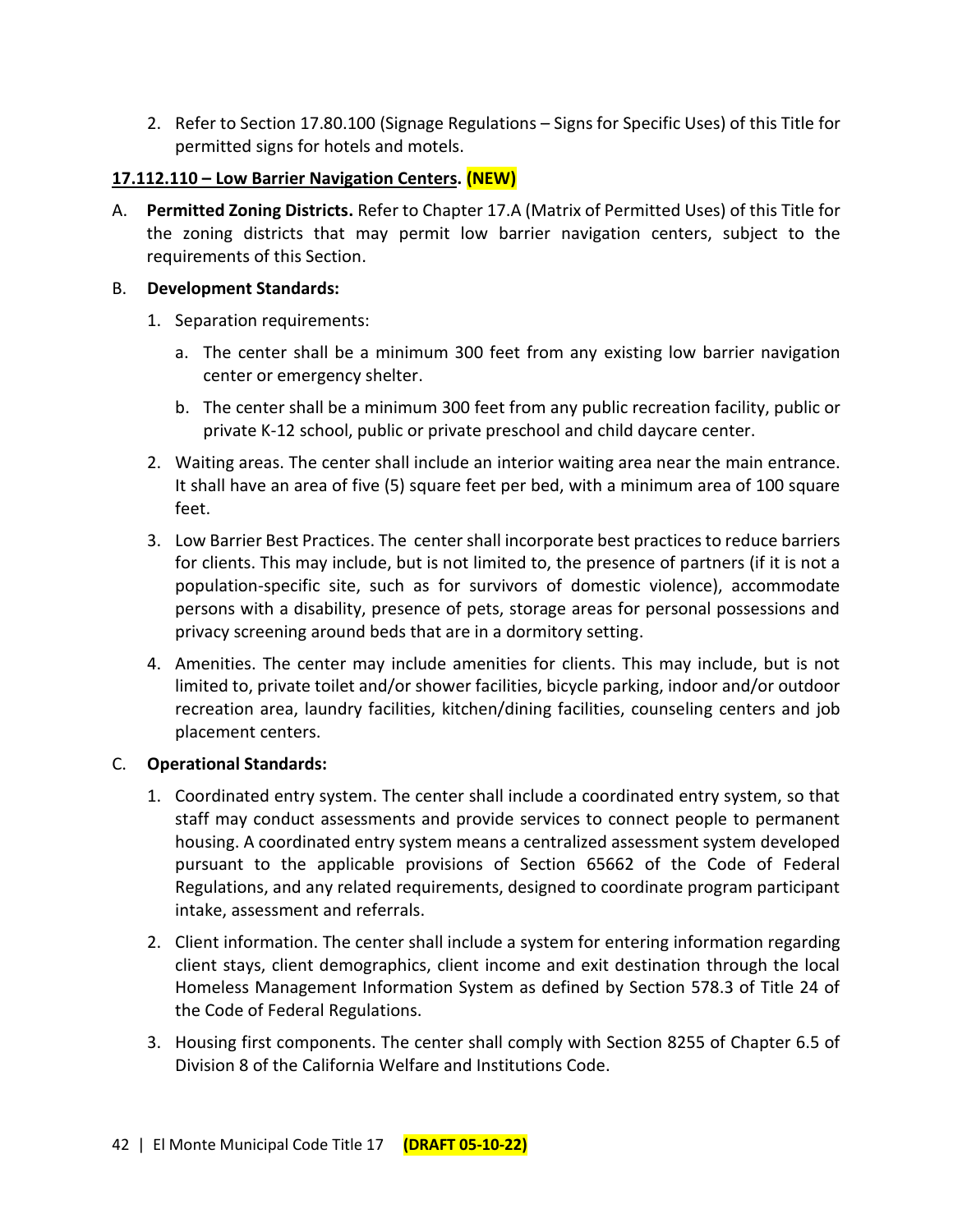- 4. Management plan. The application for a center shall be accompanied by a management plan, which should incorporate the following: hours of operation, staffing levels and training procedures, maximum length of stay, size and location of exterior and interior on-site waiting and intake areas, admittance and discharge procedures, provisions for on-site or off-site supportive services, house rules regarding use of alcohol and drugs, on-site and off-site security procedures and protocols for communications with local law enforcement agencies and surrounding property owners.
- D. **Repeal.** This Section shall remain in effect only until January 1, 2021, and as of that date is repealed.

## **17.112.120 – Multiple-tenant Commercial Centers. (FULLY UPDATED)**

A. **Permitted Zoning Districts.** Refer to Chapter 17.A (Matrix of Permitted Uses) of this Title for the zoning districts that may permit multiple-tenant commercial centers, subject to the requirements of this Section.

## B. **Development Standards:**

- 1. Lot size. The minimum lot size shall be 20,000 square feet and the minimum lot width shall be 150 feet. This standard shall not apply to vertical mixed-use projects.
- 2. Tenant sizes. One (1) anchor tenant shall occupy a minimum 20 percent of the total building square footage or 3,500 square feet, whichever is less. This standard shall not apply to vertical mixed-use projects.
- 3. Signage regulations. A Master Sign Program shall be required. Refer to Chapter 17.80 (Signage Regulations) of this Title for additional regulations.

## **17.112.130 – Outdoor Seating/Dining Areas. (NEW)**

A. **Permitted Zoning Districts.** Refer to Chapter 17.A (Matrix of Permitted Uses) of this Title for the zoning districts that may permit outdoor seating/dining. Outdoor seating/dining may occur as ancillary to any existing or proposed food or beverage establishment use or as a primary use.

## B. **Development Standards:**

- 1. Setbacks. Outdoor seating/dining areas shall be set back a minimum 20 feet from any residentially zoning district.
- 2. Design. The design and appearance of the outdoor seating/dining area shall present a coordinated theme and shall be compatible with the appearance and design of the primary structure.
- 3. Furniture. Furniture shall include durable tables, chairs and refuse bins that match each other. Perimeter fencing on private property is encouraged. Suitable materials include picket, wood lattice and decorative metal fencing. For outdoor seating/dining areas visible from the public right-of-way, perimeter fencing shall exceed a height of 42 inches. In all other areas, perimeter fencing shall not exceed a height of six (6) feet. The use of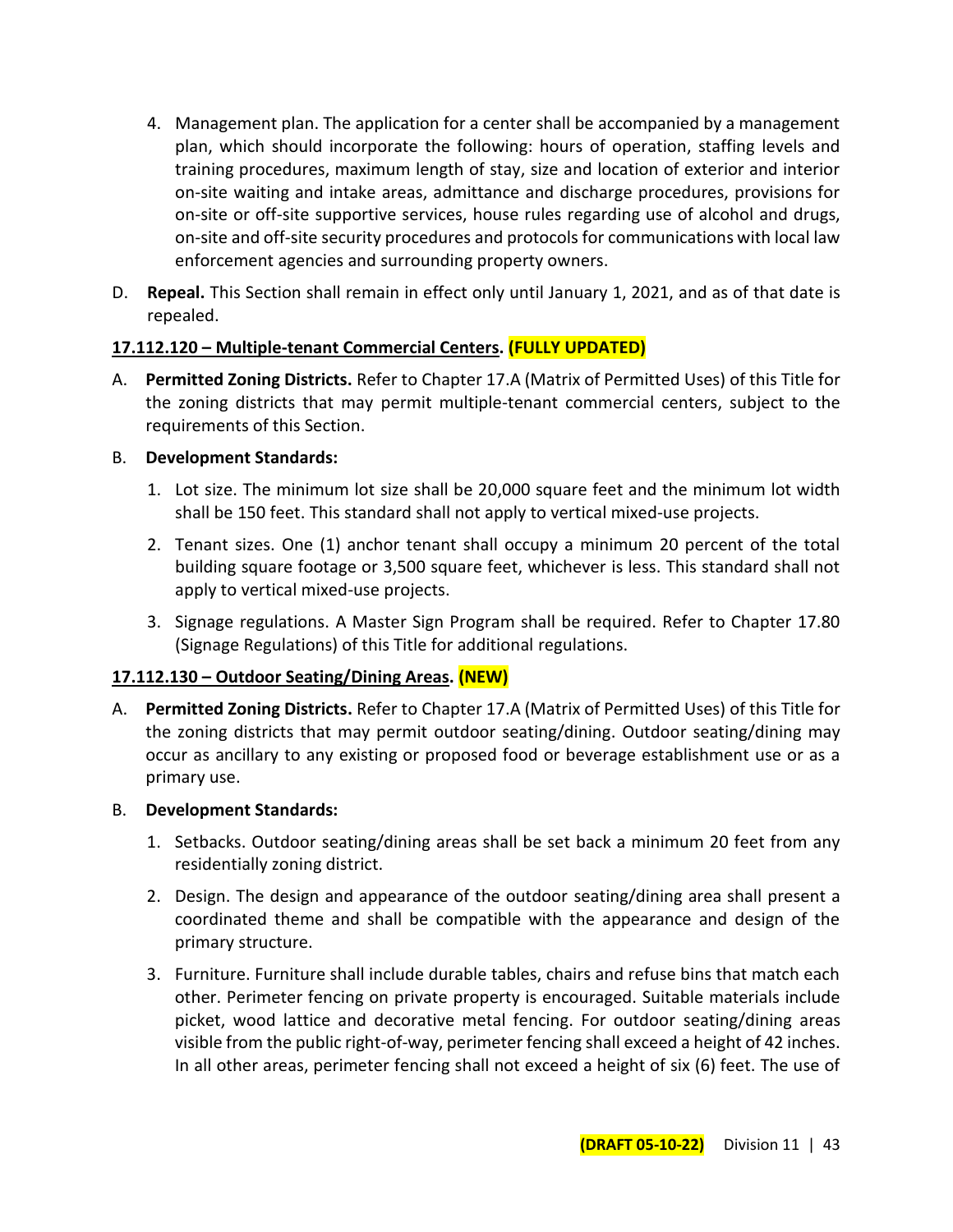folding banquet tables, metal folding chairs and/or chain link fencing shall not be permitted.

- 4. Seasonal needs. Umbrellas and sail shade structures are encouraged. Pop-up canopies and party tents may only be used in outdoor seating/dining areas not visible from the public right-of-way. The use of water misters and heat lamps are permitted.
- 5. Landscaping and lighting. The use of landscaping is encouraged. This can be incorporated with the perimeter fencing (e.g. hanging flower boxes), potted plants and shrubs and/or table centerpieces. Accent lighting is also encouraged (e.g. white hanging lights). However, bright spotlights, spinning or flashing lights shall not be permitted.
- 6. Public Property. Outdoor seating/dining on public property shall require approval of an Encroachment Permit by the Public Works Director.

#### C. **Operational Standards:**

- 1. Hours of operation. Hours of operation for outdoor seating/dining areas shall coincide with those of the associated food or beverage establishment.
- 2. Outdoor bar prohibited. A bar designed and/or operated to sell or dispense any alcoholic beverages shall not be allowed in the outside seating/dining area.
- 3. Noise. Amplified sound (e.g., music, television, etc.) shall not be audible beyond the property line.
- 4. Maintenance. The operator shall maintain the outdoor seating/dining area(s) in a neat, clean, and orderly condition at all times. This shall include all tables, benches, chairs, displays, umbrellas and other related furniture. An adequate number of refuse bins shall be provided to serve the outdoor seating/dining area.

## **17.112.140 – Pawnbrokers or Pawnshops. (NEW)**

- A. **Permitted Zoning Districts.** Refer to Chapter 17.A (Matrix of Permitted Uses) of this Title for the zoning districts that may permit pawnbrokers or pawnshops, subject to the requirements of this Section.
- B. **Separation Requirement.** Any new pawnshop shall be a minimum 1,000 feet from an existing pawnshop.

## **17.112.150 – Personal Service Uses. (NEW)**

## A. **Personal Service, General and Restricted:**

- 1. Permitted zoning districts. Refer to Chapter 17.A (Matrix of Permitted Uses) of this Title for the zoning districts that may permit personal service general and restricted, subject to the requirements of this Subsection.
- 2. Applicability. This Subsection shall not apply to dry cleaning services, locksmiths, modeling agencies.
- 3. Development and operational standards: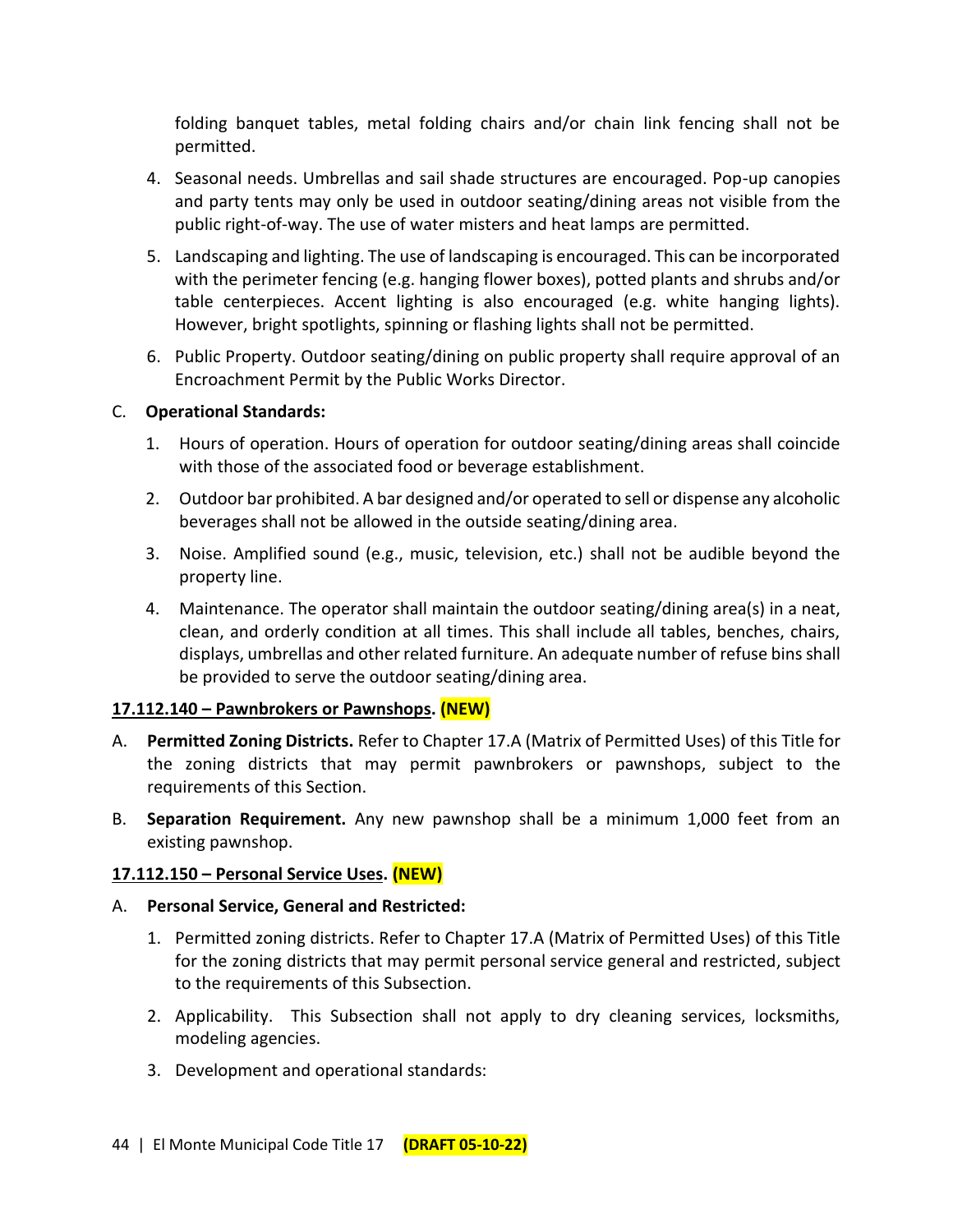- a. Interior space. There shall be no partitions in excess of four (4) feet in height in the interior of the premises, except for appropriate interior partitions for (i) a maximum of two (2) restrooms; and (ii) a maximum of one (1) storage room and one (1) office not to exceed 25 percent of the gross floor area.
- b. Visibility. The front of the premises shall not be covered with blinds, curtains, window coverings or temporary window signs that block visibility into and through the facility.

#### B. **Personal Service, Massage:**

- 1. Permitted zoning districts. Refer to Chapter 17.A (Matrix of Permitted Uses) of this Title for the zoning districts that may permit personal service massage, subject to the requirements of this Subsection.
- 2. Separation requirement. Any new massage business shall be a minimum 1,000 feet from an existing massage business.
- 3. Other EMMC requirements. Refer to Chapter 5.56 (Massage Establishments and Massage Practitioners/Therapists) of the EMMC for additional requirements.

## **17.112.160 – Recycling Facilities.**

#### A. **Mobile Facilities: (NEW)**

- 1. Permitted zoning districts. Refer to Chapter 17.A (Matrix of Permitted Uses) of this Title for the zoning districts that may permit mobile recycling facilities, subject to the requirements of this Subsection.
- 2. Accessory use. The facility shall be an accessory use to an existing or proposed primary use. The primary use may be a retail, office, service, industrial or transportation use.
- 3. Quantity. Shall be limited to one (1) facility per primary use.
- 4. Setbacks. The minimum setback from a residential zoning district shall be 50 feet.
- 5. Hours. The operating hours shall not extend past that of the primary use.
- 6. Parking. The facility shall have an area clearly marked to prohibit other vehicle parking during the hours when the mobile unit is scheduled to be present.
- 7. Operations and maintenance:
	- a. All recyclable materials shall be stored in the mobile unit; no materials shall be left outside the mobile unit.
	- b. The mobile unit shall leave the property at the end of each day.
	- c. The facility shall be maintained in a dust-free and litter-free condition and the site shall be swept on a daily basis.
- B. **Self-service Facilities.** Facilities located outdoors shall comply with the following: **(NEW)**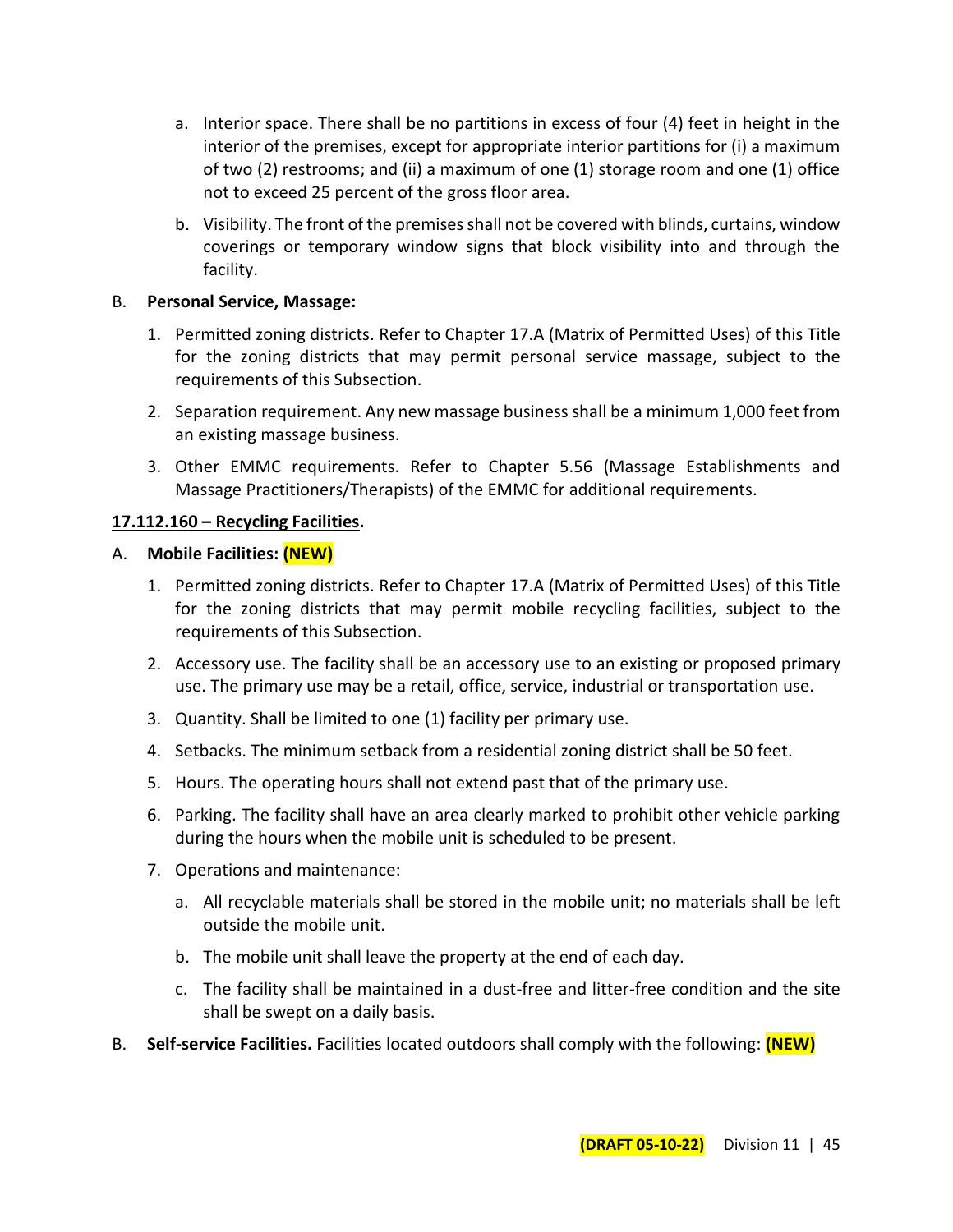- 1. Permitted zoning districts. Refer to Chapter 17.A (Matrix of Permitted Uses) of this Title for the zoning districts that may permit self-service facilities, subject to the requirements of this Subsection.
- 2. Accessory use. The facility shall be an accessory use to an existing or proposed primary use. The primary use may be a retail, office, service, industrial or transportation use.
- 3. Quantity. There shall be a maximum of one (1) facility per primary use.
- 4. Area, height and setbacks:
	- a. The maximum area shall not exceed 100 square feet;
	- b. The maximum height shall not exceed eight (8) feet;
	- c. The minimum setback shall be 15 feet from any street property line;
	- d. The machine shall not block pedestrian or vehicular access.
- 5. Hours. The operating hours shall not extend past that of the primary use.
- 6. Parking. The container shall not occupy any required parking spaces.
- 7. Operations and maintenance:
	- a. The container shall be clearly marked to identify the type of material to be deposited, operating instructions and the identity and phone number of the operator or responsible person to call if the container is inoperative;
	- b. The facility shall be maintained in a litter-free condition on a daily basis; and
	- c. The facility shall be illuminated to ensure comfortable and safe operation if operating hours are between dusk and dawn.

# C. **Small Collection Facilities: (FULLY UPDATED)**

- 1. Permitted zoning districts. Refer to Chapter 17.A (Matrix of Permitted Uses) of this Title for the zoning districts that may permit small collection facilities, subject to the requirements of this Subsection.
- 2. Recyclable materials:
	- a. Shall accept only glass, metal, plastic containers, papers and cardboard;
	- b. Shall use containers that are clearly marked to identify the type of recyclables to be deposited. The name and telephone number of the owner or manager of the facility shall be conspicuously posted; and
	- c. Use the facility for the deposit of solid waste is not permitted.
- 3. Area, height and setbacks:
	- a. The maximum area of the facility shall not exceed 500 square feet;
	- b. The maximum height of the facility shall not exceed 12 feet;
	- c. The minimum setback shall be 20 feet from any street property line;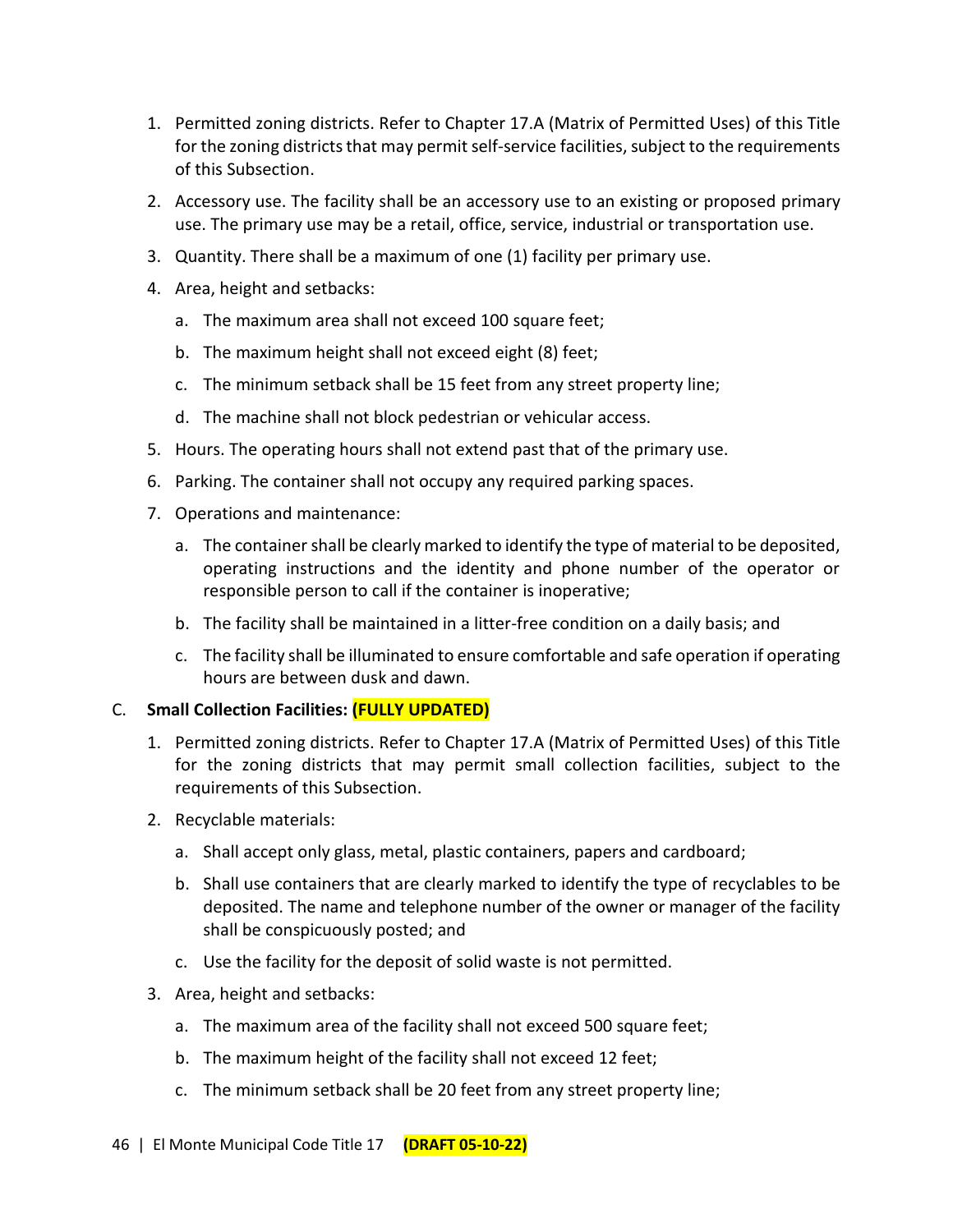- d. The minimum setback from a residential zoning district shall be 100 feet; and
- e. The facility shall not block pedestrian or vehicular access.
- 4. Hours. The operating hours shall be limited to the hours of 7:00 a.m. to 8:00 p.m. daily.
- 5. Parking. The use of existing required parking to accommodate the small collection facility shall be allowed if the following conditions exist:
	- a. The facility is located in a Convenience Zone, as designated by the California Department of Conservation;
	- b. The facility is certified by the California Department of Conservation; and
	- c. If the facility meets the requirements outlined in Subsections (a) and (b) above, a parking reduction may be granted as follows:

| Provided Parking: | <b>Parking Space Reduction:</b> |
|-------------------|---------------------------------|
| 0 to 25           |                                 |
| 26 to 35          | 2                               |
| 36 to 49          | 3                               |
| 50 to 99          | 4                               |
| 100 or greater    |                                 |

- 6. Design:
	- a. The facility shall be constructed and maintained with durable waterproof and rustproof material;
	- b. Roofing material shall be decorative metal seam or similar material; and
	- c. Exterior siding shall be a smooth painted finish and weatherproof.
- 7. Noise:
	- a. The facility shall not use power-driven sorting and consolidating equipment such as crushers or balers, nor shall it use power-driven processing equipment except for reverse vending machines.
	- b. Noise levels shall not exceed 50 dBA as measured at the property line of the nearest residentially zoned property, or 65 dBA at the property line for of all other zoned properties.
- 8. Operations and maintenance:
	- a. The containers shall be clearly marked to identify the type of recyclables to be deposited, operating instructions and the identity and phone number of the operator or responsible person to call if the machine is inoperative;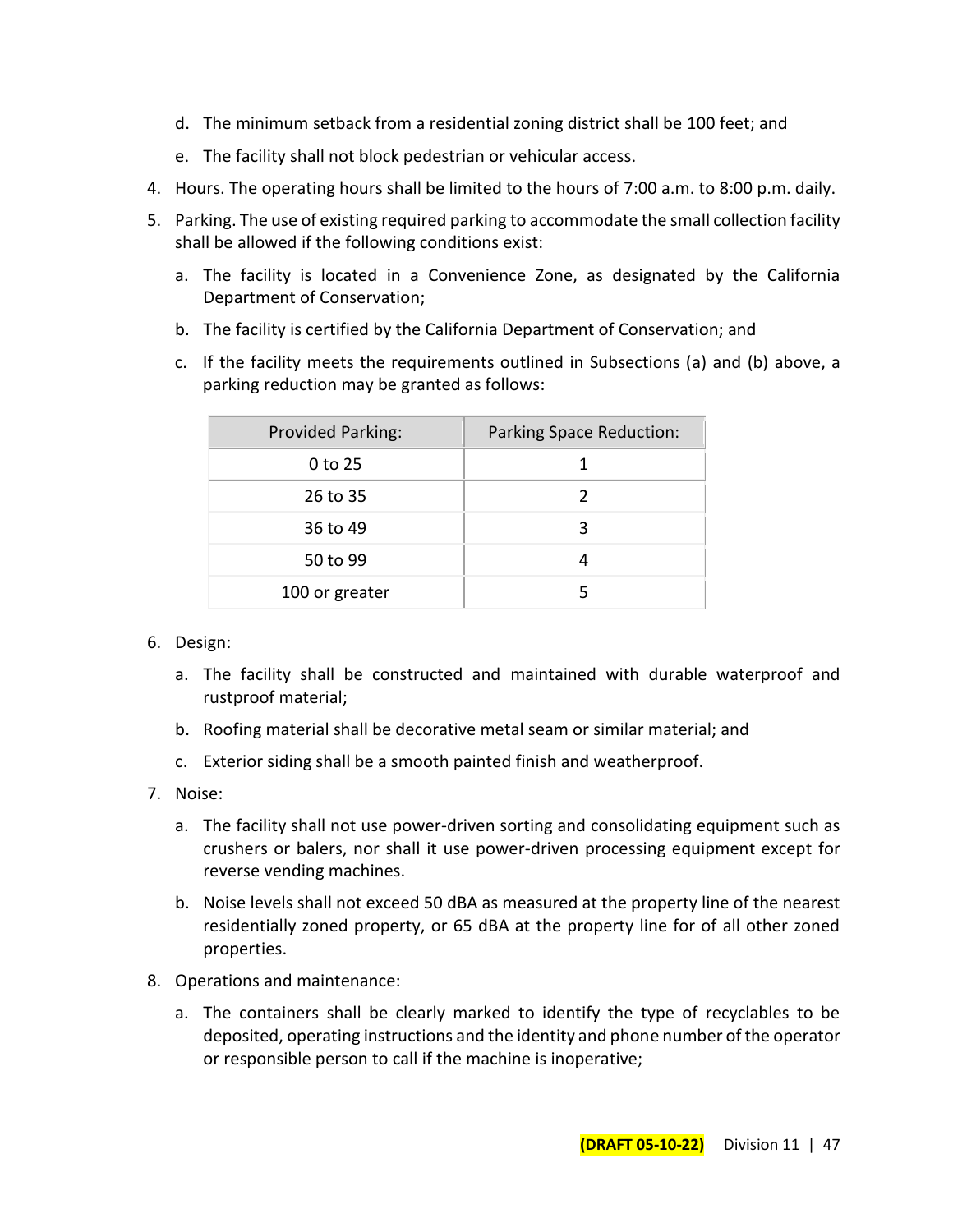- b. The containers shall be covered when the facility is not attended, secured from unauthorized entry or removal of material, and shall be of a capacity sufficient to accommodate materials collected and collection schedule;
- c. All recyclable materials shall be stored in containers; no materials shall be placed in open areas; any mobile recycling units must be removed from the site when not operating;
- d. A sign shall be displayed at the exterior of the facility stating that materials shall not be left outside during non-business hours.
- e. The facility shall be maintained in a dust-free and litter-free condition and the operator or responsible person shall sweep the site on a daily basis.
- f. The facility shall be illuminated to ensure comfortable and safe operation if operating hours are between dusk and dawn.
- 9. Expiration. If the facility permit expires without a renewal, the facility shall be immediately removed from the site by the operator or responsible person no later than 7:00 pm on the next day following the expiration. If the recycling materials are not claimed within 30 calendar days, the materials shall be considered unclaimed property and may be in possession of the City.

## D. **Large Collection Facilities: (FULLY UPDATED)**

- 1. Permitted zoning districts. Refer to Chapter 17.A (Matrix of Permitted Uses) of this Title for the zoning districts that may permit large collection facilities, subject to the requirements of this Section.
- 2. Hours.
	- a. General. The operating hours shall be limited to the hours of 7:00 a.m. to 8:00 p.m. daily.
	- b. Adjacent to residentially zoned properties. The operating hours shall be limited to 7:00 a.m. to 7:00 p.m. Monday through Saturday and 9:00 a.m. to 6:00 p.m. on Sunday.
	- c. Additional restrictions. The Planning Commission may further restrict the hours of operation to address noise impacts on adjacent properties as a condition of approval through the Conditional Use Permit process.
- 3. Noise. Power-driven processing, including aluminum foil and can compacting, baling, plastic bag shredding or other light processing activities necessary for efficient temporary storage and shipment of materials, shall not be used unless permitted as a condition of approval through the Conditional Use Permit process.
- 4. Operations and maintenance:
	- a. All exterior storage of materials shall be in sturdy containers or enclosures which are covered, secured and maintained in good condition. Storage containers for flammable material shall be constructed of nonflammable material; and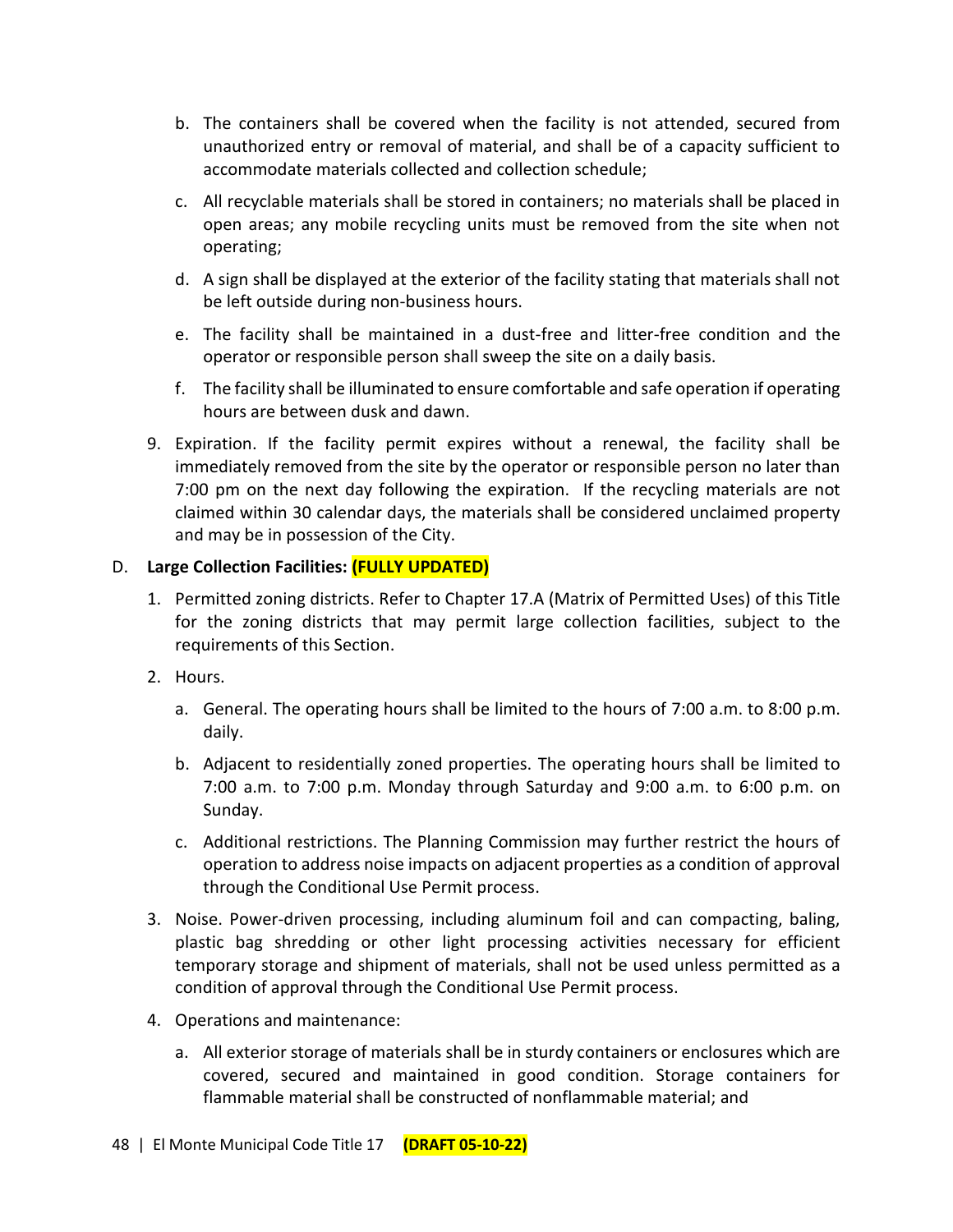- b. No storage, excluding truck trailers and overseas containers, shall be visible above the height of the wall surrounding the facility.
- c. A sign shall be displayed at all entrances stating that materials shall not be left outside during non-business hours.
- d. The facility shall be maintained in a dust-free, odor-free and litter-free condition and the operator or responsible person shall sweep the site on a daily basis.
- e. The facility shall be illuminated to ensure comfortable and safe operation if operating hours are between dusk and dawn.
- E. **Signage Regulations.** Refer to Section 17.80.100 (Signage Regulations Signs for Specific Uses) of this Title for permitted signs for recycling facilities.
- F. **Expiration or Revocation of Permits.** If the facility permit has expired or been revoked, and the appeal period has lapsed or been exhausted for a revocation, and the applicant has not immediately removed the recycling facility from the property, the following may apply:
	- 1. The Community Development Director may give the applicant an "intent to remove" notice, stating, unless the recycling facility is removed within five (5) business days, it will be impounded.
	- 2. If the recycling facility is impounded, the recycling materials may be stored in any convenient place. The Community Development Director shall give the applicant a "notice of removal" notice. The notice shall include the location of the stored materials, procedures to collect the materials and costs due to the City. In addition, it shall include information as to what shall occur if the materials are not claimed.
	- 3. If the recycling materials are not claimed within 45 calendar days, the materials shall be considered unclaimed property in possession of the City and may be disposed of.

# **17.112.170 – Secondhand Vendors. (NEW)**

- A. **Permitted Zoning Districts.** Refer to Chapter 17.A (Matrix of Permitted Uses) of this Title for the zoning districts that may permit secondhand vendors, subject to the requirements of this Section.
- B. **Separation Requirements:**
	- 1. Downtown Specific Plan (SP-4). Any new secondhand vendor shall be a minimum 500 feet from an existing secondhand vendor.
	- 2. All other zoning districts. Any new secondhand vendor shall be a minimum 1,000 feet from an existing secondhand vendor.

# **17.112.180 – Significant Tobacco Retailers. (NEW)**

A. **Permitted Zoning Districts and Required Approvals.** Refer to Chapter 17.A (Matrix of Permitted Uses) of this Title for the zoning districts that may permit significant tobacco retailers, subject to the requirements of this Section.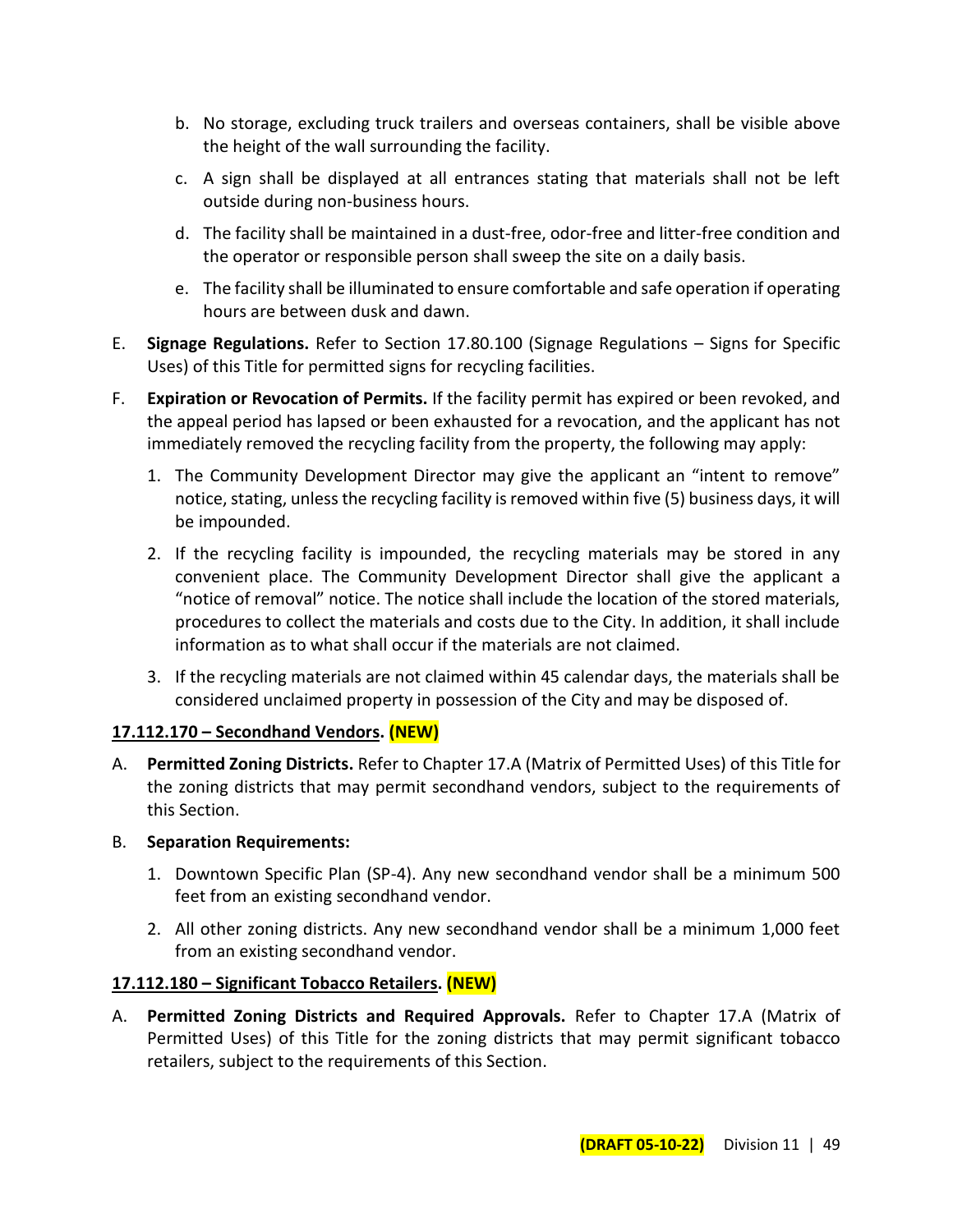#### B. **Separation Requirements:**

- 1. Separation requirements from sensitive uses. Any new significant tobacco retailer shall be a minimum 250 feet from public recreation facilities, public or private K-12 schools, public or private preschools, child daycare centers, community centers and libraries.
- 2. Separation requirements from another significant tobacco retailer. Any new significant tobacco retailer shall be a minimum 500 feet from any existing significant tobacco retailer.

#### C. **Operational Standards:**

- 1. The significant tobacco retailer shall comply with all applicable local, state and federal laws regarding the advertising, display or sales of tobacco products.
- 2. Only store employees shall have immediate access to tobacco products.
- 3. No person under the age of 18 may exchange, sample, buy or sell tobacco products.
- 4. Smoking rooms and lounges shall be prohibited.

#### **17.112.190 – Vehicle Sales and Lease. (NEW)**

- A. **Permitted Zoning Districts.** Refer to Chapter 17.A (Matrix of Permitted Uses) of this Title for the zoning districts that may permit vehicle sales and lease, subject to the requirements of this Section.
- B. **Applicability**. Vehicle sales and lease limited shall not be subject to the requirements of this Section.
- C. **Development and Operational Standards:**
	- 1. Lot size. The minimum lot size shall be 25,000 square feet.
	- 2. Lot width. The minimum street frontage shall be 150 linear feet. For corner lots, the minimum street frontage shall be 100 linear feet on each street.
	- 3. Landscaping. A landscape planter shall be placed along all street frontages with a minimum width of ten (10) feet.
	- 4. Walls and fences. No wall or fence shall exceed a height of four (4) feet within 40 feet of any street property line. In addition, the wall or fence shall be decorative and a minimum 50 percent open.
	- 5. Ancillary uses. Any other use on the site shall be ancillary to the vehicle sales and lease use. Ancillary uses shall not occupy more than 30 percent of the total lot area. Examples of ancillary uses include the following:
		- a. Vehicle repair. Refer to Section 17.112.200 of this Chapter for development and operational standards.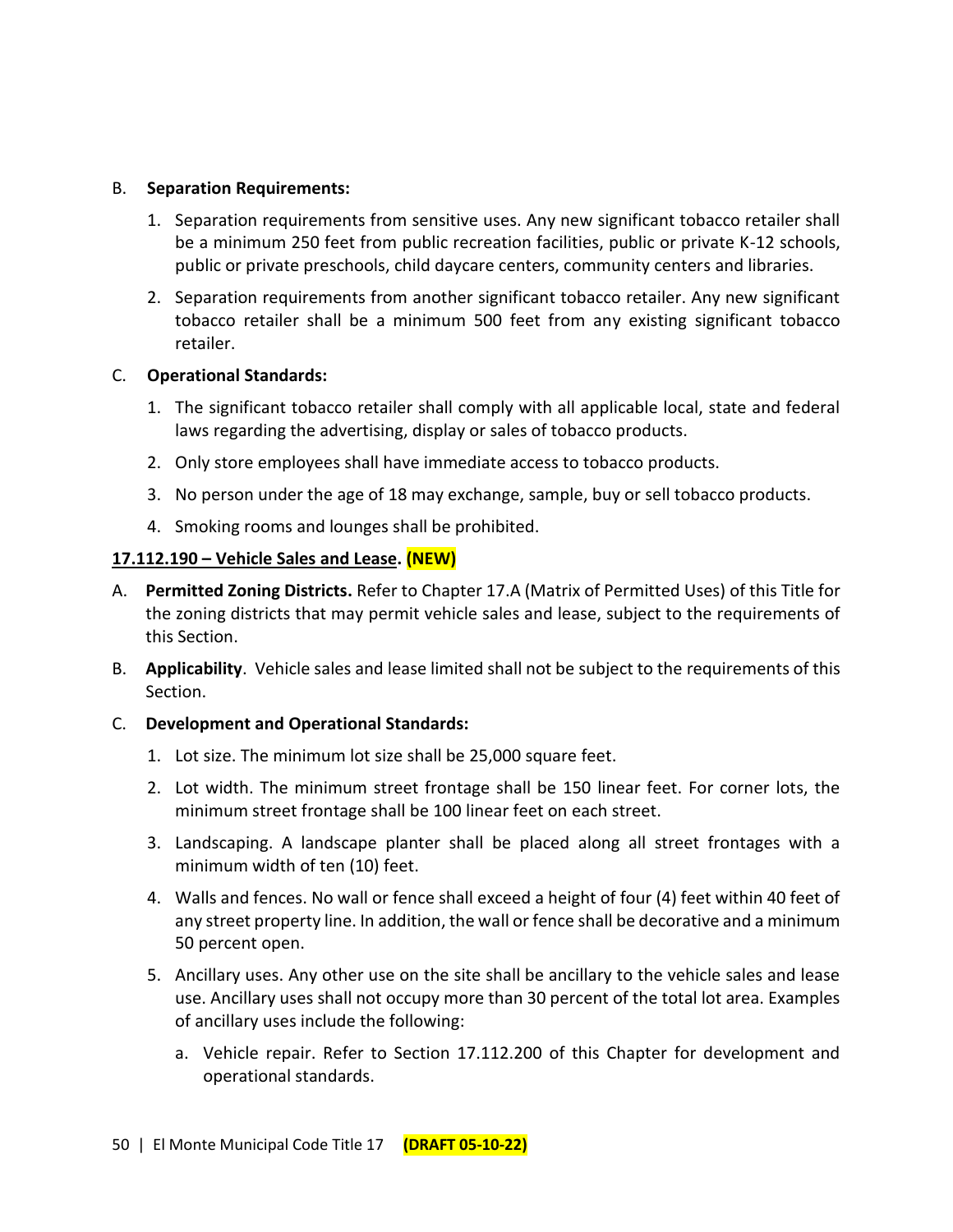- b. Vehicle washing. Refer to Section 17.112.220 of this Chapter for development and operational standards.
- c. Other uses. Examples include parts and accessory sales, vehicle rental and food and beverage establishments (primarily for customers).
- 6. Customer and employee parking. Customer and employee parking areas shall be easily accessible and located separately from vehicle display areas. Ground markings and signs shall clearly indicate the location of customer and employee parking.

## C. **Signage Regulations:**

- 1. A Master Sign Program shall be required.
- 2. Refer to Section 17.80.100 (Signage Regulations Signs for Specific Uses) of this Title for permitted signs for vehicle sales and lease uses.

## **17.112.200 – Vehicle Repair Facilities. (NEW)**

- A. **Permitted Zoning Districts.** Refer to Chapter 17.A (Matrix of Permitted Uses) of this Title for the zoning districts that may permit vehicle repair minor and major, subject to the requirements of this Section.
- B. **Applicability**. All new automobile minor and major repair facilities, whether it is the primary use or an ancillary use, are subject to the requirements of this Section.

## C. **Development and Operational Standards:**

- 1. Lot size. The minimum lot size shall be 20,000 square feet.
- 2. Lot width. The minimum street frontage shall be 100 linear feet. For corner lots, the minimum street frontage shall be 100 linear feet on each street.
- 3. Building orientation. Service bay openings shall be designed to minimize the visual intrusion on surrounding streets and properties. Bay doors shall be screened from the public right-of-way to the greatest extent feasible.
- 4. Work areas. All work on vehicles shall be conducted within an enclosed building.
- 5. Vehicle storage. Vehicles awaiting service or pick-up shall be stored within an enclosed building or in a designed on-site parking area. Unattended vehicles shall not be parked or stored in required customer parking spaces, within the public right-of-way or off-site on a separate property.
- 6. Equipment, products and vehicle parts storage. Exterior storage, including tires, shall be fully screened from all property lines by building walls and/or screen walls.
- 7. Spray/paint booths. If spray or paint booths are permitted, they shall be fully screened and set back a minimum 50 feet from any residential zoning district.
- 8. Hours of operation:
	- a. General. The hours of operation shall be limited to between 7:00 a.m. and 8:00 p.m. daily.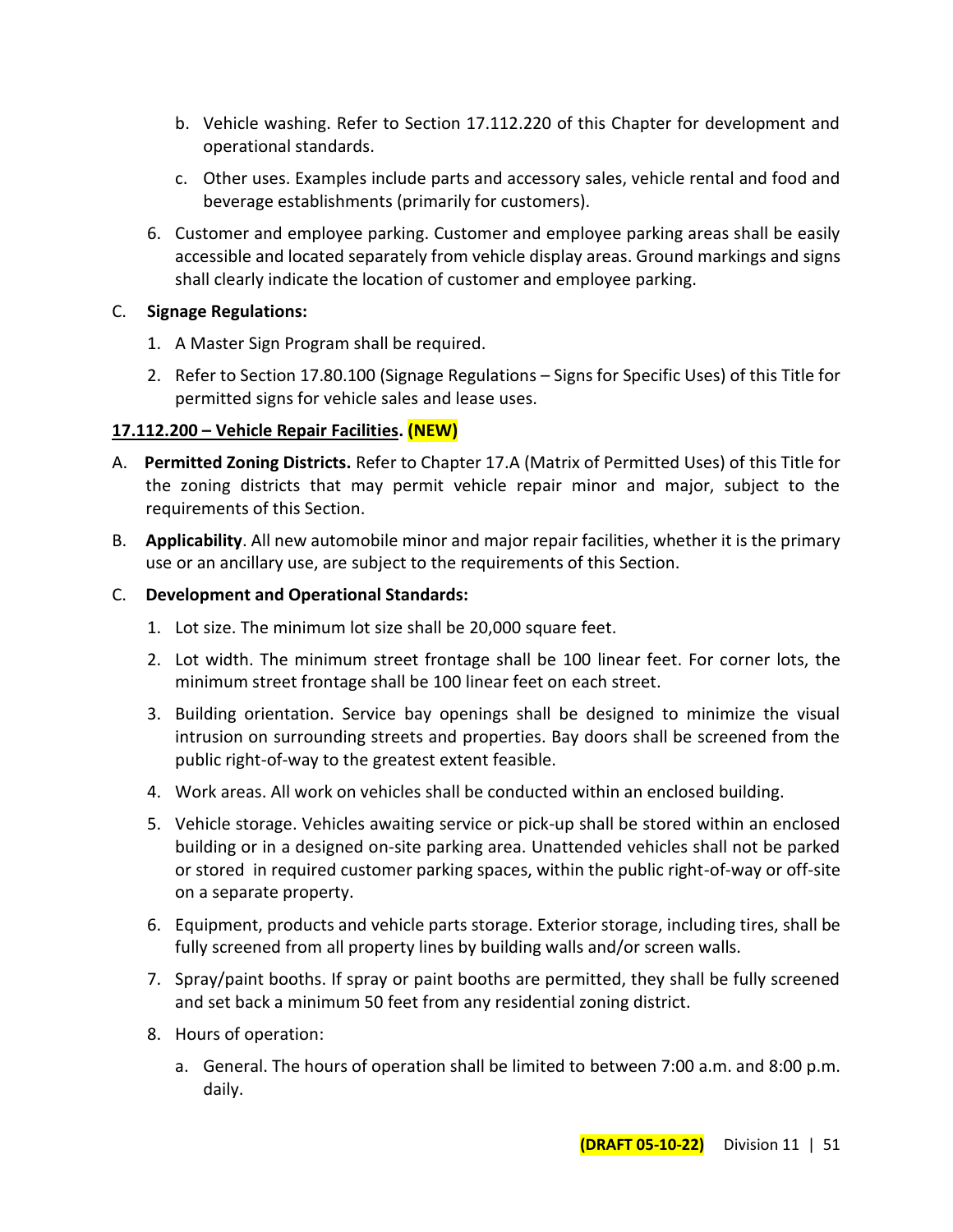- b. Adjacent to residentially zoned properties. The hours of operation shall be limited to between 7:00 a.m. and 7:00 p.m. on Monday through Saturday and 9:00 a.m. to 6:00 p.m. on Sunday.
- c. As an ancillary use. In addition to the limitations outlined in Subsections (a) and (b) above, the operating hours shall not extend past that of the primary use.
- d. Additional restrictions. The Planning Commission may further restrict the hours of operation to address noise impacts on adjacent properties as a condition of approval through the Conditional Use Permit process.

## **17.112.210 – Vehicle Service Stations. (FULLY UPDATED)**

- A. **Permitted Zoning Districts.** Refer to Chapter 17.A (Matrix of Permitted Uses) of this Title for the zoning districts that may permit vehicle service stations, subject to the requirements of this Section.
- B. **Applicability**. All new vehicle service stations, whether it is the primary use or an ancillary use, are subject to the requirements of this Section.

#### C. **Development Standards:**

- 1. Lot size. The minimum lot size shall be 20,000 square feet.
- 2. Lot width. The minimum street frontage shall be 100 linear feet. For corner lots, the minimum street frontage shall be 100 linear feet on each street.
- 3. Setbacks:
	- a. Buildings. A minimum setback of 25 feet shall be maintained from any street property line.
	- b. Canopies. A minimum setback of ten (10) feet shall be maintained from any property lines.
	- c. Pump islands. A minimum setback of 20 feet shall be maintained from any property line.
- 4. Landscaping. A minimum 200 square foot landscape planter shall be installed and maintained at the intersection of the property lines at a street corner.
- 5. Driveways:
	- a. Number. A maximum of two (2) driveways may be installed along each street frontage.
	- b. Separation. A minimum separation of 25 feet shall be maintained between two driveways along the same street frontage.
	- c. Setbacks. A minimum setback of ten (10) feet shall be maintained from any interior property line. A minimum setback of 20 feet shall be maintained from any street corner.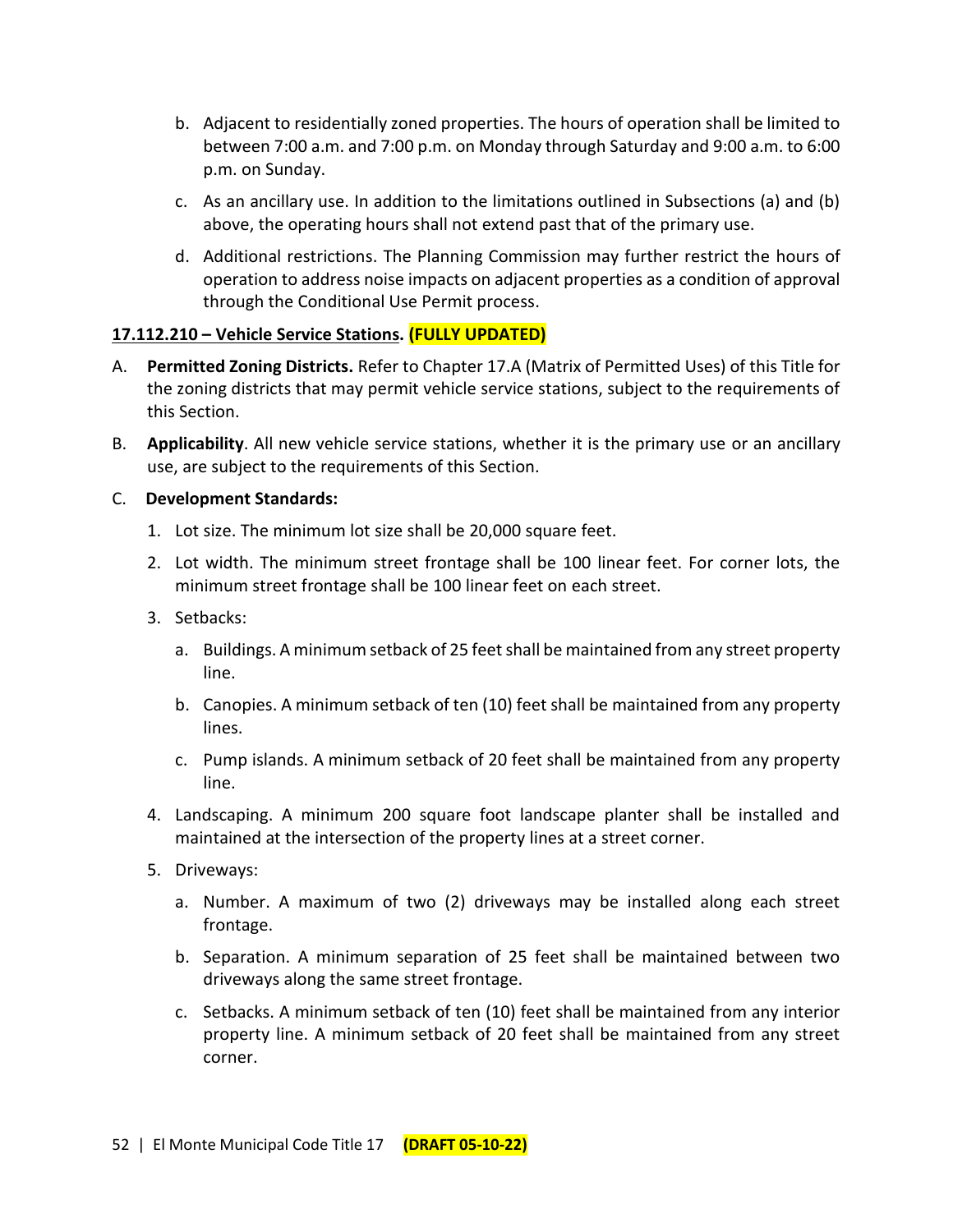d. Width. Driveways shall have a minimum width of 30 feet and a maximum width of 35 feet.

## D. **Operational Standards:**

- 1. Air and water. The service station shall provide air and water self-service for vehicles at no charge.
- 2. Security. The Planning Commission may require on-site security (for example security personnel, security programs, and/or surveillance devices), both inside and outside of buildings as a condition of approval through the Conditional Use Permit process.
- 3. Hours of operation:
	- a. General. The hours of operation shall be limited to between 6:00 a.m. and 10:00 p.m. daily.
	- b. Adjacent to residentially zoned properties. The hours of operation shall be limited to between 7:00 a.m. and 8:00 p.m. on Monday through Saturday and 8:00 a.m. and 7 p.m. on Sunday.
	- c. As an ancillary use. In addition to the limitations outlined in Subsection (a) and (b) above, the operating hours shall not extend past that of the primary use.
	- d. Exemption. The limitations outlined in Subsections (a), (b) and (c) above shall not apply to service stations that are located within 300 feet of a freeway on-ramp or offramp.
	- e. Additional restrictions. The Planning Commission may further restrict the hours of operation to address noise impacts on adjacent properties as a conditional of approval through the Conditional Use Permit process.

## E. **Signage Regulations:**

- 1. A Master Sign Program shall be required.
- 2. Refer to Section 17.80.100 (Signage Regulations Signs for Specific Uses) of this Title for permitted signs for vehicle service stations.

## **17.112.220 – Vehicle Washing Facilities. (NEW)**

- A. **Permitted Zoning Districts.** Refer to Chapter 17.A (Matrix of Permitted Uses) of this Title for the zoning districts that may permit vehicle washing facilities, subject to the requirements of this Section.
- B. **All Washing Facilities:**
	- 1. Site plan and circulation:
		- a. Overall circulation. All vehicular circulation shall be entirely on site.
		- b. Building placement. Buildings shall be oriented on the site to minimize visibility of the washing tunnel's entrance and exit from the public right-of-way. Washing tunnel exits should not face directly toward a residential zone.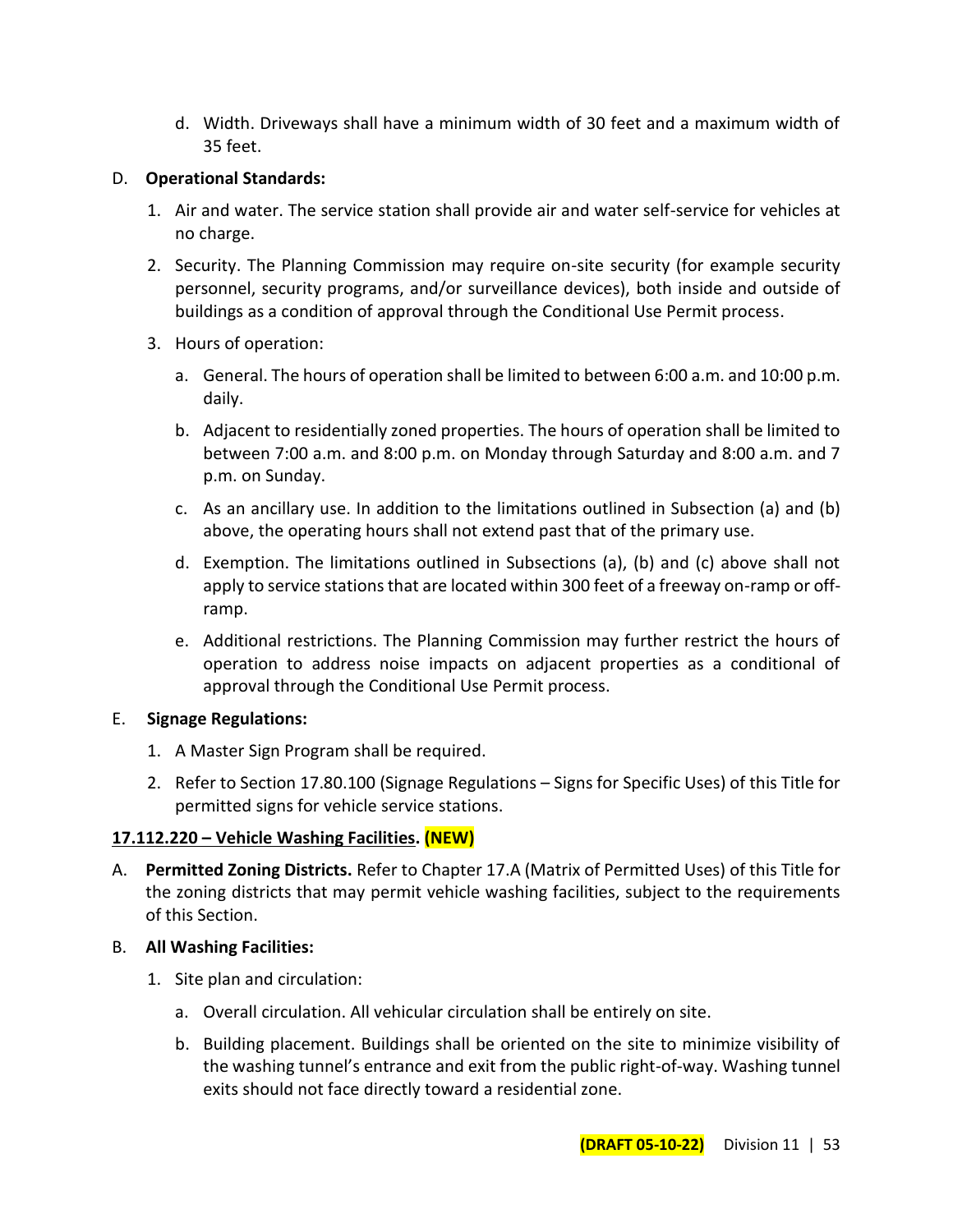- c. Driveways and drive-thru aisles. All driveway approaches shall be set back a minimum 25 feet from street corners and adjacent property lines. All aisles shall have a minimum width of 12 feet and a minimum interior radius of 15 feet at curves.
- d. Walkways. Pedestrian walkways should not intersect with the drive-thru access isle. When necessary, walkways shall be clearly visible and emphasized by enhanced parking or markings.
- 2. Noise:
	- a. Drive-thru aisles. The washing tunnel's entrances and exits shall be reduced to the greatest extent feasible to minimize noise exiting from the tunnel areas.
	- b. Noise reduction measures. A minimum 50 percent of the wall and ceiling area adjacent to the dryers shall be treated with sound absorbing materials with a minimum noise reduction coefficient (NRC) of 1.0.
	- c. Vacuum systems. A central vacuum system shall be utilized so that multiple vacuum stalls are supported by a single vacuum motor. The motor shall be located within an indoor equipment room or other fully enclosed and roofed building with any required venting directed away from adjacent properties.
- 3. Hours of operation:
	- a. General. The hours of operation shall be limited to between 7:00 a.m. and 10:00 p.m. daily.
	- b. Adjacent to residentially zoned properties. The hours of operation shall be limited to between 8:00 a.m. and 8:00 p.m. on Monday through Saturday and 9:00 a.m. to 6:00 p.m. on Sunday.
	- c. As an ancillary use. In addition to the limitations outlined in Subsections (a) and (b) above, the operating hours shall not extend past that of the primary use.
	- d. Additional restrictions. The Planning Commission may further restrict the hours of operation to address noise impacts on adjacent properties as a condition of approval through the Conditional Use Permit process.
- 4. Landscaping and screening:
	- a. Equipment screening. Ground mounted equipment, including vacuum systems, visible from the public right-of-way shall be screened from view with landscaping and/or a combination of landscaping, decorative fencing and low-height walls to the greatest extent feasible.
	- b. Drive-thru aisles. The area between drive-thru aisles and adjacent sidewalks, roadways, driveways or parking areas shall be separated by curbing and landscaping. Such landscaping shall be a minimum three (3) feet high to screen headlights, and a maximum four (4) feet to provide visibility.
- 5. Security. The washing tunnel's entrances and exits shall be closed and secured during nonoperation hours to prevent unauthorized access.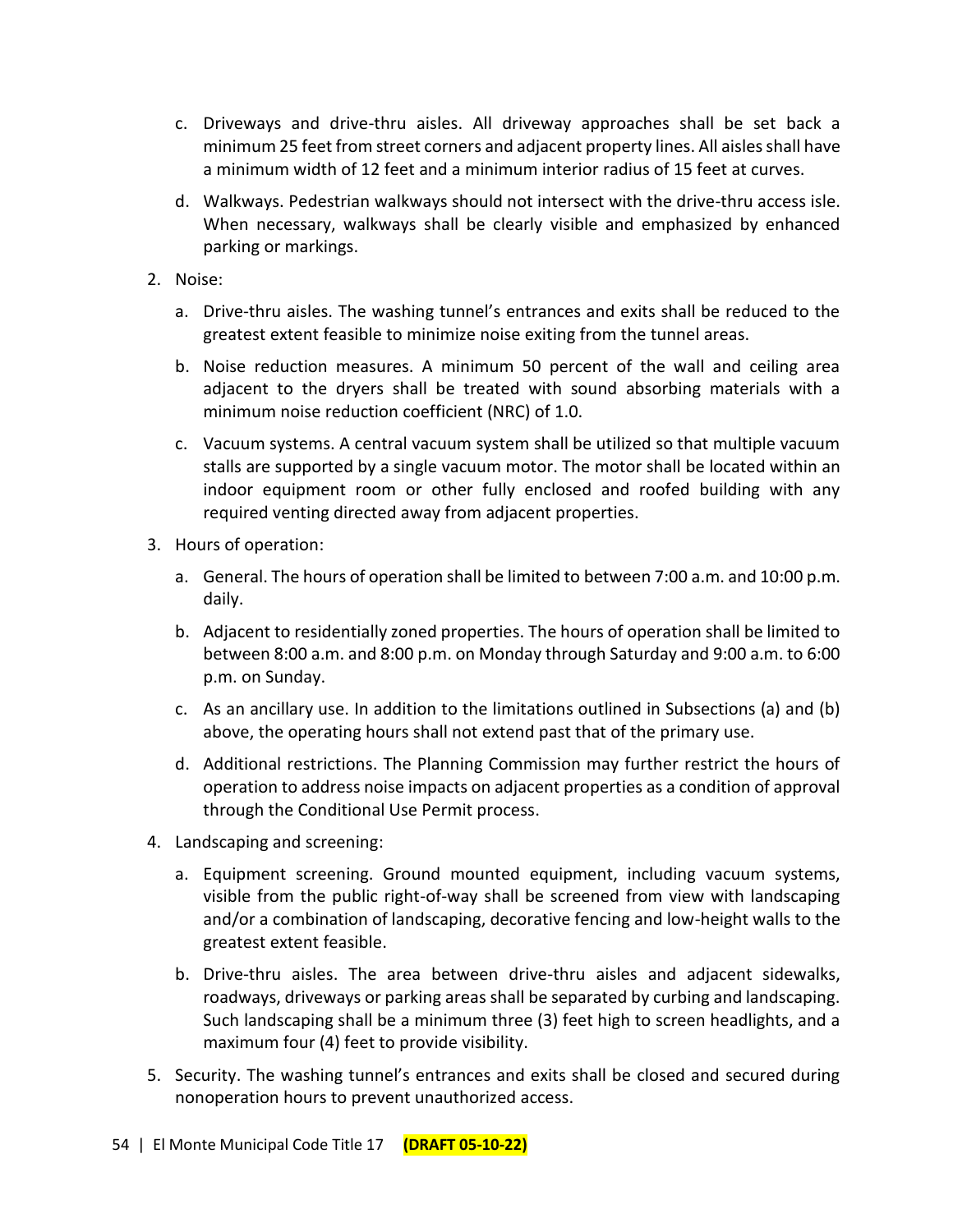#### C. **Self-service and Automated Facilities:**

- 1. Primary or secondary uses. Self-service or automated facilities may be the primary use on a property and may also be permitted as an ancillary use to a vehicle service station.
- 2. Vehicle stacking requirements. A minimum three (3) waiting vehicles before the first stopping point and two (2) vehicles before the second stopping point is required. If only one (1) stopping point is provided, it shall have vehicle stacking for four (4) vehicles. Stacking areas shall be separated from the site's ingress and egress and access to parking spaces.
- 3. Noise. Vacuums shall be equipped with automatic shut-off timers to prevent use when the facility is closed. Vacuums and dryers shall be located a minimum 25 feet from any residentially zoned property.

#### D. **Full-service Facilities:**

- 1. Vehicle stacking requirements. A minimum four (4) waiting vehicles before the first stopping point and three (3) vehicles before the second stopping point is required. If only one (1) stopping point is provided, it shall have vehicle stacking for five (5) vehicles. Stacking areas shall be separated from the site's ingress and egress and access to parking spaces.
- 2. Customer waiting areas. A customer waiting area shall be provided that incorporates benches, landscaping and amenities, including but not limited to fountains, sculptures, information kiosks and enhanced paving.
- 3. Drying areas. There shall be a sufficient drying area at the end of the washing tunnel to accommodate eight (8) vehicles. The drying area shall be separated from the site's ingress and egress and access to parking spaces.
- E. **Queuing Study.** The vehicle stacking requirements listed in Subsections (C)(2) and (D)(1) above are the minimums required. The Community Development Director may require a queuing study prepared by a traffic engineer and approved by the City. The study should support the proposed vehicle stacking and may include conditions of approval for the Conditional Use Permit or Minor Use Permit to reduce wait times.

#### F. **Signage Regulations:**

- 1. A Master Sign Program shall be required.
- 2. Refer to Section 17.80.100 (Signage Regulations Signs for Specific Uses) of this Title for permitted signs for vehicle washing facilities.